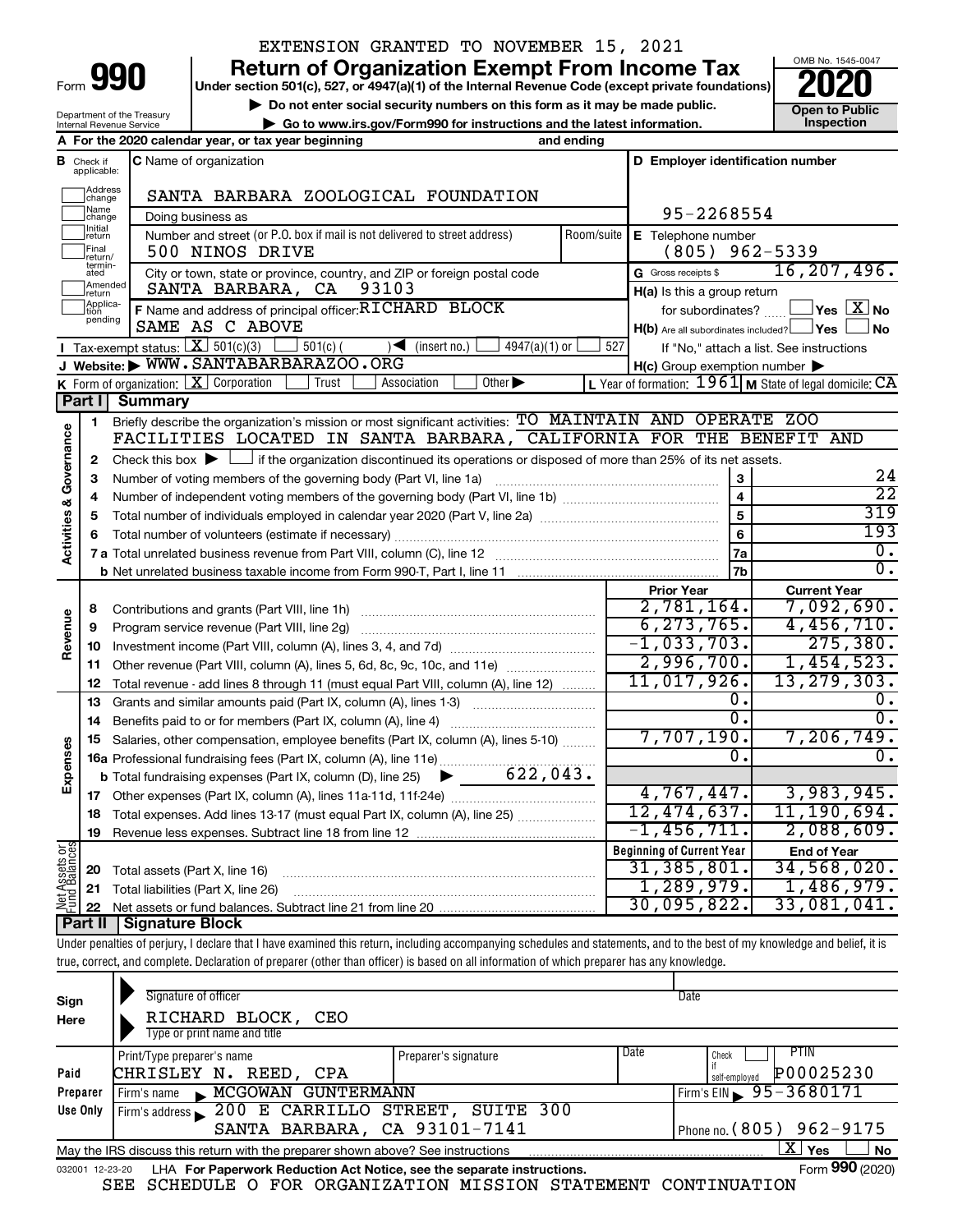|                | SANTA BARBARA ZOOLOGICAL FOUNDATION<br>Form 990 (2020)                                                                                                                                                                                                                               | 95-2268554<br>Page 2                      |
|----------------|--------------------------------------------------------------------------------------------------------------------------------------------------------------------------------------------------------------------------------------------------------------------------------------|-------------------------------------------|
|                | Part III   Statement of Program Service Accomplishments                                                                                                                                                                                                                              |                                           |
|                |                                                                                                                                                                                                                                                                                      |                                           |
| 1              | Briefly describe the organization's mission:<br>THE SANTA BARBARA ZOO IS DEDICATED TO THE PRESERVATION, CONSERVATION,                                                                                                                                                                |                                           |
|                | AND ENHANCEMENT OF THE NATURAL WORLD AND ITS LIVING TREASURES THROUGH                                                                                                                                                                                                                |                                           |
|                | EDUCATION, RESEARCH, AND RECREATION.                                                                                                                                                                                                                                                 |                                           |
| $\overline{2}$ | Did the organization undertake any significant program services during the year which were not listed on the                                                                                                                                                                         |                                           |
|                | prior Form 990 or 990-EZ?                                                                                                                                                                                                                                                            | $\Box$ Yes $[\overline{\mathrm{X}}]$ No   |
|                | If "Yes," describe these new services on Schedule O.                                                                                                                                                                                                                                 |                                           |
| 3              | Did the organization cease conducting, or make significant changes in how it conducts, any program services?                                                                                                                                                                         | $\overline{\ }$ Yes $\overline{\rm X}$ No |
|                | If "Yes," describe these changes on Schedule O.                                                                                                                                                                                                                                      |                                           |
| 4              | Describe the organization's program service accomplishments for each of its three largest program services, as measured by expenses.<br>Section 501(c)(3) and 501(c)(4) organizations are required to report the amount of grants and allocations to others, the total expenses, and |                                           |
|                | revenue, if any, for each program service reported.                                                                                                                                                                                                                                  |                                           |
| 4a             | 8,954,870. including grants of \$<br>) (Revenue \$<br>) (Expenses \$<br>(Code:                                                                                                                                                                                                       | 6,013,716.                                |
|                |                                                                                                                                                                                                                                                                                      |                                           |
|                | OPERATION AND MAINTENANCE OF FAMILY PARK, GARDENS AND ANIMAL ZOO                                                                                                                                                                                                                     |                                           |
|                | REACHING OVER 460,000 VISITORS ANNUALLY.                                                                                                                                                                                                                                             |                                           |
|                |                                                                                                                                                                                                                                                                                      |                                           |
|                |                                                                                                                                                                                                                                                                                      |                                           |
|                |                                                                                                                                                                                                                                                                                      |                                           |
|                |                                                                                                                                                                                                                                                                                      |                                           |
|                |                                                                                                                                                                                                                                                                                      |                                           |
|                |                                                                                                                                                                                                                                                                                      |                                           |
|                |                                                                                                                                                                                                                                                                                      |                                           |
| 4b             | ) (Expenses \$<br>) (Revenue \$                                                                                                                                                                                                                                                      |                                           |
|                | including grants of \$<br>(Code:                                                                                                                                                                                                                                                     |                                           |
|                |                                                                                                                                                                                                                                                                                      |                                           |
|                |                                                                                                                                                                                                                                                                                      |                                           |
|                |                                                                                                                                                                                                                                                                                      |                                           |
|                |                                                                                                                                                                                                                                                                                      |                                           |
|                |                                                                                                                                                                                                                                                                                      |                                           |
|                |                                                                                                                                                                                                                                                                                      |                                           |
|                |                                                                                                                                                                                                                                                                                      |                                           |
|                |                                                                                                                                                                                                                                                                                      |                                           |
|                |                                                                                                                                                                                                                                                                                      |                                           |
|                |                                                                                                                                                                                                                                                                                      |                                           |
| 4c             | ) (Expenses \$<br>) (Revenue \$<br>(Code:<br>including grants of \$                                                                                                                                                                                                                  |                                           |
|                |                                                                                                                                                                                                                                                                                      |                                           |
|                |                                                                                                                                                                                                                                                                                      |                                           |
|                |                                                                                                                                                                                                                                                                                      |                                           |
|                |                                                                                                                                                                                                                                                                                      |                                           |
|                |                                                                                                                                                                                                                                                                                      |                                           |
|                |                                                                                                                                                                                                                                                                                      |                                           |
|                |                                                                                                                                                                                                                                                                                      |                                           |
|                |                                                                                                                                                                                                                                                                                      |                                           |
|                |                                                                                                                                                                                                                                                                                      |                                           |
|                |                                                                                                                                                                                                                                                                                      |                                           |
| 4d             | Other program services (Describe on Schedule O.)                                                                                                                                                                                                                                     |                                           |
|                | (Expenses \$<br>including grants of \$<br>(Revenue \$                                                                                                                                                                                                                                |                                           |
| 4e             | 8,954,870.<br>Total program service expenses                                                                                                                                                                                                                                         | Form 990 (2020)                           |
|                |                                                                                                                                                                                                                                                                                      |                                           |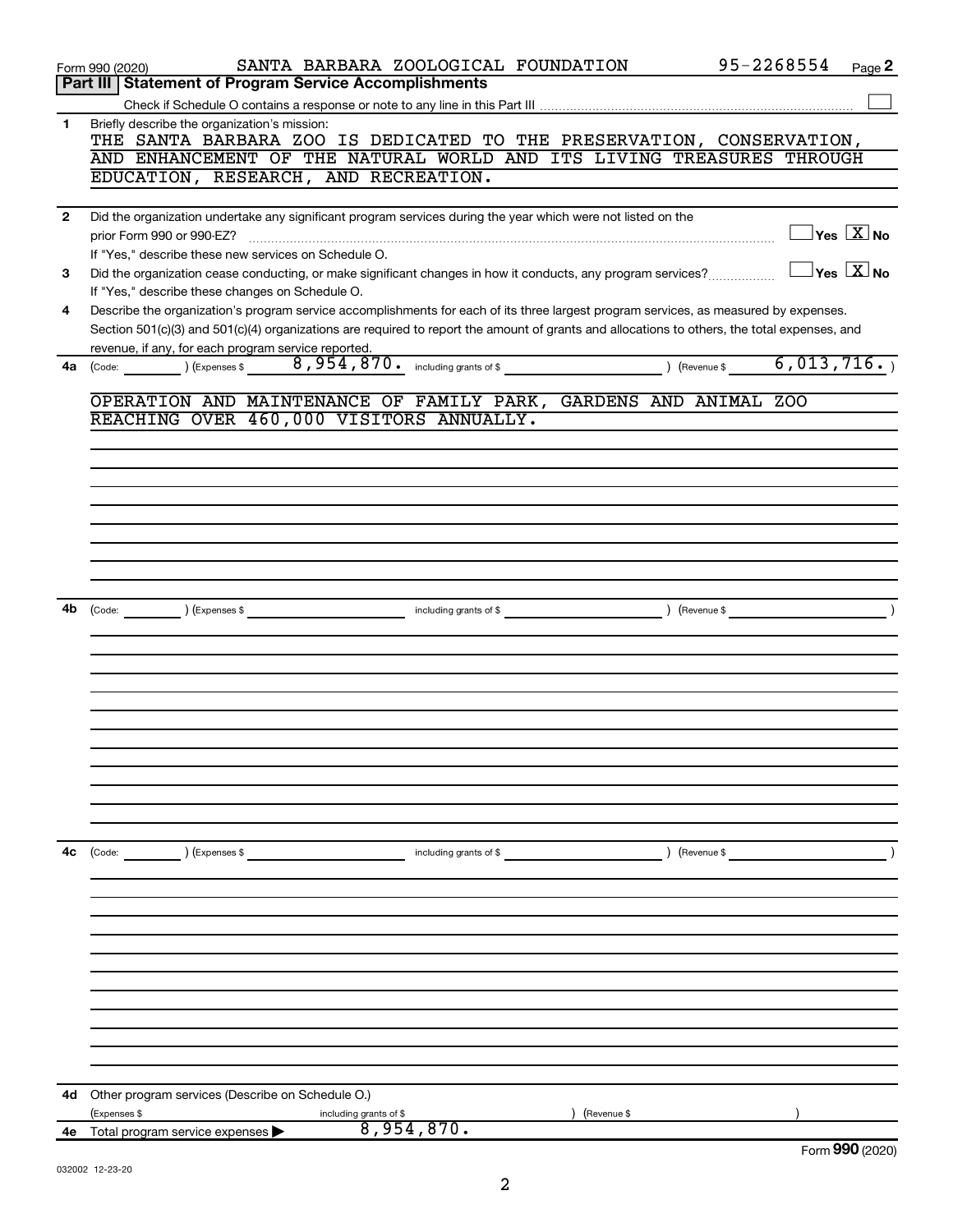| Form 990 (2020 |  |  |
|----------------|--|--|
|----------------|--|--|

**Part IV Checklist of Required Schedules**

|    |                                                                                                                                       |                 | Yes                        | No                      |
|----|---------------------------------------------------------------------------------------------------------------------------------------|-----------------|----------------------------|-------------------------|
| 1. | Is the organization described in section 501(c)(3) or 4947(a)(1) (other than a private foundation)?                                   |                 |                            |                         |
|    |                                                                                                                                       | 1               | х<br>$\overline{\text{x}}$ |                         |
| 2  |                                                                                                                                       | $\mathbf{2}$    |                            |                         |
| 3  | Did the organization engage in direct or indirect political campaign activities on behalf of or in opposition to candidates for       |                 |                            | х                       |
|    | Section 501(c)(3) organizations. Did the organization engage in lobbying activities, or have a section 501(h) election in effect      | 3               |                            |                         |
| 4  |                                                                                                                                       | 4               |                            | х                       |
| 5  | Is the organization a section 501(c)(4), 501(c)(5), or 501(c)(6) organization that receives membership dues, assessments, or          |                 |                            |                         |
|    |                                                                                                                                       | 5               |                            | х                       |
| 6  | Did the organization maintain any donor advised funds or any similar funds or accounts for which donors have the right to             |                 |                            |                         |
|    | provide advice on the distribution or investment of amounts in such funds or accounts? If "Yes," complete Schedule D, Part I          | 6               |                            | х                       |
| 7  | Did the organization receive or hold a conservation easement, including easements to preserve open space,                             |                 |                            |                         |
|    |                                                                                                                                       | $\overline{7}$  |                            | х                       |
| 8  | Did the organization maintain collections of works of art, historical treasures, or other similar assets? If "Yes," complete          |                 |                            |                         |
|    |                                                                                                                                       | 8               |                            | х                       |
| 9  | Did the organization report an amount in Part X, line 21, for escrow or custodial account liability, serve as a custodian for         |                 |                            |                         |
|    | amounts not listed in Part X; or provide credit counseling, debt management, credit repair, or debt negotiation services?             |                 |                            |                         |
|    |                                                                                                                                       | 9               |                            | х                       |
| 10 | Did the organization, directly or through a related organization, hold assets in donor-restricted endowments                          |                 |                            |                         |
|    |                                                                                                                                       | 10              | х                          |                         |
| 11 | If the organization's answer to any of the following questions is "Yes," then complete Schedule D, Parts VI, VII, VIII, IX, or X      |                 |                            |                         |
|    | as applicable.                                                                                                                        |                 |                            |                         |
|    | a Did the organization report an amount for land, buildings, and equipment in Part X, line 10? If "Yes," complete Schedule D,         |                 | х                          |                         |
|    | Part VI                                                                                                                               | 11a             |                            |                         |
|    | <b>b</b> Did the organization report an amount for investments - other securities in Part X, line 12, that is 5% or more of its total | 11b             |                            | х                       |
|    | c Did the organization report an amount for investments - program related in Part X, line 13, that is 5% or more of its total         |                 |                            |                         |
|    |                                                                                                                                       | 11c             |                            | x                       |
|    | d Did the organization report an amount for other assets in Part X, line 15, that is 5% or more of its total assets reported in       |                 |                            |                         |
|    |                                                                                                                                       | 11d             |                            | х                       |
|    |                                                                                                                                       | 11e             | X                          |                         |
| f  | Did the organization's separate or consolidated financial statements for the tax year include a footnote that addresses               |                 |                            |                         |
|    | the organization's liability for uncertain tax positions under FIN 48 (ASC 740)? If "Yes," complete Schedule D, Part X                | 11f             | х                          |                         |
|    | 12a Did the organization obtain separate, independent audited financial statements for the tax year? If "Yes," complete               |                 |                            |                         |
|    |                                                                                                                                       | 12a             | х                          |                         |
|    | <b>b</b> Was the organization included in consolidated, independent audited financial statements for the tax year?                    |                 |                            |                         |
|    | If "Yes," and if the organization answered "No" to line 12a, then completing Schedule D, Parts XI and XII is optional                 | 12 <sub>b</sub> |                            |                         |
| 13 | Is the organization a school described in section 170(b)(1)(A)(ii)? If "Yes," complete Schedule E [[[[[[[[[[[[                        | 13              |                            | $\overline{\textbf{x}}$ |
|    |                                                                                                                                       | 14a             |                            | $\overline{\mathbf{X}}$ |
|    | <b>b</b> Did the organization have aggregate revenues or expenses of more than \$10,000 from grantmaking, fundraising, business,      |                 |                            |                         |
|    | investment, and program service activities outside the United States, or aggregate foreign investments valued at \$100,000            | 14b             |                            | х                       |
| 15 | Did the organization report on Part IX, column (A), line 3, more than \$5,000 of grants or other assistance to or for any             |                 |                            |                         |
|    |                                                                                                                                       | 15              |                            | х                       |
| 16 | Did the organization report on Part IX, column (A), line 3, more than \$5,000 of aggregate grants or other assistance to              |                 |                            |                         |
|    |                                                                                                                                       | 16              |                            | x                       |
| 17 | Did the organization report a total of more than \$15,000 of expenses for professional fundraising services on Part IX,               |                 |                            |                         |
|    |                                                                                                                                       | 17              |                            | x                       |
| 18 | Did the organization report more than \$15,000 total of fundraising event gross income and contributions on Part VIII, lines          |                 |                            |                         |
|    |                                                                                                                                       | 18              |                            | X.                      |
| 19 | Did the organization report more than \$15,000 of gross income from gaming activities on Part VIII, line 9a? If "Yes,"                |                 |                            |                         |
|    |                                                                                                                                       | 19              |                            | x                       |
|    |                                                                                                                                       | 20a             |                            | X                       |
|    |                                                                                                                                       | 20 <sub>b</sub> |                            |                         |
| 21 | Did the organization report more than \$5,000 of grants or other assistance to any domestic organization or                           |                 |                            |                         |
|    |                                                                                                                                       | 21              |                            | x                       |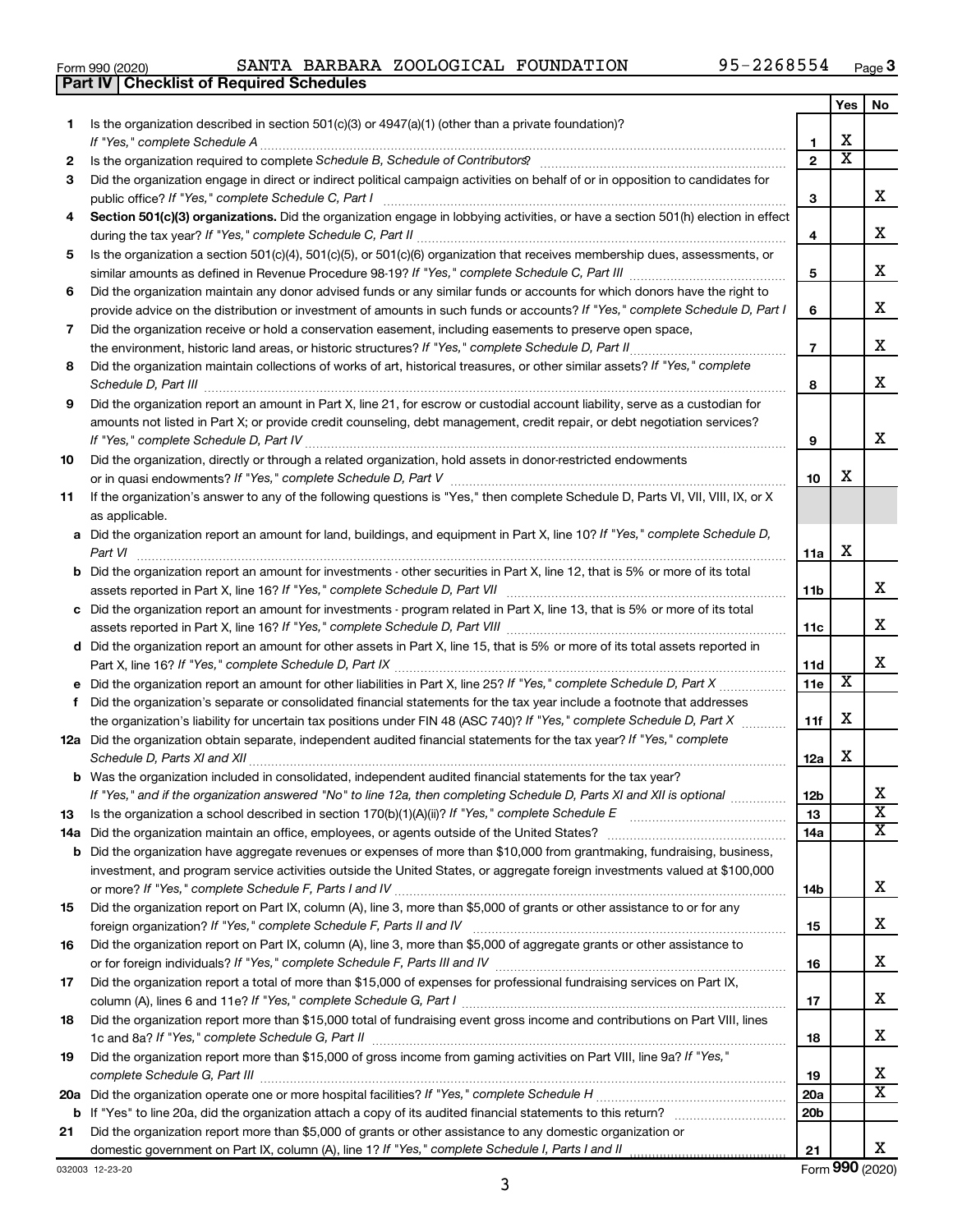|  | Form 990 (2020) |
|--|-----------------|
|  |                 |

*(continued)* **Part IV Checklist of Required Schedules**

|        |                                                                                                                                             |                 | Yes | No                      |
|--------|---------------------------------------------------------------------------------------------------------------------------------------------|-----------------|-----|-------------------------|
| 22     | Did the organization report more than \$5,000 of grants or other assistance to or for domestic individuals on                               |                 |     |                         |
|        |                                                                                                                                             | 22              |     | x                       |
| 23     | Did the organization answer "Yes" to Part VII, Section A, line 3, 4, or 5 about compensation of the organization's current                  |                 |     |                         |
|        | and former officers, directors, trustees, key employees, and highest compensated employees? If "Yes," complete                              |                 |     |                         |
|        |                                                                                                                                             | 23              | х   |                         |
|        | 24a Did the organization have a tax-exempt bond issue with an outstanding principal amount of more than \$100,000 as of the                 |                 |     |                         |
|        | last day of the year, that was issued after December 31, 2002? If "Yes," answer lines 24b through 24d and complete                          |                 |     | x                       |
|        | Schedule K. If "No," go to line 25a                                                                                                         | 24a             |     |                         |
|        |                                                                                                                                             | 24 <sub>b</sub> |     |                         |
|        | c Did the organization maintain an escrow account other than a refunding escrow at any time during the year to defease                      |                 |     |                         |
|        |                                                                                                                                             | 24c<br>24d      |     |                         |
|        |                                                                                                                                             |                 |     |                         |
|        | 25a Section 501(c)(3), 501(c)(4), and 501(c)(29) organizations. Did the organization engage in an excess benefit                            | 25a             |     | x                       |
|        | b Is the organization aware that it engaged in an excess benefit transaction with a disqualified person in a prior year, and                |                 |     |                         |
|        | that the transaction has not been reported on any of the organization's prior Forms 990 or 990-EZ? If "Yes," complete                       |                 |     |                         |
|        | Schedule L, Part I                                                                                                                          | 25b             |     | х                       |
| 26     | Did the organization report any amount on Part X, line 5 or 22, for receivables from or payables to any current                             |                 |     |                         |
|        | or former officer, director, trustee, key employee, creator or founder, substantial contributor, or 35%                                     |                 |     |                         |
|        |                                                                                                                                             | 26              |     | х                       |
| 27     | Did the organization provide a grant or other assistance to any current or former officer, director, trustee, key employee,                 |                 |     |                         |
|        | creator or founder, substantial contributor or employee thereof, a grant selection committee member, or to a 35% controlled                 |                 |     |                         |
|        | entity (including an employee thereof) or family member of any of these persons? If "Yes," complete Schedule L, Part III                    | 27              |     | х                       |
| 28     | Was the organization a party to a business transaction with one of the following parties (see Schedule L, Part IV                           |                 |     |                         |
|        | instructions, for applicable filing thresholds, conditions, and exceptions):                                                                |                 |     |                         |
|        | a A current or former officer, director, trustee, key employee, creator or founder, or substantial contributor? If                          |                 |     |                         |
|        |                                                                                                                                             | 28a             | х   |                         |
|        |                                                                                                                                             | 28 <sub>b</sub> |     | х                       |
|        | c A 35% controlled entity of one or more individuals and/or organizations described in lines 28a or 28b?If                                  |                 |     |                         |
|        |                                                                                                                                             | 28c             |     | х                       |
| 29     |                                                                                                                                             | 29              |     | $\overline{\text{x}}$   |
| 30     | Did the organization receive contributions of art, historical treasures, or other similar assets, or qualified conservation                 |                 |     |                         |
|        |                                                                                                                                             | 30              |     | х                       |
| 31     | Did the organization liquidate, terminate, or dissolve and cease operations? If "Yes," complete Schedule N, Part I                          | 31              |     | $\overline{\textbf{X}}$ |
| 32     | Did the organization sell, exchange, dispose of, or transfer more than 25% of its net assets? If "Yes," complete                            |                 |     |                         |
|        | Schedule N, Part II                                                                                                                         | 32              |     | х                       |
| 33     | Did the organization own 100% of an entity disregarded as separate from the organization under Regulations                                  |                 |     | х                       |
|        |                                                                                                                                             | 33              |     |                         |
| 34     | Was the organization related to any tax-exempt or taxable entity? If "Yes," complete Schedule R, Part II, III, or IV, and<br>Part V, line 1 | 34              |     | х                       |
|        |                                                                                                                                             | 35a             |     | $\overline{\text{X}}$   |
|        | b If "Yes" to line 35a, did the organization receive any payment from or engage in any transaction with a controlled entity                 |                 |     |                         |
|        |                                                                                                                                             | 35 <sub>b</sub> |     |                         |
| 36     | Section 501(c)(3) organizations. Did the organization make any transfers to an exempt non-charitable related organization?                  |                 |     |                         |
|        |                                                                                                                                             | 36              |     | х                       |
| 37     | Did the organization conduct more than 5% of its activities through an entity that is not a related organization                            |                 |     |                         |
|        | and that is treated as a partnership for federal income tax purposes? If "Yes," complete Schedule R, Part VI                                | 37              |     | x                       |
| 38     | Did the organization complete Schedule O and provide explanations in Schedule O for Part VI, lines 11b and 19?                              |                 |     |                         |
|        |                                                                                                                                             | 38              | х   |                         |
| Part V | Statements Regarding Other IRS Filings and Tax Compliance                                                                                   |                 |     |                         |
|        |                                                                                                                                             |                 |     |                         |
|        |                                                                                                                                             |                 | Yes | No                      |
|        | 25<br>1a                                                                                                                                    |                 |     |                         |
|        | 0<br>1b                                                                                                                                     |                 |     |                         |
|        | c Did the organization comply with backup withholding rules for reportable payments to vendors and reportable gaming                        |                 |     |                         |
|        |                                                                                                                                             | 1c              | х   |                         |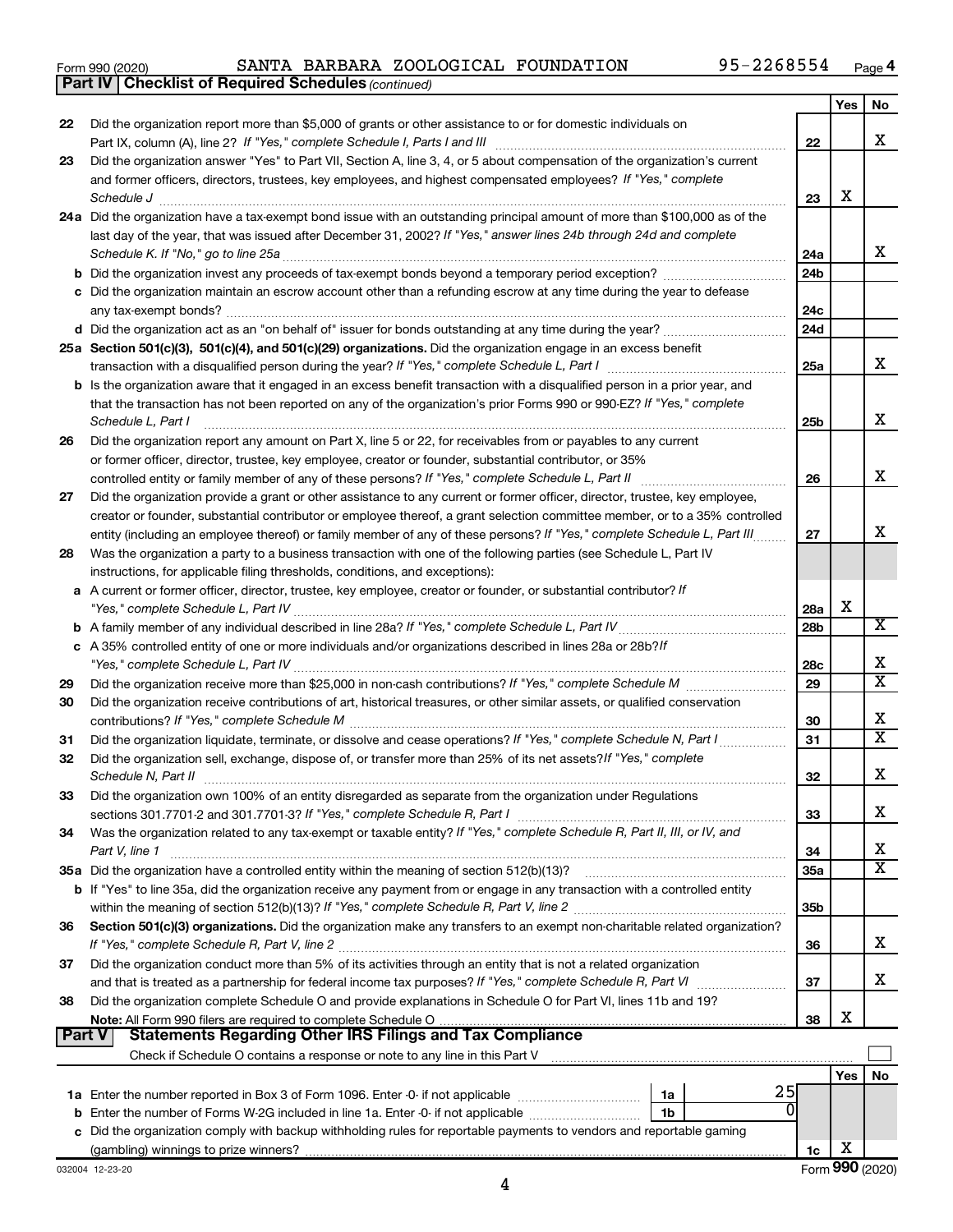| -<br>$\cap$<br>(2020)<br>Form<br>ອອບ | <b>BARBARA</b><br>AN"<br>.J'I'A | ZOOLOGICAL | FOUNDATION | יכ ace |
|--------------------------------------|---------------------------------|------------|------------|--------|
|                                      |                                 |            |            |        |

|     |                                                                                                                                                 |     |                      | Yes                     | No                      |  |  |  |
|-----|-------------------------------------------------------------------------------------------------------------------------------------------------|-----|----------------------|-------------------------|-------------------------|--|--|--|
|     | 2a Enter the number of employees reported on Form W-3, Transmittal of Wage and Tax Statements,                                                  |     |                      |                         |                         |  |  |  |
|     | filed for the calendar year ending with or within the year covered by this return<br>2a                                                         | 319 |                      |                         |                         |  |  |  |
|     |                                                                                                                                                 |     | 2 <sub>b</sub>       | x                       |                         |  |  |  |
|     | <b>Note:</b> If the sum of lines 1a and 2a is greater than 250, you may be required to e-file (see instructions) <i>manumanous</i>              |     |                      |                         |                         |  |  |  |
|     | 3a Did the organization have unrelated business gross income of \$1,000 or more during the year?                                                |     | За                   |                         | x                       |  |  |  |
|     |                                                                                                                                                 |     | 3b                   |                         |                         |  |  |  |
|     | 4a At any time during the calendar year, did the organization have an interest in, or a signature or other authority over, a                    |     |                      |                         |                         |  |  |  |
|     | financial account in a foreign country (such as a bank account, securities account, or other financial account)?                                |     | 4a                   |                         | x                       |  |  |  |
|     | <b>b</b> If "Yes," enter the name of the foreign country $\blacktriangleright$                                                                  |     |                      |                         |                         |  |  |  |
|     | See instructions for filing requirements for FinCEN Form 114, Report of Foreign Bank and Financial Accounts (FBAR).                             |     |                      |                         |                         |  |  |  |
|     |                                                                                                                                                 |     | 5a                   |                         | x                       |  |  |  |
|     |                                                                                                                                                 |     | 5 <sub>b</sub><br>5c |                         | $\overline{\text{X}}$   |  |  |  |
|     | 6a Does the organization have annual gross receipts that are normally greater than \$100,000, and did the organization solicit                  |     |                      |                         |                         |  |  |  |
|     |                                                                                                                                                 |     |                      |                         |                         |  |  |  |
|     | any contributions that were not tax deductible as charitable contributions?                                                                     |     | 6a                   |                         | x                       |  |  |  |
|     | b If "Yes," did the organization include with every solicitation an express statement that such contributions or gifts                          |     |                      |                         |                         |  |  |  |
|     | were not tax deductible?                                                                                                                        |     | 6b                   |                         |                         |  |  |  |
| 7   | Organizations that may receive deductible contributions under section 170(c).                                                                   |     |                      | х                       |                         |  |  |  |
| а   | Did the organization receive a payment in excess of \$75 made partly as a contribution and partly for goods and services provided to the payor? |     | 7a                   | $\overline{\textbf{x}}$ |                         |  |  |  |
|     |                                                                                                                                                 |     | 7b                   |                         |                         |  |  |  |
|     | c Did the organization sell, exchange, or otherwise dispose of tangible personal property for which it was required<br>to file Form 8282?       |     | 7c                   |                         | х                       |  |  |  |
|     | 7d                                                                                                                                              |     |                      |                         |                         |  |  |  |
|     | e Did the organization receive any funds, directly or indirectly, to pay premiums on a personal benefit contract?                               |     | 7е                   |                         | X                       |  |  |  |
| Ť.  |                                                                                                                                                 |     | 7f                   |                         | $\overline{\texttt{x}}$ |  |  |  |
| g   | If the organization received a contribution of qualified intellectual property, did the organization file Form 8899 as required?                |     |                      |                         |                         |  |  |  |
|     | h If the organization received a contribution of cars, boats, airplanes, or other vehicles, did the organization file a Form 1098-C?            |     |                      |                         |                         |  |  |  |
| 8   | Sponsoring organizations maintaining donor advised funds. Did a donor advised fund maintained by the                                            |     |                      |                         |                         |  |  |  |
|     | sponsoring organization have excess business holdings at any time during the year?                                                              |     | 8                    |                         |                         |  |  |  |
| 9   | Sponsoring organizations maintaining donor advised funds.                                                                                       |     |                      |                         |                         |  |  |  |
|     | a Did the sponsoring organization make any taxable distributions under section 4966?                                                            |     | 9а                   |                         |                         |  |  |  |
|     | <b>b</b> Did the sponsoring organization make a distribution to a donor, donor advisor, or related person?                                      |     | 9b                   |                         |                         |  |  |  |
| 10  | Section 501(c)(7) organizations. Enter:                                                                                                         |     |                      |                         |                         |  |  |  |
|     | 10a                                                                                                                                             |     |                      |                         |                         |  |  |  |
|     | 10 <sub>b</sub><br>Gross receipts, included on Form 990, Part VIII, line 12, for public use of club facilities                                  |     |                      |                         |                         |  |  |  |
| 11. | Section 501(c)(12) organizations. Enter:                                                                                                        |     |                      |                         |                         |  |  |  |
|     | 11a                                                                                                                                             |     |                      |                         |                         |  |  |  |
|     | <b>b</b> Gross income from other sources (Do not net amounts due or paid to other sources against                                               |     |                      |                         |                         |  |  |  |
|     | 11b                                                                                                                                             |     |                      |                         |                         |  |  |  |
|     | 12a Section 4947(a)(1) non-exempt charitable trusts. Is the organization filing Form 990 in lieu of Form 1041?                                  |     | 12a                  |                         |                         |  |  |  |
|     | <b>b</b> If "Yes," enter the amount of tax-exempt interest received or accrued during the year<br>12b                                           |     |                      |                         |                         |  |  |  |
| 13  | Section 501(c)(29) qualified nonprofit health insurance issuers.                                                                                |     | 13a                  |                         |                         |  |  |  |
|     | Note: See the instructions for additional information the organization must report on Schedule O.                                               |     |                      |                         |                         |  |  |  |
|     | <b>b</b> Enter the amount of reserves the organization is required to maintain by the states in which the                                       |     |                      |                         |                         |  |  |  |
|     | 13 <sub>b</sub>                                                                                                                                 |     |                      |                         |                         |  |  |  |
|     | 13c                                                                                                                                             |     |                      |                         |                         |  |  |  |
|     | 14a Did the organization receive any payments for indoor tanning services during the tax year?                                                  |     | 14a                  |                         | $\overline{\mathbf{X}}$ |  |  |  |
|     | <b>b</b> If "Yes," has it filed a Form 720 to report these payments? If "No," provide an explanation on Schedule O                              |     | 14b                  |                         |                         |  |  |  |
| 15  | Is the organization subject to the section 4960 tax on payment(s) of more than \$1,000,000 in remuneration or                                   |     |                      |                         |                         |  |  |  |
|     |                                                                                                                                                 |     | 15                   |                         | x                       |  |  |  |
|     | If "Yes," see instructions and file Form 4720, Schedule N.                                                                                      |     |                      |                         |                         |  |  |  |
| 16  | Is the organization an educational institution subject to the section 4968 excise tax on net investment income?                                 |     | 16                   |                         | x                       |  |  |  |
|     | If "Yes," complete Form 4720, Schedule O.                                                                                                       |     |                      |                         |                         |  |  |  |

**Part V** Statements Regarding Other IRS Filings and Tax Compliance (continued)

Form (2020) **990**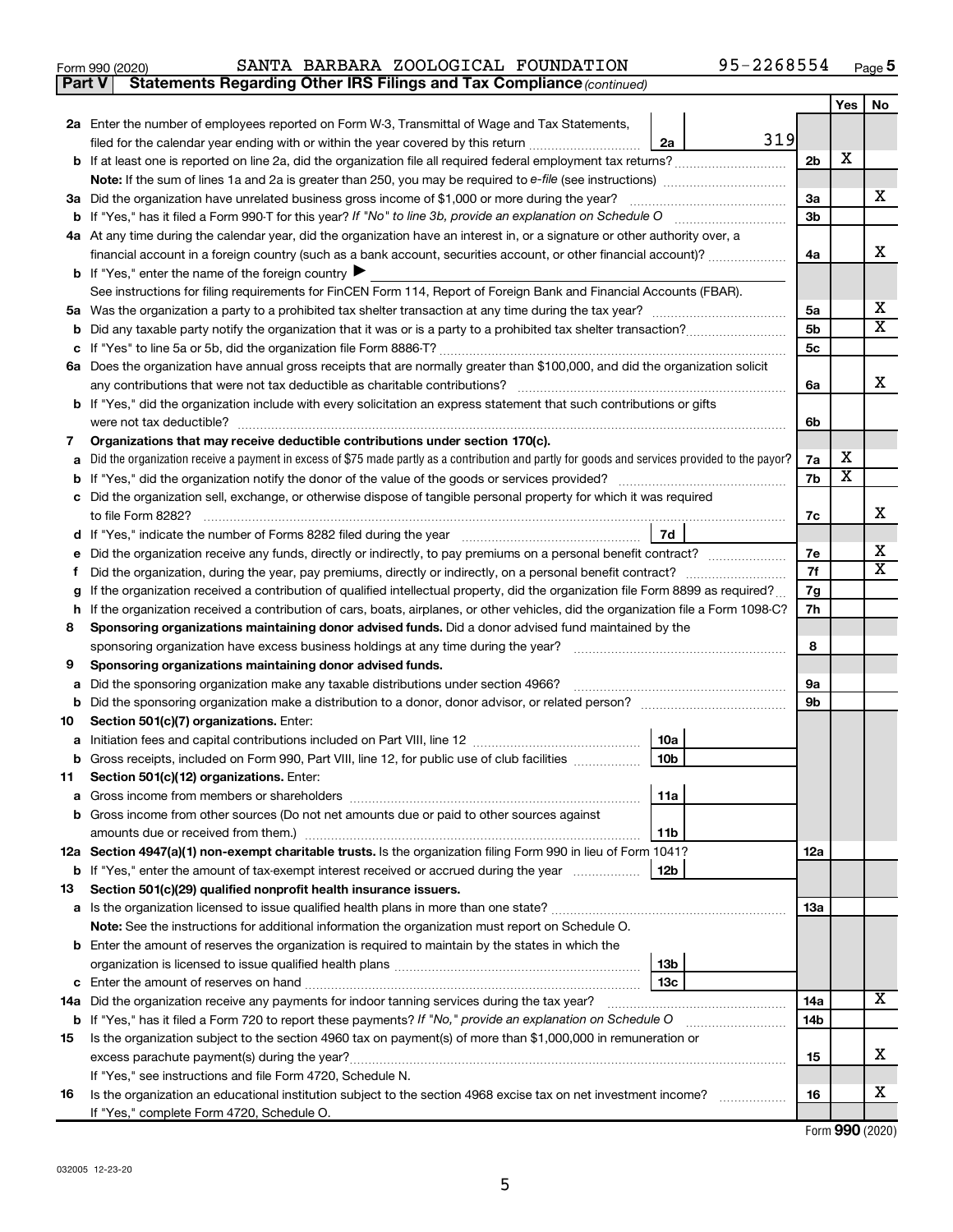| Form 990 (2020)<br>$\overline{\phantom{a}}$ | SANTA<br>- - | <b>BARBARA</b> | ZOOLOGICAL | FOUNDATION | 2200004 | Page |
|---------------------------------------------|--------------|----------------|------------|------------|---------|------|
|                                             |              |                |            |            |         |      |

*For each "Yes" response to lines 2 through 7b below, and for a "No" response to line 8a, 8b, or 10b below, describe the circumstances, processes, or changes on Schedule O. See instructions.* **Part VI Governance, Management, and Disclosure** 

|     | Check if Schedule O contains a response or note to any line in this Part VI [11] [11] [11] Check if Schedule O contains a response or note to any line in this Part VI |                 |                         | $\boxed{\text{X}}$      |
|-----|------------------------------------------------------------------------------------------------------------------------------------------------------------------------|-----------------|-------------------------|-------------------------|
|     | <b>Section A. Governing Body and Management</b>                                                                                                                        |                 |                         |                         |
|     |                                                                                                                                                                        |                 | Yes                     | No                      |
|     | 24<br>1a Enter the number of voting members of the governing body at the end of the tax year<br>1a                                                                     |                 |                         |                         |
|     | If there are material differences in voting rights among members of the governing body, or if the governing                                                            |                 |                         |                         |
|     | body delegated broad authority to an executive committee or similar committee, explain on Schedule O.                                                                  |                 |                         |                         |
| b   | 22<br>Enter the number of voting members included on line 1a, above, who are independent<br>1b                                                                         |                 |                         |                         |
| 2   | Did any officer, director, trustee, or key employee have a family relationship or a business relationship with any other                                               |                 |                         |                         |
|     | officer, director, trustee, or key employee?                                                                                                                           | $\mathbf{2}$    |                         | х                       |
| 3   | Did the organization delegate control over management duties customarily performed by or under the direct supervision                                                  |                 |                         |                         |
|     |                                                                                                                                                                        | 3               |                         | х                       |
| 4   | Did the organization make any significant changes to its governing documents since the prior Form 990 was filed?                                                       | 4               |                         | $\overline{\textbf{x}}$ |
| 5   |                                                                                                                                                                        | 5               |                         | $\overline{\textbf{X}}$ |
| 6   |                                                                                                                                                                        | 6               |                         | $\overline{\textbf{x}}$ |
| 7a  | Did the organization have members, stockholders, or other persons who had the power to elect or appoint one or                                                         |                 |                         |                         |
|     |                                                                                                                                                                        | 7a              |                         | X                       |
| b   | Are any governance decisions of the organization reserved to (or subject to approval by) members, stockholders, or                                                     |                 |                         |                         |
|     | persons other than the governing body?                                                                                                                                 | 7b              |                         | х                       |
| 8   | Did the organization contemporaneously document the meetings held or written actions undertaken during the year by the following:                                      |                 |                         |                         |
| а   |                                                                                                                                                                        | 8а              | х                       |                         |
| b   |                                                                                                                                                                        | 8b              | $\overline{\textbf{x}}$ |                         |
| 9   | Is there any officer, director, trustee, or key employee listed in Part VII, Section A, who cannot be reached at the                                                   |                 |                         |                         |
|     |                                                                                                                                                                        | 9               |                         | X                       |
|     | Section B. Policies (This Section B requests information about policies not required by the Internal Revenue Code.)                                                    |                 |                         |                         |
|     |                                                                                                                                                                        |                 | Yes                     | No                      |
|     |                                                                                                                                                                        | 10a             |                         | х                       |
|     |                                                                                                                                                                        |                 |                         |                         |
|     | <b>b</b> If "Yes," did the organization have written policies and procedures governing the activities of such chapters, affiliates,                                    | 10b             |                         |                         |
|     | and branches to ensure their operations are consistent with the organization's exempt purposes? www.www.www.www.                                                       | 11a             | X                       |                         |
|     | 11a Has the organization provided a complete copy of this Form 990 to all members of its governing body before filing the form?                                        |                 |                         |                         |
| b   | Describe in Schedule O the process, if any, used by the organization to review this Form 990.                                                                          | 12a             | х                       |                         |
| 12a |                                                                                                                                                                        |                 | $\overline{\mathbf{X}}$ |                         |
| b   | Were officers, directors, or trustees, and key employees required to disclose annually interests that could give rise to conflicts?                                    | 12 <sub>b</sub> |                         |                         |
| с   | Did the organization regularly and consistently monitor and enforce compliance with the policy? If "Yes," describe                                                     |                 | х                       |                         |
|     |                                                                                                                                                                        | 12c             | $\overline{\mathbf{X}}$ |                         |
| 13  | Did the organization have a written whistleblower policy?                                                                                                              | 13              | $\overline{\mathbf{X}}$ |                         |
| 14  |                                                                                                                                                                        | 14              |                         |                         |
| 15  | Did the process for determining compensation of the following persons include a review and approval by independent                                                     |                 |                         |                         |
|     | persons, comparability data, and contemporaneous substantiation of the deliberation and decision?                                                                      |                 | х                       |                         |
|     |                                                                                                                                                                        | 15a             | $\overline{\textbf{x}}$ |                         |
|     |                                                                                                                                                                        | 15b             |                         |                         |
|     | If "Yes" to line 15a or 15b, describe the process in Schedule O (see instructions).                                                                                    |                 |                         |                         |
|     | 16a Did the organization invest in, contribute assets to, or participate in a joint venture or similar arrangement with a                                              |                 |                         |                         |
|     | taxable entity during the year?                                                                                                                                        | 16a             |                         | X                       |
|     | b If "Yes," did the organization follow a written policy or procedure requiring the organization to evaluate its participation                                         |                 |                         |                         |
|     | in joint venture arrangements under applicable federal tax law, and take steps to safeguard the organization's                                                         |                 |                         |                         |
|     | exempt status with respect to such arrangements?                                                                                                                       | 16b             |                         |                         |
|     | <b>Section C. Disclosure</b>                                                                                                                                           |                 |                         |                         |
| 17  | List the states with which a copy of this Form 990 is required to be filed $\blacktriangleright$ CA                                                                    |                 |                         |                         |
| 18  | Section 6104 requires an organization to make its Forms 1023 (1024 or 1024-A, if applicable), 990, and 990-T (Section 501(c)(3)s only) available                       |                 |                         |                         |
|     | for public inspection. Indicate how you made these available. Check all that apply.                                                                                    |                 |                         |                         |
|     | X   Own website<br>$\lfloor \underline{X} \rfloor$ Upon request<br>Another's website<br>Other (explain on Schedule O)                                                  |                 |                         |                         |
| 19  | Describe on Schedule O whether (and if so, how) the organization made its governing documents, conflict of interest policy, and financial                              |                 |                         |                         |
|     | statements available to the public during the tax year.                                                                                                                |                 |                         |                         |
| 20  | State the name, address, and telephone number of the person who possesses the organization's books and records                                                         |                 |                         |                         |
|     | GREG WILSON - (805) 962-5339                                                                                                                                           |                 |                         |                         |
|     | 500 NINOS DRIVE, SANTA BARBARA,<br>93103<br>CA                                                                                                                         |                 |                         |                         |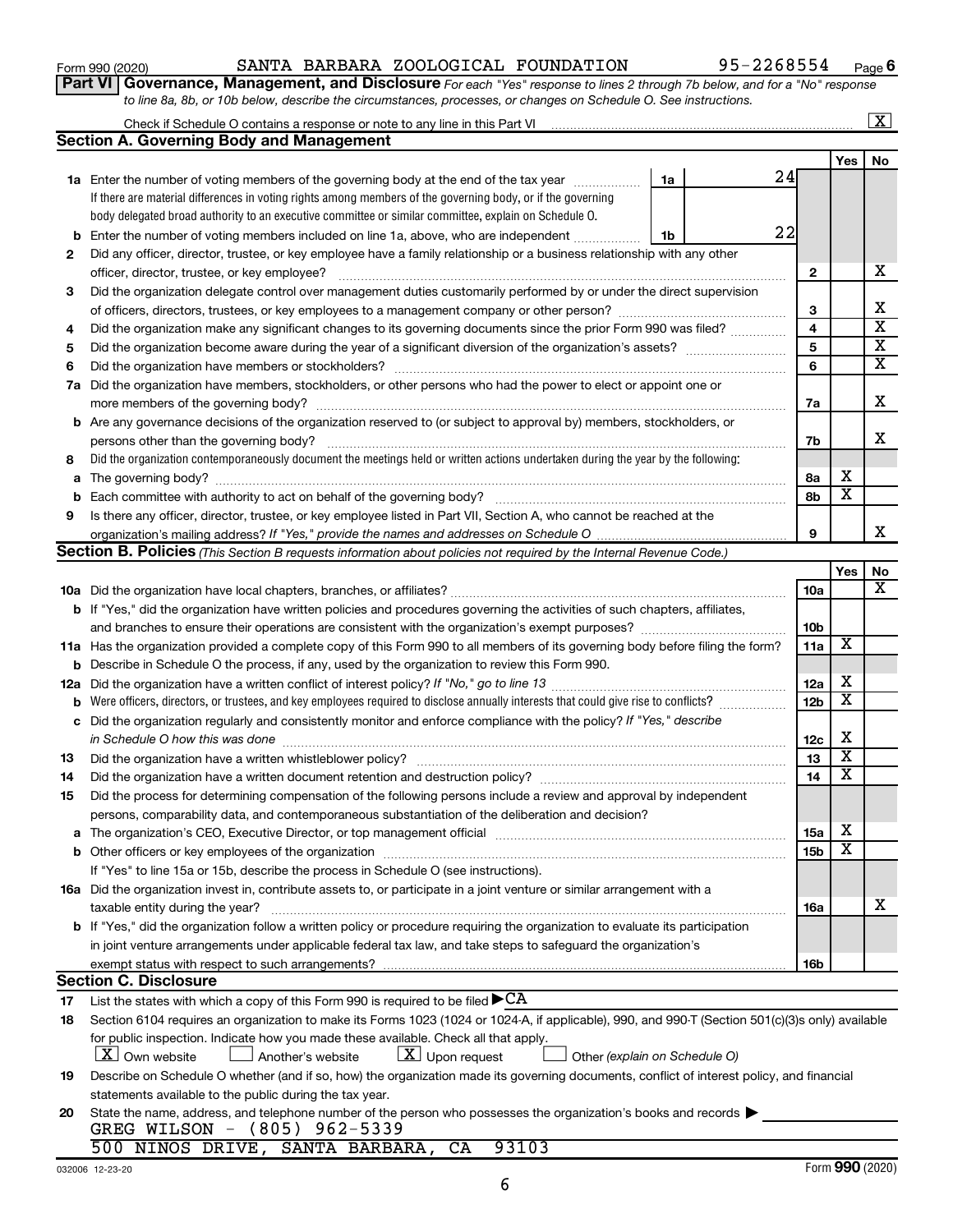$\Box$ 

| Part VII Compensation of Officers, Directors, Trustees, Key Employees, Highest Compensated |
|--------------------------------------------------------------------------------------------|
| <b>Employees, and Independent Contractors</b>                                              |

Check if Schedule O contains a response or note to any line in this Part VII

**Section A. Officers, Directors, Trustees, Key Employees, and Highest Compensated Employees**

**1a**  Complete this table for all persons required to be listed. Report compensation for the calendar year ending with or within the organization's tax year.  $\bullet$  List all of the organization's current officers, directors, trustees (whether individuals or organizations), regardless of amount of compensation.

Enter -0- in columns (D), (E), and (F) if no compensation was paid.

**•** List all of the organization's current key employees, if any. See instructions for definition of "key employee."

• List the organization's five *current* highest compensated employees (other than an officer, director, trustee, or key employee) who received reportable compensation (Box 5 of Form W-2 and/or Box 7 of Form 1099-MISC) of more than \$100,000 from the organization and any related organizations.

 $\bullet$  List all of the organization's former officers, key employees, and highest compensated employees who received more than \$100,000 of reportable compensation from the organization and any related organizations.

**•** List all of the organization's former directors or trustees that received, in the capacity as a former director or trustee of the organization, more than \$10,000 of reportable compensation from the organization and any related organizations.

See instructions for the order in which to list the persons above.

Check this box if neither the organization nor any related organization compensated any current officer, director, or trustee.  $\Box$ 

| (A)                                  | (B)                  |                                         |                                                                  | (C)         |              |                                 |        | (D)                             | (E)             | (F)                         |
|--------------------------------------|----------------------|-----------------------------------------|------------------------------------------------------------------|-------------|--------------|---------------------------------|--------|---------------------------------|-----------------|-----------------------------|
| Name and title                       | Average              | Position<br>(do not check more than one |                                                                  |             |              |                                 |        | Reportable                      | Reportable      | Estimated                   |
|                                      | hours per            |                                         | box, unless person is both an<br>officer and a director/trustee) |             |              |                                 |        | compensation                    | compensation    | amount of                   |
|                                      | week                 |                                         |                                                                  |             |              |                                 |        | from                            | from related    | other                       |
|                                      | (list any            |                                         |                                                                  |             |              |                                 |        | the                             | organizations   | compensation                |
|                                      | hours for<br>related |                                         |                                                                  |             |              |                                 |        | organization<br>(W-2/1099-MISC) | (W-2/1099-MISC) | from the                    |
|                                      | organizations        |                                         |                                                                  |             |              |                                 |        |                                 |                 | organization<br>and related |
|                                      | below                |                                         |                                                                  |             |              |                                 |        |                                 |                 | organizations               |
|                                      | line)                | Individual trustee or director          | Institutional trustee                                            | Officer     | Key employee | Highest compensated<br>employee | Former |                                 |                 |                             |
| $\overline{(1)}$                     |                      |                                         |                                                                  |             |              |                                 |        |                                 |                 |                             |
|                                      |                      |                                         |                                                                  |             |              |                                 |        |                                 |                 |                             |
| (2)                                  |                      |                                         |                                                                  |             |              |                                 |        |                                 |                 |                             |
| (3)                                  |                      |                                         |                                                                  |             |              |                                 |        |                                 |                 |                             |
|                                      |                      |                                         |                                                                  |             |              |                                 |        |                                 |                 |                             |
|                                      |                      |                                         |                                                                  |             |              |                                 |        |                                 |                 |                             |
|                                      |                      |                                         |                                                                  |             |              |                                 |        |                                 |                 |                             |
| (5)                                  |                      |                                         |                                                                  |             |              |                                 |        |                                 |                 |                             |
| (6)                                  |                      |                                         |                                                                  |             |              |                                 |        |                                 |                 |                             |
|                                      |                      |                                         |                                                                  |             |              |                                 |        |                                 |                 |                             |
| (7)                                  |                      |                                         |                                                                  |             |              |                                 |        |                                 |                 |                             |
| (8)<br>BRIAN KOPEIKIN                | 1.00                 |                                         |                                                                  |             |              |                                 |        |                                 |                 |                             |
| <b>DIRECTOR</b>                      |                      | $\mathbf X$                             |                                                                  |             |              |                                 |        | $\mathbf 0$ .                   | $\mathbf 0$     | $\mathbf 0$ .               |
| (9)<br>CAROL DUNCAN                  | 1.00                 |                                         |                                                                  |             |              |                                 |        |                                 |                 |                             |
| <b>DIRECTOR</b>                      |                      | $\mathbf x$                             |                                                                  |             |              |                                 |        | $\mathbf 0$ .                   | $\mathbf 0$ .   | $\mathbf 0$ .               |
| (10) DAVID GRAFF                     | 1.00                 |                                         |                                                                  |             |              |                                 |        |                                 |                 |                             |
| <b>DIRECTOR</b>                      |                      | $\mathbf X$                             |                                                                  |             |              |                                 |        | $\mathbf 0$ .                   | $\mathbf 0$     | $\boldsymbol{0}$ .          |
| (11) GEORGE LEIS                     | 1.00                 |                                         |                                                                  |             |              |                                 |        |                                 |                 |                             |
| CHAIR                                |                      | X                                       |                                                                  | $\mathbf X$ |              |                                 |        | $\mathbf 0$ .                   | $\mathbf 0$ .   | $\mathbf 0$ .               |
| (12) PETER JORDANO                   | 1.00                 |                                         |                                                                  |             |              |                                 |        |                                 |                 |                             |
| <b>DIRECTOR</b>                      |                      | $\mathbf x$                             |                                                                  |             |              |                                 |        | $\mathbf 0$ .                   | $\mathbf 0$ .   | $\mathbf 0$ .               |
| (13) DANIEL COHEN                    | 1.00                 |                                         |                                                                  |             |              |                                 |        |                                 |                 |                             |
|                                      |                      | $\mathbf x$                             |                                                                  |             |              |                                 |        | $\mathbf 0$ .                   | $\mathbf 0$ .   | $\mathbf 0$ .               |
| <b>DIRECTOR</b><br>(14) KELLY JENSEN | 1.00                 |                                         |                                                                  |             |              |                                 |        |                                 |                 |                             |
| <b>DIRECTOR</b>                      |                      | $\mathbf x$                             |                                                                  |             |              |                                 |        | $\mathbf 0$ .                   | 0.              | $0$ .                       |
| (15) ROBYN PARKER                    | 1.00                 |                                         |                                                                  |             |              |                                 |        |                                 |                 |                             |
| <b>SECRETARY</b>                     |                      | $\mathbf X$                             |                                                                  | $\mathbf X$ |              |                                 |        | 0.                              | 0.              | $\mathbf 0$ .               |
| (16) CRYSTAL WYATT                   | 1.00                 |                                         |                                                                  |             |              |                                 |        |                                 |                 |                             |
| <b>DIRECTOR</b>                      |                      | $\mathbf x$                             |                                                                  |             |              |                                 |        | 0.                              | 0.              | $\mathbf 0$ .               |
| (17) YVETTE BIRCH GILLER             | 1.00                 |                                         |                                                                  |             |              |                                 |        |                                 |                 |                             |
| <b>DIRECTOR</b>                      |                      | $\mathbf X$                             |                                                                  |             |              |                                 |        | 0.                              | 0.              | $\mathbf 0$ .               |
|                                      |                      |                                         |                                                                  |             |              |                                 |        |                                 |                 |                             |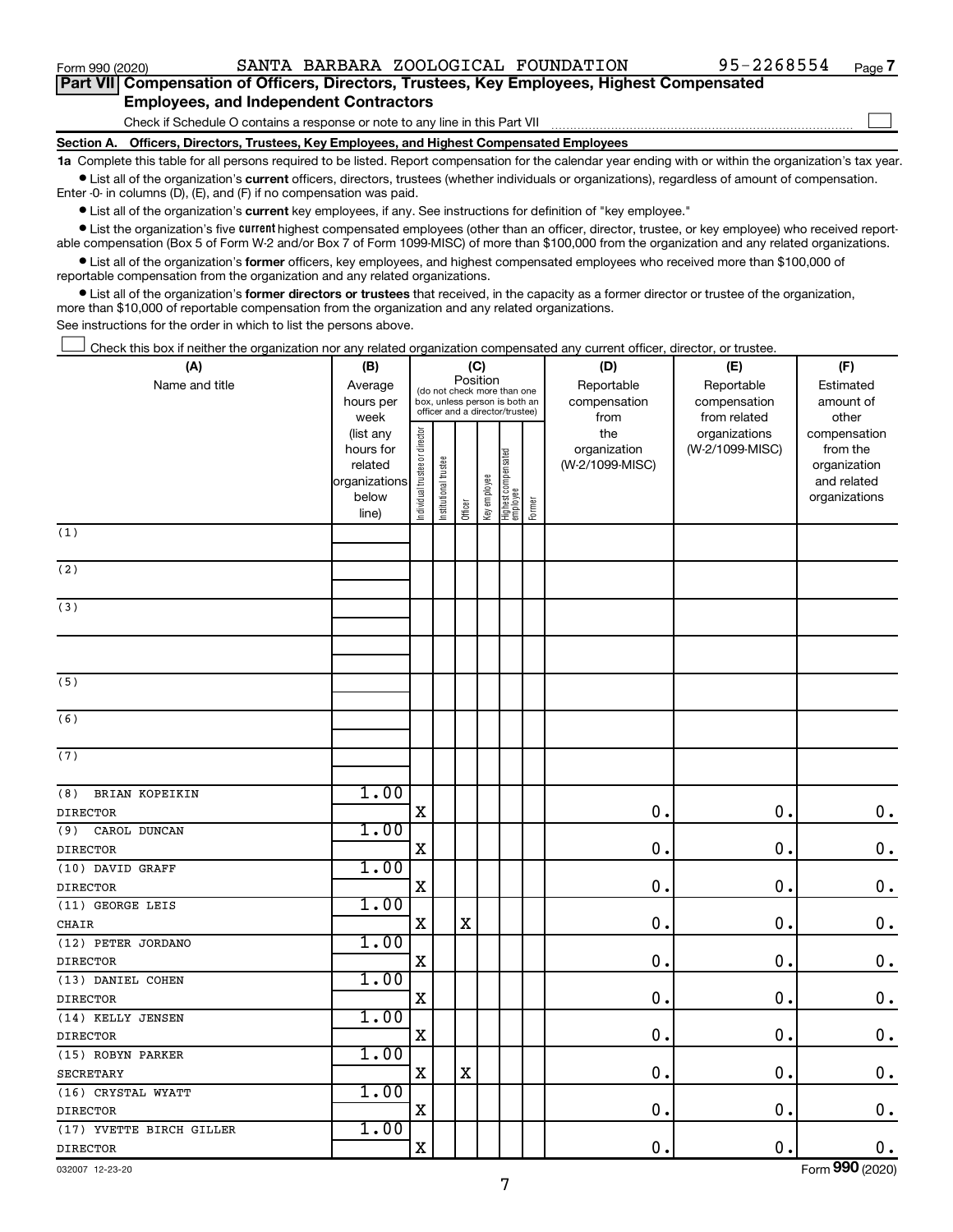| SANTA BARBARA ZOOLOGICAL FOUNDATION<br>Form 990 (2020)                                                                                       |                   |                                |                       |         |              |                                                                  |        |                         | 95-2268554                    |              |                       | Page 8           |
|----------------------------------------------------------------------------------------------------------------------------------------------|-------------------|--------------------------------|-----------------------|---------|--------------|------------------------------------------------------------------|--------|-------------------------|-------------------------------|--------------|-----------------------|------------------|
| <b>Part VII</b><br>Section A. Officers, Directors, Trustees, Key Employees, and Highest Compensated Employees (continued)                    |                   |                                |                       |         |              |                                                                  |        |                         |                               |              |                       |                  |
| (A)                                                                                                                                          | (B)               |                                |                       | (C)     |              |                                                                  |        | (D)                     | (E)                           |              | (F)                   |                  |
| Name and title                                                                                                                               | Average           |                                |                       |         | Position     | (do not check more than one                                      |        | Reportable              | Reportable                    |              | Estimated             |                  |
|                                                                                                                                              | hours per<br>week |                                |                       |         |              | box, unless person is both an<br>officer and a director/trustee) |        | compensation            | compensation                  |              | amount of             |                  |
|                                                                                                                                              | (list any         |                                |                       |         |              |                                                                  |        | from<br>the             | from related<br>organizations |              | other<br>compensation |                  |
|                                                                                                                                              | hours for         |                                |                       |         |              |                                                                  |        | organization            | (W-2/1099-MISC)               |              | from the              |                  |
|                                                                                                                                              | related           |                                |                       |         |              |                                                                  |        | (W-2/1099-MISC)         |                               |              | organization          |                  |
|                                                                                                                                              | organizations     |                                |                       |         |              |                                                                  |        |                         |                               |              | and related           |                  |
|                                                                                                                                              | below<br>line)    | Individual trustee or director | Institutional trustee | Officer | Key employee | Highest compensated<br>employee                                  | Former |                         |                               |              | organizations         |                  |
|                                                                                                                                              | 1.00              |                                |                       |         |              |                                                                  |        |                         |                               |              |                       |                  |
| (18) ELIZABETH MACPHEE                                                                                                                       |                   | X                              |                       |         |              |                                                                  |        | $\mathbf 0$ .           | 0.                            |              |                       | 0.               |
| <b>DIRECTOR</b><br>(19) AMY PRYOR                                                                                                            | 1.00              |                                |                       |         |              |                                                                  |        |                         |                               |              |                       |                  |
| VICE CHAIR                                                                                                                                   |                   | х                              |                       | X       |              |                                                                  |        | 0.                      | 0.                            |              |                       | $\mathbf 0$ .    |
| (20) ERIKA BECK                                                                                                                              | 1.00              |                                |                       |         |              |                                                                  |        |                         |                               |              |                       |                  |
| <b>DIRECTOR</b>                                                                                                                              |                   | х                              |                       |         |              |                                                                  |        | 0.                      | 0.                            |              |                       | $0$ .            |
| (21) BETSY CHALLEN                                                                                                                           | 1.00              |                                |                       |         |              |                                                                  |        |                         |                               |              |                       |                  |
| <b>DIRECTOR</b>                                                                                                                              |                   | X                              |                       |         |              |                                                                  |        | $\mathbf 0$ .           | 0.                            |              |                       | $0$ .            |
| (22) JOANNE FUNARI                                                                                                                           | 1.00              |                                |                       |         |              |                                                                  |        |                         |                               |              |                       |                  |
| TREASURER                                                                                                                                    |                   | X                              |                       | X       |              |                                                                  |        | $\mathbf 0$ .           | 0.                            |              |                       | $\mathbf 0$ .    |
| (23) MICHAEL HURST                                                                                                                           | 1.00              |                                |                       |         |              |                                                                  |        |                         |                               |              |                       |                  |
| <b>DIRECTOR</b>                                                                                                                              |                   | х                              |                       |         |              |                                                                  |        | $\mathbf 0$ .           | 0.                            |              |                       | $\mathbf 0$ .    |
| (24) VINCE CABALLERO                                                                                                                         | 1.00              |                                |                       |         |              |                                                                  |        |                         |                               |              |                       |                  |
| DIRECTOR                                                                                                                                     |                   | х                              |                       |         |              |                                                                  |        | $\mathbf 0$ .           | 0.                            |              |                       | $\mathbf 0$ .    |
| (25) STUART JENKINS                                                                                                                          | 1.00              |                                |                       |         |              |                                                                  |        |                         |                               |              |                       |                  |
| <b>DIRECTOR</b>                                                                                                                              |                   | X                              |                       |         |              |                                                                  |        | $\mathbf 0$ .           | 0.                            |              |                       | $0$ .            |
| (26) CLARK STIRLING                                                                                                                          | 1.00              |                                |                       |         |              |                                                                  |        |                         |                               |              |                       |                  |
| <b>DIRECTOR</b>                                                                                                                              |                   | X                              |                       |         |              |                                                                  |        | $\mathbf 0$ .           | 0.                            |              |                       | 0.               |
| 1b Subtotal                                                                                                                                  |                   |                                |                       |         |              |                                                                  |        | 984,082.                | $\overline{0}$ .              |              | 113,228.              |                  |
| c Total from continuation sheets to Part VII, Section A <b>Marting</b> Contains a material of the Total A                                    |                   |                                |                       |         |              |                                                                  |        | 0.                      | σ.                            |              |                       | $\overline{0}$ . |
|                                                                                                                                              |                   |                                |                       |         |              |                                                                  |        | 984,082.                | $\overline{0}$ .              |              | 113,228.              |                  |
| Total number of individuals (including but not limited to those listed above) who received more than \$100,000 of reportable<br>$\mathbf{2}$ |                   |                                |                       |         |              |                                                                  |        |                         |                               |              |                       | 7                |
| compensation from the organization $\blacktriangleright$                                                                                     |                   |                                |                       |         |              |                                                                  |        |                         |                               |              | Yes                   | No               |
| 3                                                                                                                                            |                   |                                |                       |         |              |                                                                  |        |                         |                               |              |                       |                  |
| Did the organization list any former officer, director, trustee, key employee, or highest compensated employee on                            |                   |                                |                       |         |              |                                                                  |        |                         |                               | 3            |                       | x                |
| For any individual listed on line 1a, is the sum of reportable compensation and other compensation from the organization<br>4                |                   |                                |                       |         |              |                                                                  |        |                         |                               |              |                       |                  |
| and related organizations greater than \$150,000? If "Yes," complete Schedule J for such individual                                          |                   |                                |                       |         |              |                                                                  |        |                         |                               | 4            | х                     |                  |
| Did any person listed on line 1a receive or accrue compensation from any unrelated organization or individual for services<br>5              |                   |                                |                       |         |              |                                                                  |        |                         |                               |              |                       |                  |
|                                                                                                                                              |                   |                                |                       |         |              |                                                                  |        |                         |                               | 5            |                       | x                |
| <b>Section B. Independent Contractors</b>                                                                                                    |                   |                                |                       |         |              |                                                                  |        |                         |                               |              |                       |                  |
| Complete this table for your five highest compensated independent contractors that received more than \$100,000 of compensation from<br>1.   |                   |                                |                       |         |              |                                                                  |        |                         |                               |              |                       |                  |
| the organization. Report compensation for the calendar year ending with or within the organization's tax year.                               |                   |                                |                       |         |              |                                                                  |        |                         |                               |              |                       |                  |
| (A)                                                                                                                                          |                   |                                |                       |         |              |                                                                  |        | (B)                     |                               |              | (C)                   |                  |
| Name and business address                                                                                                                    |                   |                                |                       |         |              |                                                                  |        | Description of services |                               | Compensation |                       |                  |
| TYNAN GROUP, 2927 DE LA VINA STREET,                                                                                                         |                   |                                |                       |         |              | SANTA                                                            |        |                         |                               |              |                       |                  |
| BARBARA, CA 93105                                                                                                                            |                   |                                |                       |         |              |                                                                  |        | CONSTRUCTION            |                               |              |                       | 241,817.         |
| <b>JORDANO'S INC</b>                                                                                                                         |                   |                                |                       |         |              |                                                                  |        | FOOD FOR SALE,          |                               |              |                       |                  |
| P.O. BOX 6803, SANTA BARBARA, CA 93160                                                                                                       |                   |                                |                       |         |              |                                                                  |        | SUPPLIES & EQUIP        |                               |              |                       | 184,438.         |
| <b>SCHIPPER CONSTRUCTIONS</b>                                                                                                                |                   |                                |                       |         |              |                                                                  |        | CONSTRUCTION            |                               |              |                       |                  |
| 610 E. COTA, SANTA BARBARA, CA 93103                                                                                                         |                   |                                |                       |         |              |                                                                  |        |                         |                               |              | 149,728.              |                  |
|                                                                                                                                              |                   |                                |                       |         |              |                                                                  |        |                         |                               |              |                       |                  |

**2** Total number of independent contractors (including but not limited to those listed above) who received more than \$100,000 of compensation from the organization | 3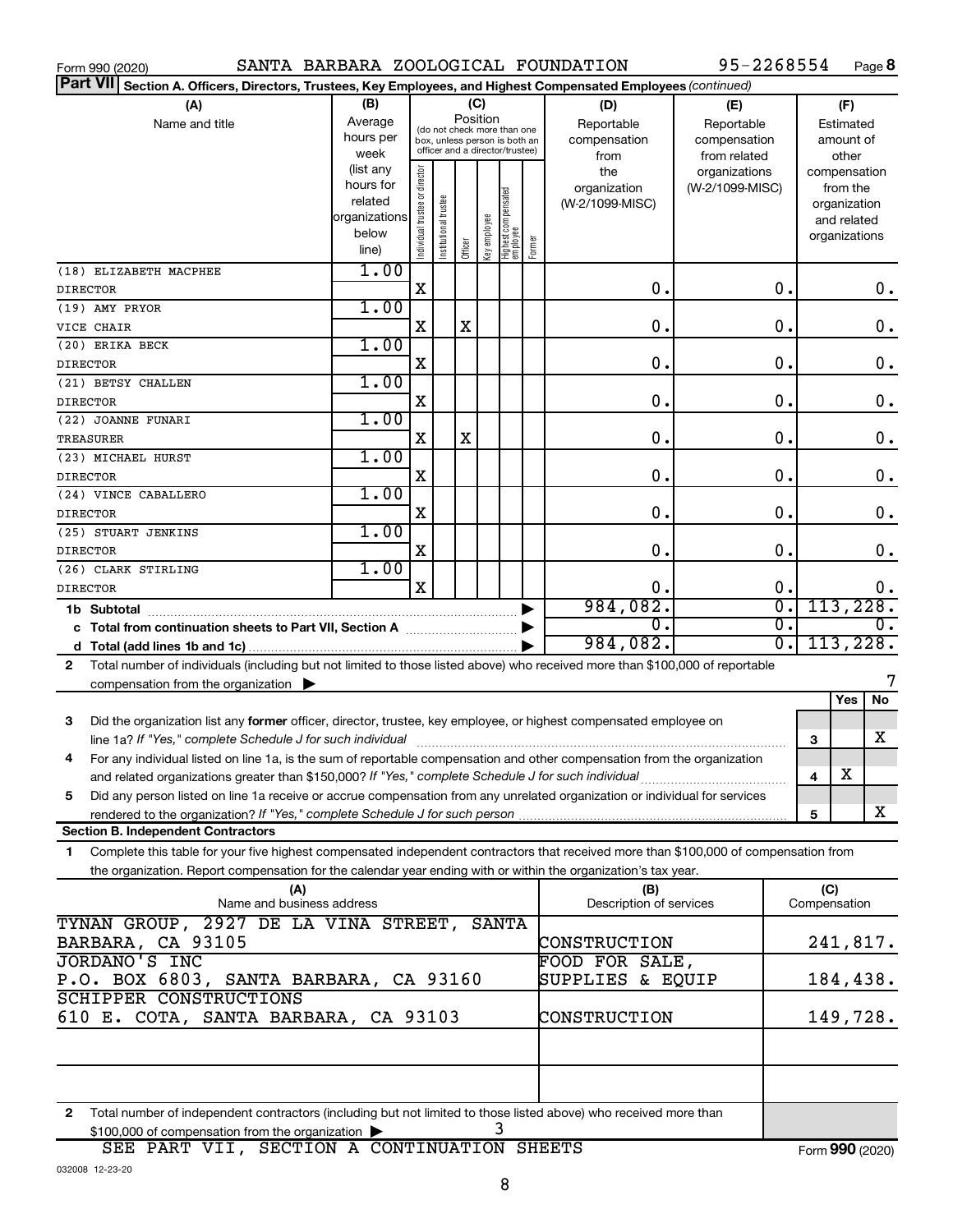| SANTA BARBARA ZOOLOGICAL FOUNDATION<br>Form 990                                                                 |                   |                                |                       |                        |              |                              |        |                     | 95-2268554                       |                          |
|-----------------------------------------------------------------------------------------------------------------|-------------------|--------------------------------|-----------------------|------------------------|--------------|------------------------------|--------|---------------------|----------------------------------|--------------------------|
| Part VII Section A. Officers, Directors, Trustees, Key Employees, and Highest Compensated Employees (continued) |                   |                                |                       |                        |              |                              |        |                     |                                  |                          |
| (A)                                                                                                             | (B)               |                                |                       |                        | (C)          |                              |        | (D)                 | (E)                              | (F)                      |
| Name and title                                                                                                  | Average           |                                | Position              |                        |              |                              |        | Reportable          | Reportable                       | Estimated                |
|                                                                                                                 | hours             |                                |                       | (check all that apply) |              |                              |        | compensation        | compensation                     | amount of                |
|                                                                                                                 | per               |                                |                       |                        |              |                              |        | from                | from related                     | other                    |
|                                                                                                                 | week<br>(list any |                                |                       |                        |              |                              |        | the<br>organization | organizations<br>(W-2/1099-MISC) | compensation<br>from the |
|                                                                                                                 | hours for         |                                |                       |                        |              |                              |        | (W-2/1099-MISC)     |                                  | organization             |
|                                                                                                                 | related           |                                |                       |                        |              |                              |        |                     |                                  | and related              |
|                                                                                                                 | organizations     |                                |                       |                        |              |                              |        |                     |                                  | organizations            |
|                                                                                                                 | below<br>line)    | Individual trustee or director | Institutional trustee | Officer                | Key employee | Highest compensated employee | Former |                     |                                  |                          |
|                                                                                                                 | 1.00              |                                |                       |                        |              |                              |        |                     |                                  |                          |
| (27) EILEEN DILL<br><b>DIRECTOR</b>                                                                             |                   | $\mathbf X$                    |                       |                        |              |                              |        | 0.                  | $\mathbf 0$ .                    | $\boldsymbol{0}$ .       |
| (28) GINNI DREIER                                                                                               | 1.00              |                                |                       |                        |              |                              |        |                     |                                  |                          |
| <b>DIRECTOR</b>                                                                                                 |                   | X                              |                       |                        |              |                              |        | 0.                  | $\mathbf 0$ .                    | $\mathbf 0$ .            |
| (29) BRIAN KERSTEINS                                                                                            | 1.00              |                                |                       |                        |              |                              |        |                     |                                  |                          |
| <b>DIRECTOR</b>                                                                                                 |                   | $\mathbf X$                    |                       |                        |              |                              |        | 0.                  | $\mathbf 0$ .                    | $\mathbf 0$ .            |
| (30) JESSE PEREZ                                                                                                | 1.00              |                                |                       |                        |              |                              |        |                     |                                  |                          |
| <b>DIRECTOR</b>                                                                                                 |                   | X                              |                       |                        |              |                              |        | 0.                  | $\mathbf 0$ .                    | $\mathbf 0$ .            |
| (31) DEREK SHUE                                                                                                 | 1.00              |                                |                       |                        |              |                              |        |                     |                                  |                          |
| <b>DIRECTOR</b>                                                                                                 |                   | X                              |                       |                        |              |                              |        | $0$ .               | $\mathbf 0$ .                    | $\boldsymbol{0}$ .       |
|                                                                                                                 |                   |                                |                       |                        |              |                              |        |                     |                                  |                          |
|                                                                                                                 |                   |                                |                       |                        |              |                              |        |                     |                                  |                          |
|                                                                                                                 |                   |                                |                       |                        |              |                              |        |                     |                                  |                          |
|                                                                                                                 |                   |                                |                       |                        |              |                              |        |                     |                                  |                          |
|                                                                                                                 |                   |                                |                       |                        |              |                              |        |                     |                                  |                          |
|                                                                                                                 |                   |                                |                       |                        |              |                              |        |                     |                                  |                          |
|                                                                                                                 |                   |                                |                       |                        |              |                              |        |                     |                                  |                          |
|                                                                                                                 |                   |                                |                       |                        |              |                              |        |                     |                                  |                          |
|                                                                                                                 |                   |                                |                       |                        |              |                              |        |                     |                                  |                          |
|                                                                                                                 |                   |                                |                       |                        |              |                              |        |                     |                                  |                          |
|                                                                                                                 |                   |                                |                       |                        |              |                              |        |                     |                                  |                          |
|                                                                                                                 |                   |                                |                       |                        |              |                              |        |                     |                                  |                          |
|                                                                                                                 |                   |                                |                       |                        |              |                              |        |                     |                                  |                          |
|                                                                                                                 |                   |                                |                       |                        |              |                              |        |                     |                                  |                          |
|                                                                                                                 |                   |                                |                       |                        |              |                              |        |                     |                                  |                          |
|                                                                                                                 |                   |                                |                       |                        |              |                              |        |                     |                                  |                          |
|                                                                                                                 |                   |                                |                       |                        |              |                              |        |                     |                                  |                          |
|                                                                                                                 |                   |                                |                       |                        |              |                              |        |                     |                                  |                          |
|                                                                                                                 |                   |                                |                       |                        |              |                              |        |                     |                                  |                          |
|                                                                                                                 |                   |                                |                       |                        |              |                              |        |                     |                                  |                          |
|                                                                                                                 |                   |                                |                       |                        |              |                              |        |                     |                                  |                          |
|                                                                                                                 |                   |                                |                       |                        |              |                              |        |                     |                                  |                          |
|                                                                                                                 |                   |                                |                       |                        |              |                              |        |                     |                                  |                          |
|                                                                                                                 |                   |                                |                       |                        |              |                              |        |                     |                                  |                          |
|                                                                                                                 |                   |                                |                       |                        |              |                              |        |                     |                                  |                          |
|                                                                                                                 |                   |                                |                       |                        |              |                              |        |                     |                                  |                          |
|                                                                                                                 |                   |                                |                       |                        |              |                              |        |                     |                                  |                          |
|                                                                                                                 |                   |                                |                       |                        |              |                              |        |                     |                                  |                          |
|                                                                                                                 |                   |                                |                       |                        |              |                              |        |                     |                                  |                          |
|                                                                                                                 |                   |                                |                       |                        |              |                              |        |                     |                                  |                          |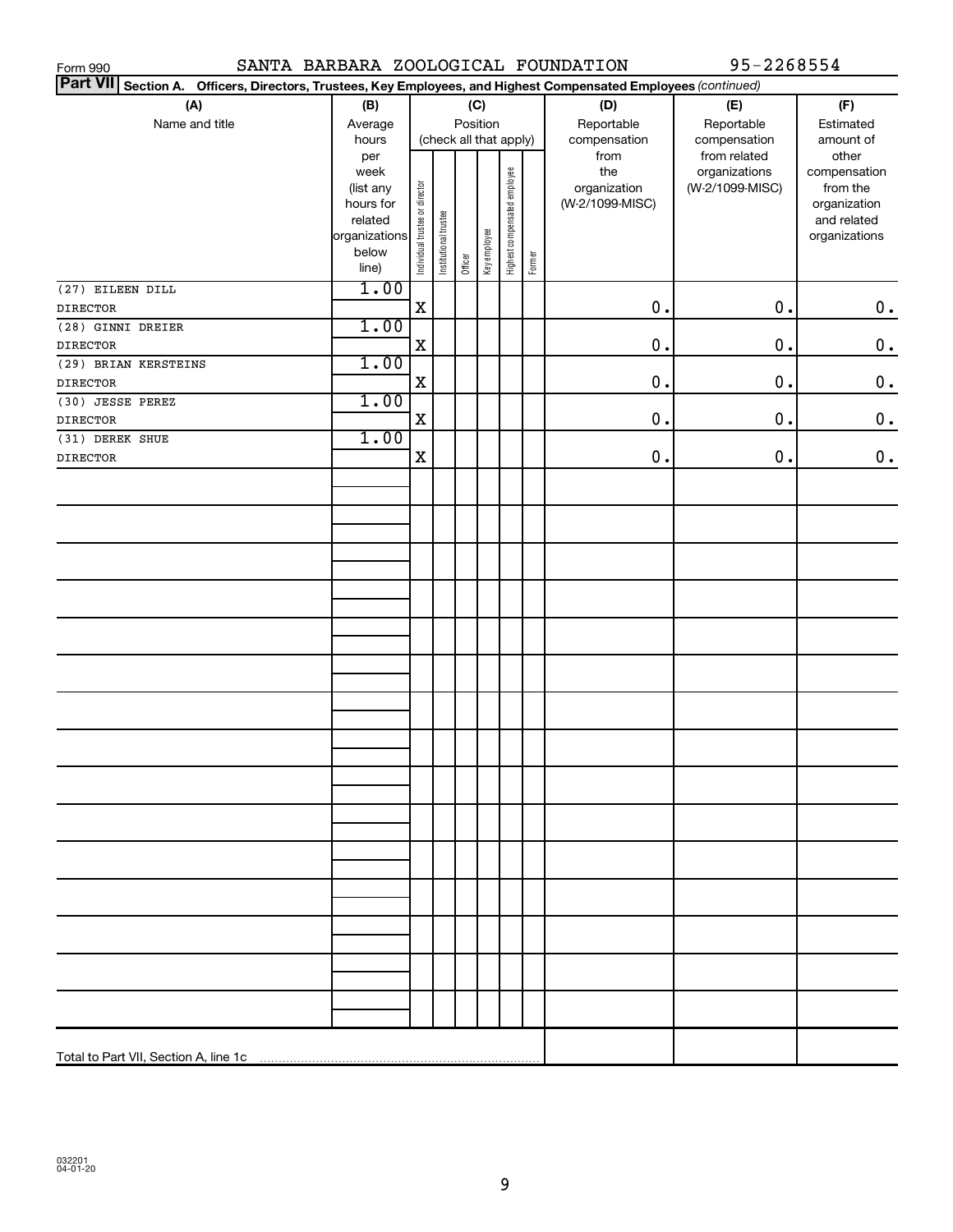| <b>Part VIII</b>                                          |    |    | <b>Statement of Revenue</b>                           |                          |                |                      |                      |               |                                                        |                |                                                                 |
|-----------------------------------------------------------|----|----|-------------------------------------------------------|--------------------------|----------------|----------------------|----------------------|---------------|--------------------------------------------------------|----------------|-----------------------------------------------------------------|
|                                                           |    |    |                                                       |                          |                |                      |                      |               |                                                        |                |                                                                 |
|                                                           |    |    |                                                       |                          |                |                      |                      | Total revenue | Related or exempt<br>function revenue business revenue | Unrelated      | (D)<br>Revenue excluded<br>from tax under<br>sections 512 - 514 |
|                                                           |    |    | <b>1 a</b> Federated campaigns                        | .                        | 1a             |                      |                      |               |                                                        |                |                                                                 |
|                                                           |    |    | <b>b</b> Membership dues                              |                          | 1 <sub>b</sub> |                      | 1,356,303.           |               |                                                        |                |                                                                 |
|                                                           |    |    | c Fundraising events                                  |                          | 1 <sub>c</sub> |                      |                      |               |                                                        |                |                                                                 |
|                                                           |    |    | d Related organizations                               | $\overline{\phantom{a}}$ | 1 <sub>d</sub> |                      |                      |               |                                                        |                |                                                                 |
|                                                           |    |    | e Government grants (contributions)                   |                          | 1e             |                      | 2,296,738.           |               |                                                        |                |                                                                 |
|                                                           |    |    | f All other contributions, gifts, grants, and         |                          |                |                      |                      |               |                                                        |                |                                                                 |
|                                                           |    |    | similar amounts not included above                    |                          | 1f             |                      | 3,439,649.           |               |                                                        |                |                                                                 |
| Contributions, Gifts, Grants<br>and Other Similar Amounts |    |    | g Noncash contributions included in lines 1a-1f       |                          | $1g$ \$        |                      | 10,408.              |               |                                                        |                |                                                                 |
|                                                           |    |    |                                                       |                          |                |                      |                      | 7,092,690.    |                                                        |                |                                                                 |
|                                                           |    |    |                                                       |                          |                |                      | <b>Business Code</b> |               |                                                        |                |                                                                 |
|                                                           |    | 2a | ZOO ADMISSIONS                                        |                          |                |                      | 900099               | 3,778,190.    | 3,778,190.                                             |                |                                                                 |
|                                                           |    | b  | EDUCATION PROGRAMS, CLASSES & LEC                     |                          |                |                      | 900099               | 375,627.      | 375,627.                                               |                |                                                                 |
|                                                           |    |    | <b>FOSTER FEEDERS</b>                                 |                          |                |                      | 900099               | 302,893.      | 302,893.                                               |                |                                                                 |
|                                                           |    | d  |                                                       |                          |                |                      |                      |               |                                                        |                |                                                                 |
| Program Service<br>Revenue                                |    |    |                                                       |                          |                |                      |                      |               |                                                        |                |                                                                 |
|                                                           |    |    | All other program service revenue                     |                          |                |                      |                      | 4,456,710.    |                                                        |                |                                                                 |
|                                                           | 3  |    | Investment income (including dividends, interest, and |                          |                |                      |                      |               |                                                        |                |                                                                 |
|                                                           |    |    |                                                       |                          |                |                      |                      | 172,897.      |                                                        |                | 172,897.                                                        |
|                                                           | 4  |    | Income from investment of tax-exempt bond proceeds    |                          |                |                      |                      |               |                                                        |                |                                                                 |
|                                                           | 5  |    |                                                       |                          |                |                      |                      |               |                                                        |                |                                                                 |
|                                                           |    |    |                                                       |                          | (i) Real       |                      | (ii) Personal        |               |                                                        |                |                                                                 |
|                                                           |    |    | <b>6 a</b> Gross rents<br>.                           | 6a                       | 45,698         |                      |                      |               |                                                        |                |                                                                 |
|                                                           |    |    | <b>b</b> Less: rental expenses                        | 6 <sub>b</sub>           |                | 0.                   |                      |               |                                                        |                |                                                                 |
|                                                           |    |    | c Rental income or (loss)                             | 6с                       | 45,698.        |                      |                      |               |                                                        |                |                                                                 |
|                                                           |    |    | d Net rental income or (loss)                         |                          |                |                      |                      | 45,698.       | 45,698.                                                |                |                                                                 |
|                                                           |    |    | 7 a Gross amount from sales of                        |                          | (i) Securities |                      | (ii) Other           |               |                                                        |                |                                                                 |
|                                                           |    |    | assets other than inventory                           | 7al                      | 2,300,000.     |                      |                      |               |                                                        |                |                                                                 |
|                                                           |    |    | <b>b</b> Less: cost or other basis                    |                          |                |                      |                      |               |                                                        |                |                                                                 |
|                                                           |    |    | and sales expenses                                    | 7b                       | 2, 197, 517.   |                      |                      |               |                                                        |                |                                                                 |
| Revenue                                                   |    |    | c Gain or (loss)                                      | 7c                       | 102,483.       |                      |                      |               |                                                        |                |                                                                 |
|                                                           |    |    |                                                       |                          |                |                      |                      | 102,483.      | 102,483.                                               |                |                                                                 |
| š                                                         |    |    | 8 a Gross income from fundraising events (not         |                          |                |                      |                      |               |                                                        |                |                                                                 |
|                                                           |    |    | including \$<br><u> 1990 - Johann Barbara, martx</u>  |                          | оf             |                      |                      |               |                                                        |                |                                                                 |
|                                                           |    |    | contributions reported on line 1c). See               |                          |                |                      |                      |               |                                                        |                |                                                                 |
|                                                           |    |    |                                                       |                          |                | l 8a                 |                      |               |                                                        |                |                                                                 |
|                                                           |    |    | <b>b</b> Less: direct expenses                        |                          |                | 8 <sub>b</sub>       |                      |               |                                                        |                |                                                                 |
|                                                           |    |    | c Net income or (loss) from fundraising events        |                          |                |                      |                      |               |                                                        |                |                                                                 |
|                                                           |    |    | 9 a Gross income from gaming activities. See          |                          |                |                      |                      |               |                                                        |                |                                                                 |
|                                                           |    |    | <b>b</b> Less: direct expenses <b>manually</b>        |                          |                | 9a<br>9 <sub>b</sub> |                      |               |                                                        |                |                                                                 |
|                                                           |    |    | c Net income or (loss) from gaming activities         |                          |                |                      |                      |               |                                                        |                |                                                                 |
|                                                           |    |    | 10 a Gross sales of inventory, less returns           |                          |                |                      |                      |               |                                                        |                |                                                                 |
|                                                           |    |    |                                                       |                          |                |                      | $10a \ 2, 128, 751.$ |               |                                                        |                |                                                                 |
|                                                           |    |    | <b>b</b> Less: cost of goods sold                     |                          |                | l10bl                | 730,676.             |               |                                                        |                |                                                                 |
|                                                           |    |    |                                                       |                          |                |                      |                      | 1,398,075.    | 1,398,075.                                             |                |                                                                 |
|                                                           |    |    |                                                       |                          |                |                      | <b>Business Code</b> |               |                                                        |                |                                                                 |
|                                                           |    |    | 11 a $MISC$                                           |                          |                |                      | 900000               | 10,750.       | 10,750.                                                |                |                                                                 |
| Miscellaneous<br>Revenue                                  |    | b  |                                                       |                          |                |                      |                      |               |                                                        |                |                                                                 |
|                                                           |    | с  |                                                       |                          |                |                      |                      |               |                                                        |                |                                                                 |
|                                                           |    |    |                                                       |                          |                |                      |                      |               |                                                        |                |                                                                 |
|                                                           |    |    |                                                       |                          |                |                      |                      | 10,750.       |                                                        |                |                                                                 |
|                                                           | 12 |    |                                                       |                          |                |                      |                      | 13, 279, 303. | 6,013,716.                                             | $\mathbf{0}$ . | 172,897.                                                        |

Form 990 (2020) SANTA BARBARA ZOOLOGICAL FOUNDATION 95-2268554 Page

SANTA BARBARA ZOOLOGICAL FOUNDATION 95-2268554

032009 12-23-20

**9**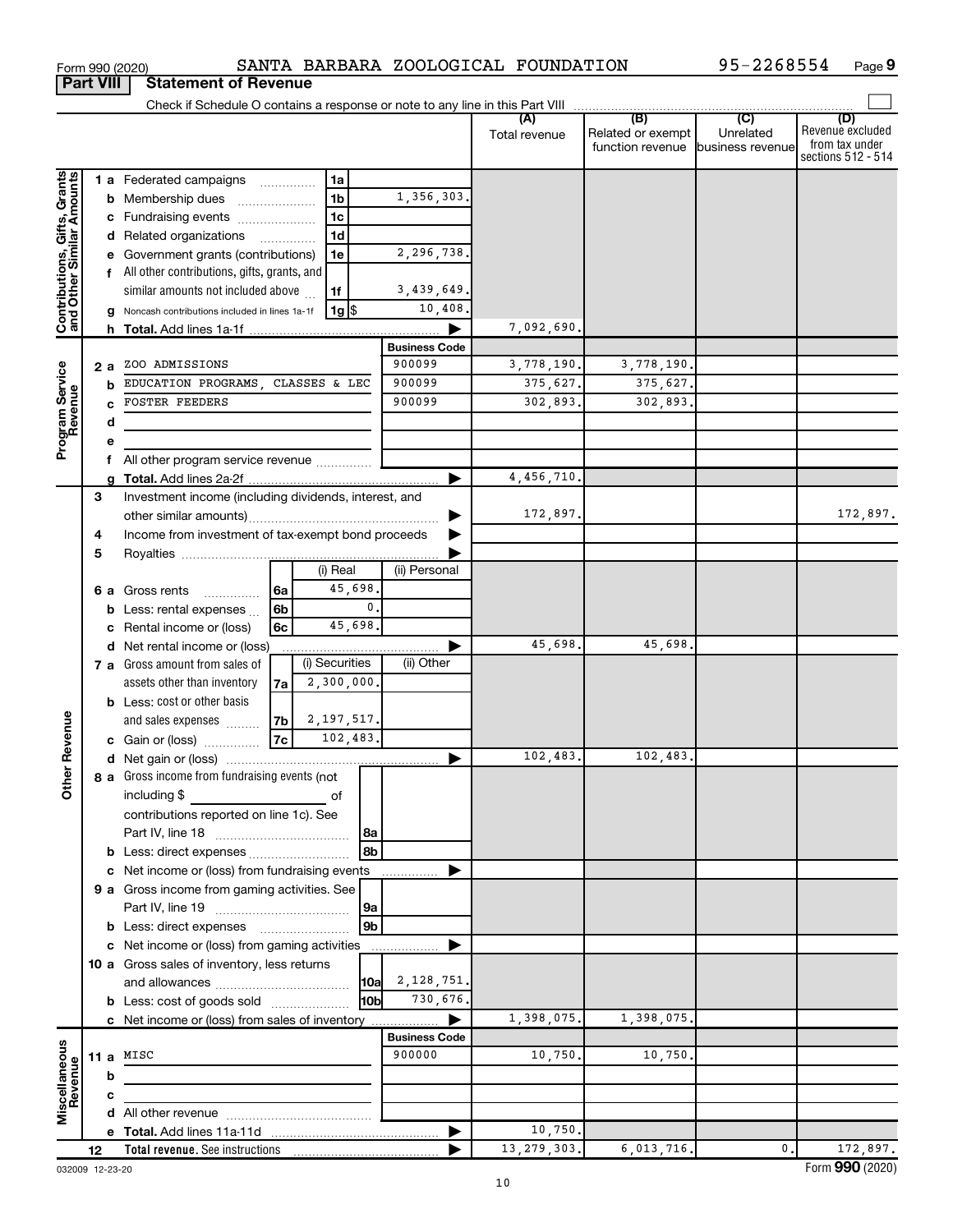**Part IX Statement of Functional Expenses**

Form 990 (2020) SANTA BARBARA ZOOLOGICAL FOUNDATION Y5-ZZ68554 Page SANTA BARBARA ZOOLOGICAL FOUNDATION 95-2268554

|              | Section 501(c)(3) and 501(c)(4) organizations must complete all columns. All other organizations must complete column (A).                                                                                 |                |                             |                                    |                         |
|--------------|------------------------------------------------------------------------------------------------------------------------------------------------------------------------------------------------------------|----------------|-----------------------------|------------------------------------|-------------------------|
|              | Check if Schedule O contains a response or note to any line in this Part IX<br>Do not include amounts reported on lines 6b,                                                                                | (A)            | (B)                         | (C)                                | (D)                     |
|              | 7b, 8b, 9b, and 10b of Part VIII.                                                                                                                                                                          | Total expenses | Program service<br>expenses | Management and<br>general expenses | Fundraising<br>expenses |
| 1.           | Grants and other assistance to domestic organizations                                                                                                                                                      |                |                             |                                    |                         |
|              | and domestic governments. See Part IV, line 21                                                                                                                                                             |                |                             |                                    |                         |
| $\mathbf{2}$ | Grants and other assistance to domestic                                                                                                                                                                    |                |                             |                                    |                         |
|              | individuals. See Part IV, line 22                                                                                                                                                                          |                |                             |                                    |                         |
| 3            | Grants and other assistance to foreign                                                                                                                                                                     |                |                             |                                    |                         |
|              | organizations, foreign governments, and foreign                                                                                                                                                            |                |                             |                                    |                         |
|              | individuals. See Part IV, lines 15 and 16                                                                                                                                                                  |                |                             |                                    |                         |
| 4            | Benefits paid to or for members                                                                                                                                                                            |                |                             |                                    |                         |
| 5            | Compensation of current officers, directors,                                                                                                                                                               |                |                             |                                    |                         |
|              | trustees, and key employees                                                                                                                                                                                | 594,261.       | 156,221.                    | 232,614.                           | 205, 426.               |
| 6            | Compensation not included above to disqualified                                                                                                                                                            |                |                             |                                    |                         |
|              | persons (as defined under section 4958(f)(1)) and                                                                                                                                                          |                |                             |                                    |                         |
|              | persons described in section 4958(c)(3)(B)<br><b>Bassiness</b>                                                                                                                                             |                |                             |                                    |                         |
| 7            | Other salaries and wages                                                                                                                                                                                   | 5,467,397.     | 4,555,184.                  | 579,753.                           | 332,460.                |
| 8            | Pension plan accruals and contributions (include                                                                                                                                                           |                |                             |                                    |                         |
|              | section 401(k) and 403(b) employer contributions)                                                                                                                                                          | 241,809.       | 199,108.                    | 34,164.                            | $\frac{8,537}{10,736}$  |
| 9            |                                                                                                                                                                                                            | 506, 284.      | 466,360.                    | 29,188.                            |                         |
| 10           |                                                                                                                                                                                                            | 396,998.       | 349,599.                    | 33,622.                            | 13,777.                 |
| 11           | Fees for services (nonemployees):                                                                                                                                                                          |                |                             |                                    |                         |
| а            |                                                                                                                                                                                                            |                |                             |                                    |                         |
| b            |                                                                                                                                                                                                            | 4,957.         | 4,957.                      |                                    |                         |
|              |                                                                                                                                                                                                            | 24,500.        |                             | 24,500.                            |                         |
| d            |                                                                                                                                                                                                            |                |                             |                                    |                         |
|              | Professional fundraising services. See Part IV, line 17                                                                                                                                                    |                |                             |                                    |                         |
| f            | Investment management fees                                                                                                                                                                                 | 52,268.        |                             | 52, 268.                           |                         |
| g            | Other. (If line 11g amount exceeds 10% of line 25,                                                                                                                                                         |                |                             |                                    |                         |
|              | column (A) amount, list line 11g expenses on Sch O.)                                                                                                                                                       | 159,868.       | 23,954.                     | 112,906.                           | 23,008.                 |
| 12           |                                                                                                                                                                                                            | 174,085.       | 174,085.                    |                                    |                         |
| 13           |                                                                                                                                                                                                            | 33, 248.       |                             | 29,272.                            | 3,976.                  |
| 14           |                                                                                                                                                                                                            | 105,893.       |                             | 105,893.                           |                         |
| 15           |                                                                                                                                                                                                            |                |                             |                                    |                         |
| 16           |                                                                                                                                                                                                            | 562,935.       | 527,413.                    | 35,522.                            |                         |
| 17           |                                                                                                                                                                                                            | 4,904.         | 4,904.                      |                                    |                         |
|              | Payments of travel or entertainment expenses                                                                                                                                                               |                |                             |                                    |                         |
|              | for any federal, state, or local public officials                                                                                                                                                          |                |                             |                                    |                         |
| 19           | Conferences, conventions, and meetings                                                                                                                                                                     | 48,893.        | 47,314.                     | 1,459.                             | 120.                    |
| 20           | Interest                                                                                                                                                                                                   |                |                             |                                    |                         |
| 21           |                                                                                                                                                                                                            |                |                             |                                    |                         |
| 22           | Depreciation, depletion, and amortization                                                                                                                                                                  | 1,319,390.     | 1,101,891.                  | 217,499.                           |                         |
| 23           | Insurance                                                                                                                                                                                                  | 104, 519.      | 94,067.                     | 10,452.                            |                         |
| 24           | Other expenses. Itemize expenses not covered<br>above (List miscellaneous expenses on line 24e. If<br>line 24e amount exceeds 10% of line 25, column (A)<br>amount, list line 24e expenses on Schedule O.) |                |                             |                                    |                         |
|              | a ANIMAL FOOD                                                                                                                                                                                              | 281, 806.      | 281, 806.                   |                                    |                         |
|              | <b>BANK CHARGES</b>                                                                                                                                                                                        | 270,470.       | 270,470.                    |                                    |                         |
|              | <b>ANIMAL HEALTH</b>                                                                                                                                                                                       | 163,533.       | 163,533.                    |                                    |                         |
| d            | <b>SUPPLIES</b>                                                                                                                                                                                            | 154, 373.      | 121,556.                    | 8,814.                             | 24,003.                 |
|              | e All other expenses                                                                                                                                                                                       | 518, 303.      | 412,448.                    | 105,855.                           |                         |
| 25           | Total functional expenses. Add lines 1 through 24e                                                                                                                                                         | 11, 190, 694.  | 8,954,870.                  | 1,613,781.                         | 622,043.                |
| 26           | <b>Joint costs.</b> Complete this line only if the organization                                                                                                                                            |                |                             |                                    |                         |
|              | reported in column (B) joint costs from a combined                                                                                                                                                         |                |                             |                                    |                         |
|              | educational campaign and fundraising solicitation.                                                                                                                                                         |                |                             |                                    |                         |
|              | Check here $\blacktriangleright$<br>if following SOP 98-2 (ASC 958-720)                                                                                                                                    |                |                             |                                    |                         |

032010 12-23-20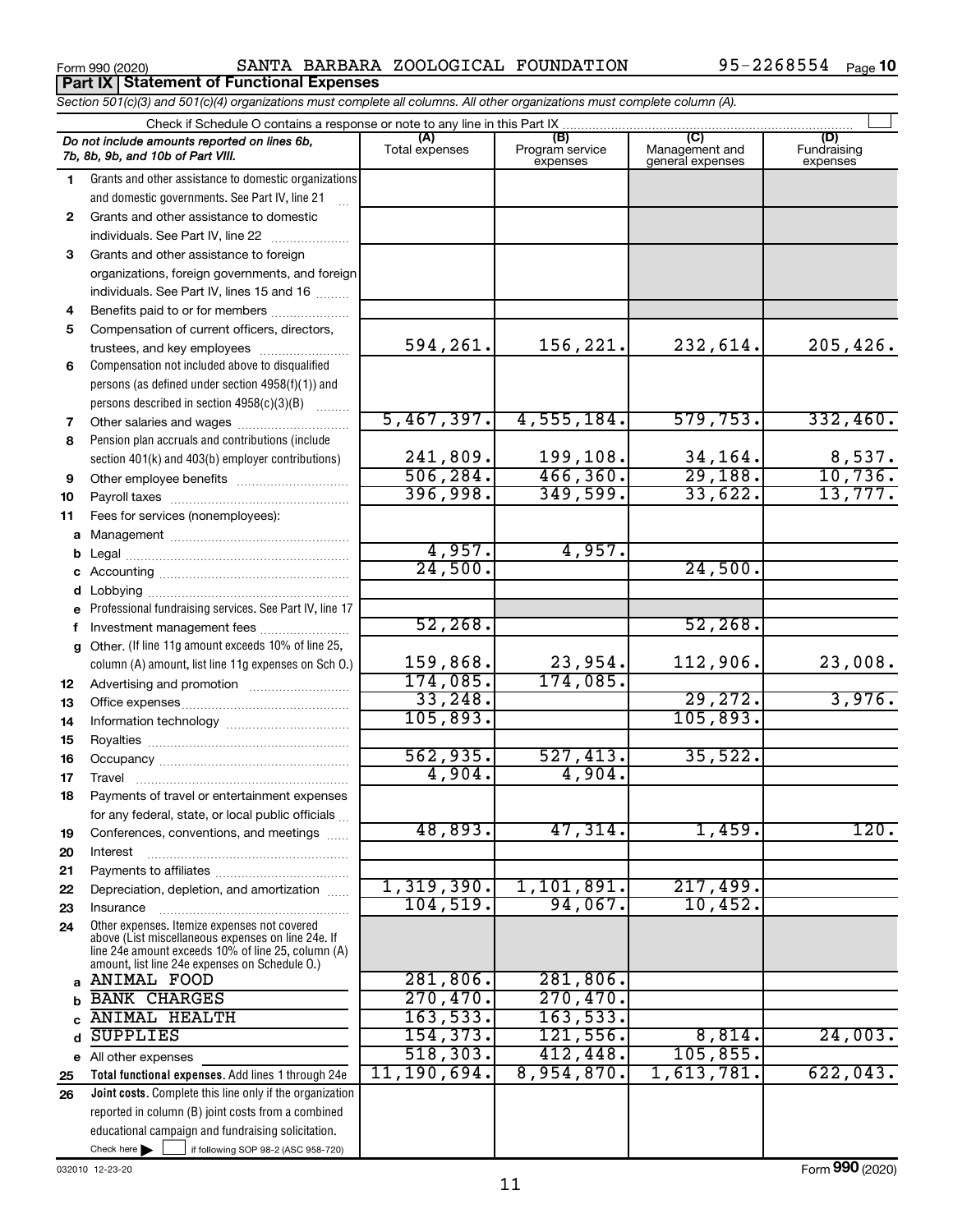| Form 990 (2020) |  |  |  | SANTA BARBARA ZOOLOGICAL FOUNDATION | 95-2268554 | Page |
|-----------------|--|--|--|-------------------------------------|------------|------|
|-----------------|--|--|--|-------------------------------------|------------|------|

|                             |          |                                                                                                                                                      | (A)<br>Beginning of year |                         | (B)<br>End of year |
|-----------------------------|----------|------------------------------------------------------------------------------------------------------------------------------------------------------|--------------------------|-------------------------|--------------------|
|                             | 1        |                                                                                                                                                      | 46,300.                  | $\mathbf{1}$            | 31,100.            |
|                             | 2        |                                                                                                                                                      | 2,385,585.               | $\mathbf{2}$            | 3, 237, 942.       |
|                             | З        |                                                                                                                                                      | 204,587.                 | 3                       | 1, 197, 815.       |
|                             | 4        |                                                                                                                                                      | 25,753.                  | $\overline{\mathbf{4}}$ | 891, 302.          |
|                             | 5        | Loans and other receivables from any current or former officer, director,                                                                            |                          |                         |                    |
|                             |          | trustee, key employee, creator or founder, substantial contributor, or 35%                                                                           |                          |                         |                    |
|                             |          |                                                                                                                                                      |                          | 5                       |                    |
|                             | 6        | Loans and other receivables from other disqualified persons (as defined                                                                              |                          |                         |                    |
|                             |          | under section 4958(f)(1)), and persons described in section 4958(c)(3)(B)                                                                            |                          | 6                       |                    |
|                             | 7        |                                                                                                                                                      |                          | $\overline{7}$          |                    |
| Assets                      | 8        |                                                                                                                                                      | 429,528.                 | 8                       | 423,081.           |
|                             | 9        | Prepaid expenses and deferred charges                                                                                                                | 210,850.                 | 9                       | 280, 406.          |
|                             |          | 10a Land, buildings, and equipment: cost or other                                                                                                    |                          |                         |                    |
|                             |          | 39,799,977.<br>10a<br>basis. Complete Part VI of Schedule D                                                                                          |                          |                         |                    |
|                             |          | 20,833,003.<br>10 <sub>b</sub><br><b>b</b> Less: accumulated depreciation                                                                            | 19,668,225.              | 10 <sub>c</sub>         | 18,966,974.        |
|                             | 11       |                                                                                                                                                      | 8,384,381.               | 11                      | 9,516,159.         |
|                             | 12       |                                                                                                                                                      |                          | 12                      |                    |
|                             | 13       |                                                                                                                                                      |                          | 13                      |                    |
|                             | 14       |                                                                                                                                                      |                          | 14                      |                    |
|                             | 15       |                                                                                                                                                      | 30,592.                  | 15                      | 23, 241.           |
|                             | 16       |                                                                                                                                                      | 31, 385, 801.            | 16                      | 34,568,020.        |
|                             | 17       |                                                                                                                                                      | 996,979.                 | 17                      | 1,053,979.         |
|                             | 18       |                                                                                                                                                      |                          | 18                      |                    |
|                             | 19       |                                                                                                                                                      |                          | 19                      |                    |
|                             | 20       |                                                                                                                                                      |                          | 20                      |                    |
|                             | 21       | Escrow or custodial account liability. Complete Part IV of Schedule D                                                                                |                          | 21                      |                    |
| Liabilities                 | 22       | Loans and other payables to any current or former officer, director,                                                                                 |                          |                         |                    |
|                             |          | trustee, key employee, creator or founder, substantial contributor, or 35%                                                                           |                          |                         |                    |
|                             |          |                                                                                                                                                      |                          | 22                      |                    |
|                             | 23       | Secured mortgages and notes payable to unrelated third parties                                                                                       |                          | 23                      | 150,000.           |
|                             | 24       |                                                                                                                                                      |                          | 24                      |                    |
|                             | 25       | Other liabilities (including federal income tax, payables to related third                                                                           |                          |                         |                    |
|                             |          | parties, and other liabilities not included on lines 17-24). Complete Part X                                                                         | 293,000.                 |                         | 283,000.           |
|                             |          | of Schedule D                                                                                                                                        | 1,289,979.               | 25<br>26                | 1,486,979.         |
|                             | 26       | Total liabilities. Add lines 17 through 25<br>Organizations that follow FASB ASC 958, check here $\blacktriangleright \lfloor \underline{X} \rfloor$ |                          |                         |                    |
|                             |          | and complete lines 27, 28, 32, and 33.                                                                                                               |                          |                         |                    |
|                             |          |                                                                                                                                                      | 24,086,974.              | 27                      | 24, 544, 279.      |
|                             | 27<br>28 |                                                                                                                                                      | 6,008,848.               | 28                      | 8,536,762.         |
|                             |          | Organizations that do not follow FASB ASC 958, check here $\blacktriangleright$                                                                      |                          |                         |                    |
|                             |          | and complete lines 29 through 33.                                                                                                                    |                          |                         |                    |
|                             |          |                                                                                                                                                      |                          | 29                      |                    |
|                             | 29<br>30 | Paid-in or capital surplus, or land, building, or equipment fund                                                                                     |                          | 30                      |                    |
|                             | 31       | Retained earnings, endowment, accumulated income, or other funds                                                                                     |                          | 31                      |                    |
| Net Assets or Fund Balances | 32       |                                                                                                                                                      | 30,095,822.              | 32                      | 33,081,041.        |
|                             | 33       |                                                                                                                                                      | 31, 385, 801.            | 33                      | 34,568,020.        |
|                             |          |                                                                                                                                                      |                          |                         |                    |

Form (2020) **990**

| Form 990 (2020)               |  |  |
|-------------------------------|--|--|
| <b>Part X   Balance Sheet</b> |  |  |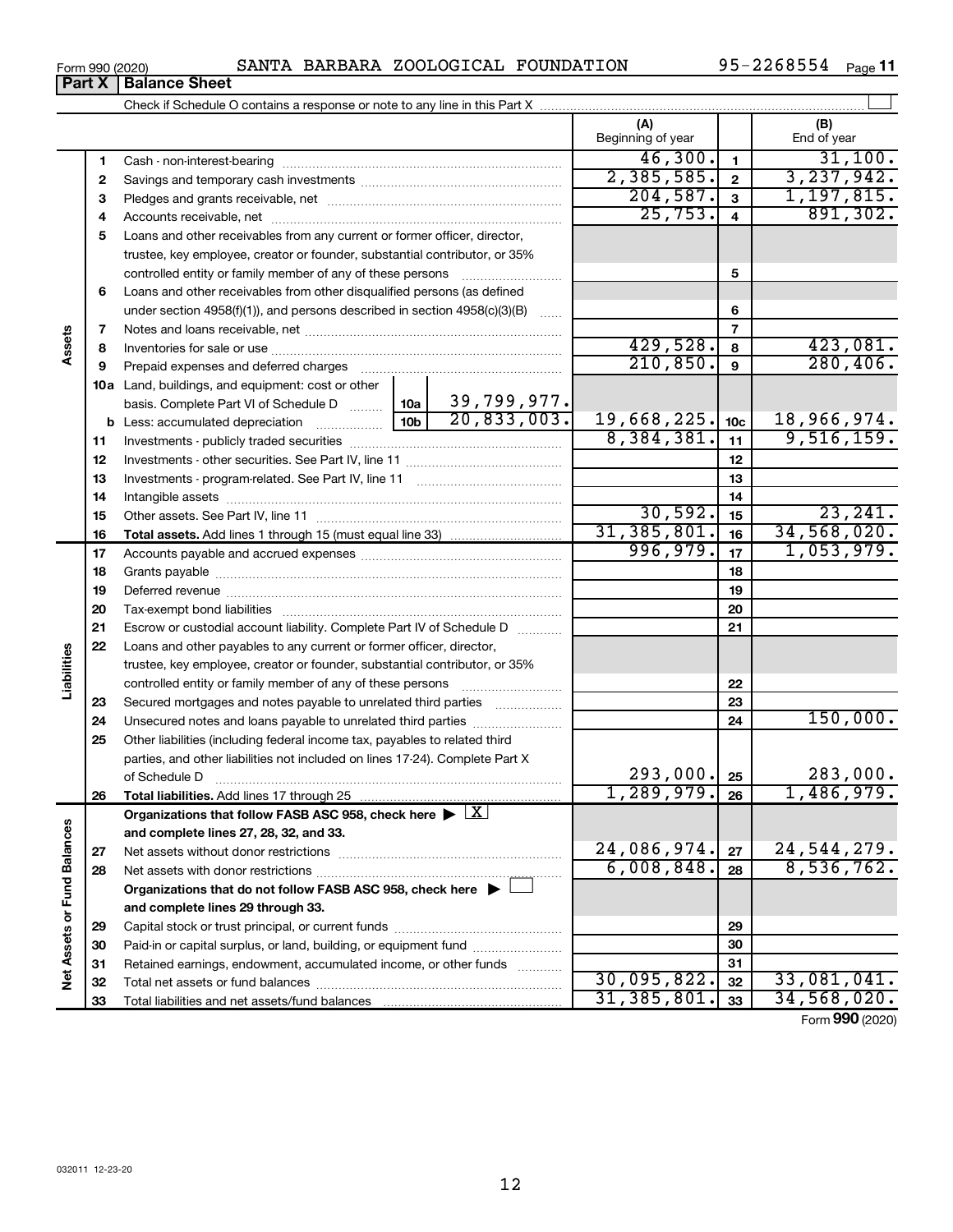|    | SANTA BARBARA ZOOLOGICAL FOUNDATION<br>Form 990 (2020)                                                                                                                                                                         |                         | 95-2268554 |                |     | Page 12                 |
|----|--------------------------------------------------------------------------------------------------------------------------------------------------------------------------------------------------------------------------------|-------------------------|------------|----------------|-----|-------------------------|
|    | Part XI<br><b>Reconciliation of Net Assets</b>                                                                                                                                                                                 |                         |            |                |     |                         |
|    |                                                                                                                                                                                                                                |                         |            |                |     |                         |
|    |                                                                                                                                                                                                                                |                         |            |                |     |                         |
| 1  |                                                                                                                                                                                                                                | 1                       |            | 13, 279, 303.  |     |                         |
| 2  |                                                                                                                                                                                                                                | $\overline{2}$          |            | 11, 190, 694.  |     |                         |
| З  | Revenue less expenses. Subtract line 2 from line 1                                                                                                                                                                             | 3                       |            | 2,088,609.     |     |                         |
| 4  |                                                                                                                                                                                                                                | $\overline{\mathbf{4}}$ |            | 30,095,822.    |     |                         |
| 5  | Net unrealized gains (losses) on investments [11] matter contracts and the state of the state of the state of the state of the state of the state of the state of the state of the state of the state of the state of the stat | 5                       |            |                |     | 896,610.                |
| 6  |                                                                                                                                                                                                                                | 6                       |            |                |     |                         |
| 7  |                                                                                                                                                                                                                                | $\overline{7}$          |            |                |     |                         |
| 8  |                                                                                                                                                                                                                                | 8                       |            |                |     |                         |
| 9  | Other changes in net assets or fund balances (explain on Schedule O)                                                                                                                                                           | 9                       |            |                |     | $\overline{0}$ .        |
| 10 | Net assets or fund balances at end of year. Combine lines 3 through 9 (must equal Part X, line 32,                                                                                                                             |                         |            |                |     |                         |
|    |                                                                                                                                                                                                                                | 10                      |            | 33,081,041.    |     |                         |
|    | Part XII Financial Statements and Reporting                                                                                                                                                                                    |                         |            |                |     |                         |
|    |                                                                                                                                                                                                                                |                         |            |                |     | $\overline{\mathbf{x}}$ |
|    |                                                                                                                                                                                                                                |                         |            |                | Yes | <b>No</b>               |
| 1. | $\mathbf{X}$ Accrual<br>Accounting method used to prepare the Form 990: [130] Cash<br><b>Durier</b> Other                                                                                                                      |                         |            |                |     |                         |
|    | If the organization changed its method of accounting from a prior year or checked "Other," explain in Schedule O.                                                                                                              |                         |            |                |     |                         |
|    |                                                                                                                                                                                                                                |                         |            | 2a             |     | x                       |
|    | If "Yes," check a box below to indicate whether the financial statements for the year were compiled or reviewed on a                                                                                                           |                         |            |                |     |                         |
|    | separate basis, consolidated basis, or both:                                                                                                                                                                                   |                         |            |                |     |                         |
|    | Separate basis<br><b>Consolidated basis</b><br>Both consolidated and separate basis                                                                                                                                            |                         |            |                |     |                         |
|    |                                                                                                                                                                                                                                |                         |            | 2 <sub>b</sub> | х   |                         |
|    | If "Yes," check a box below to indicate whether the financial statements for the year were audited on a separate basis,                                                                                                        |                         |            |                |     |                         |
|    | consolidated basis, or both:                                                                                                                                                                                                   |                         |            |                |     |                         |
|    | $ \mathbf{X} $ Separate basis<br><b>Consolidated basis</b><br>Both consolidated and separate basis                                                                                                                             |                         |            |                |     |                         |
|    | c If "Yes" to line 2a or 2b, does the organization have a committee that assumes responsibility for oversight of the audit,                                                                                                    |                         |            |                |     |                         |
|    | review, or compilation of its financial statements and selection of an independent accountant?                                                                                                                                 |                         |            | 2c             | х   |                         |
|    | If the organization changed either its oversight process or selection process during the tax year, explain on Schedule O.                                                                                                      |                         |            |                |     |                         |
|    | 3a As a result of a federal award, was the organization required to undergo an audit or audits as set forth in the Single Audit                                                                                                |                         |            |                |     |                         |
|    |                                                                                                                                                                                                                                |                         |            | 3a             |     | x                       |
|    | <b>b</b> If "Yes," did the organization undergo the required audit or audits? If the organization did not undergo the required audit                                                                                           |                         |            |                |     |                         |
|    |                                                                                                                                                                                                                                |                         |            | 3b             |     | $000 \text{$            |
|    |                                                                                                                                                                                                                                |                         |            |                |     |                         |

Form (2020) **990**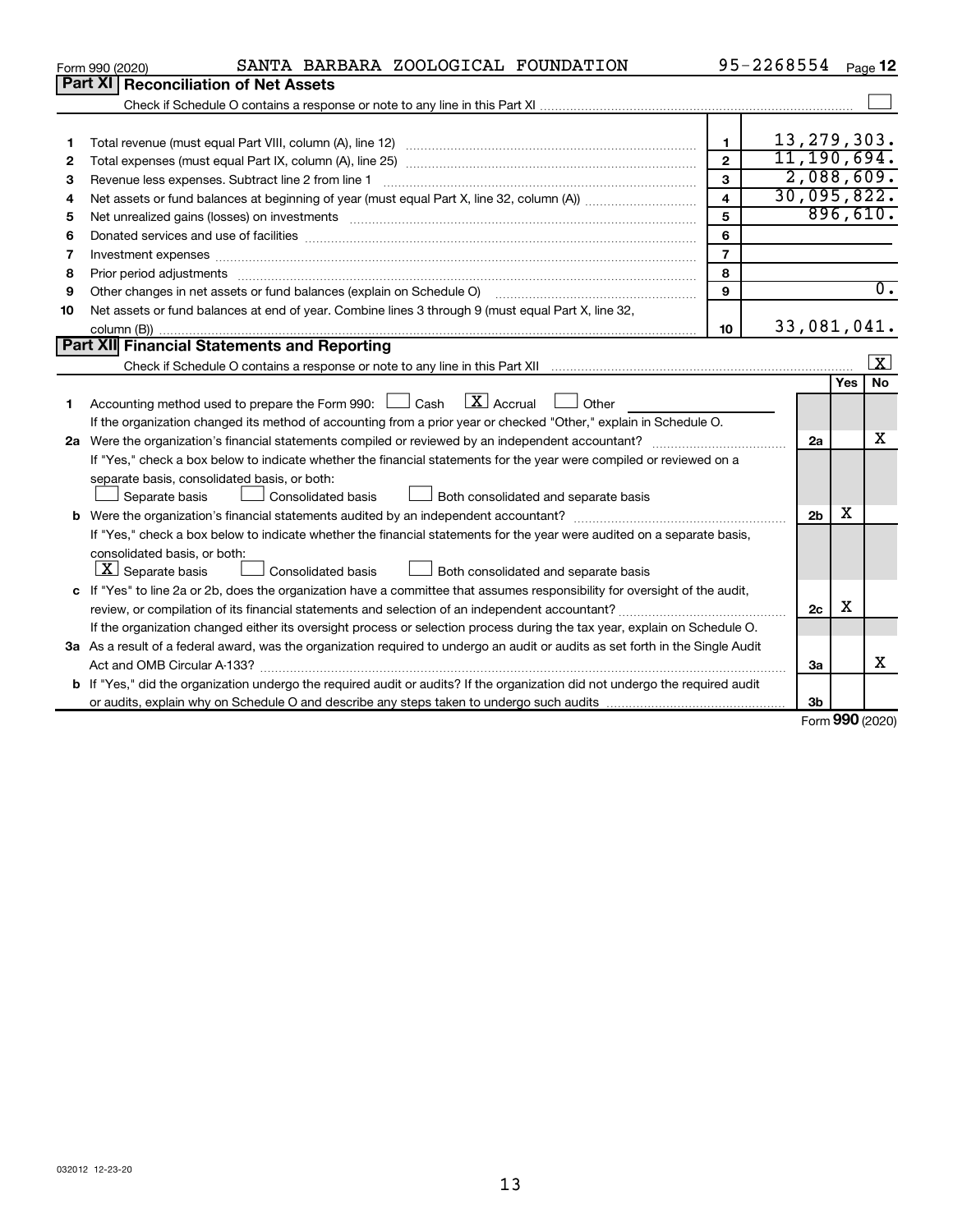**SCHEDULE A**

## Form 990 or 990-EZ) **Public Charity Status and Public Support**<br>
Complete if the organization is a section 501(c)(3) organization or a section<br> **2020**

**4947(a)(1) nonexempt charitable trust.**

| OMB No. 1545-0047                   |
|-------------------------------------|
| U21                                 |
| <b>Open to Public</b><br>Inspection |
|                                     |

| Department of the Treasury<br>Attach to Form 990 or Form 990-EZ.<br>Internal Revenue Service<br>Go to www.irs.gov/Form990 for instructions and the latest information. |        |                          |  |                                                                        | <b>Open to Public</b><br>Inspection                                                                                                                                                                                                                                                      |                             |                                 |                            |  |                                       |
|------------------------------------------------------------------------------------------------------------------------------------------------------------------------|--------|--------------------------|--|------------------------------------------------------------------------|------------------------------------------------------------------------------------------------------------------------------------------------------------------------------------------------------------------------------------------------------------------------------------------|-----------------------------|---------------------------------|----------------------------|--|---------------------------------------|
|                                                                                                                                                                        |        | Name of the organization |  |                                                                        |                                                                                                                                                                                                                                                                                          |                             |                                 |                            |  | <b>Employer identification number</b> |
|                                                                                                                                                                        |        |                          |  |                                                                        | SANTA BARBARA ZOOLOGICAL FOUNDATION                                                                                                                                                                                                                                                      |                             |                                 |                            |  | 95-2268554                            |
|                                                                                                                                                                        | Part I |                          |  |                                                                        | Reason for Public Charity Status. (All organizations must complete this part.) See instructions.                                                                                                                                                                                         |                             |                                 |                            |  |                                       |
|                                                                                                                                                                        |        |                          |  |                                                                        | The organization is not a private foundation because it is: (For lines 1 through 12, check only one box.)                                                                                                                                                                                |                             |                                 |                            |  |                                       |
| 1                                                                                                                                                                      |        |                          |  |                                                                        | A church, convention of churches, or association of churches described in section 170(b)(1)(A)(i).                                                                                                                                                                                       |                             |                                 |                            |  |                                       |
| 2                                                                                                                                                                      |        |                          |  |                                                                        | A school described in section 170(b)(1)(A)(ii). (Attach Schedule E (Form 990 or 990-EZ).)                                                                                                                                                                                                |                             |                                 |                            |  |                                       |
| з                                                                                                                                                                      |        |                          |  |                                                                        | A hospital or a cooperative hospital service organization described in section 170(b)(1)(A)(iii).                                                                                                                                                                                        |                             |                                 |                            |  |                                       |
| 4                                                                                                                                                                      |        |                          |  |                                                                        | A medical research organization operated in conjunction with a hospital described in section 170(b)(1)(A)(iii). Enter the hospital's name,                                                                                                                                               |                             |                                 |                            |  |                                       |
|                                                                                                                                                                        |        | city, and state:         |  |                                                                        |                                                                                                                                                                                                                                                                                          |                             |                                 |                            |  |                                       |
| 5                                                                                                                                                                      |        |                          |  |                                                                        | An organization operated for the benefit of a college or university owned or operated by a governmental unit described in                                                                                                                                                                |                             |                                 |                            |  |                                       |
|                                                                                                                                                                        |        |                          |  | section 170(b)(1)(A)(iv). (Complete Part II.)                          |                                                                                                                                                                                                                                                                                          |                             |                                 |                            |  |                                       |
| 6                                                                                                                                                                      |        |                          |  |                                                                        | A federal, state, or local government or governmental unit described in section 170(b)(1)(A)(v).                                                                                                                                                                                         |                             |                                 |                            |  |                                       |
| $\overline{7}$                                                                                                                                                         | X      |                          |  |                                                                        | An organization that normally receives a substantial part of its support from a governmental unit or from the general public described in                                                                                                                                                |                             |                                 |                            |  |                                       |
|                                                                                                                                                                        |        |                          |  | section 170(b)(1)(A)(vi). (Complete Part II.)                          |                                                                                                                                                                                                                                                                                          |                             |                                 |                            |  |                                       |
| 8                                                                                                                                                                      |        |                          |  |                                                                        | A community trust described in section 170(b)(1)(A)(vi). (Complete Part II.)                                                                                                                                                                                                             |                             |                                 |                            |  |                                       |
| 9                                                                                                                                                                      |        |                          |  |                                                                        | An agricultural research organization described in section 170(b)(1)(A)(ix) operated in conjunction with a land-grant college                                                                                                                                                            |                             |                                 |                            |  |                                       |
|                                                                                                                                                                        |        |                          |  |                                                                        | or university or a non-land-grant college of agriculture (see instructions). Enter the name, city, and state of the college or                                                                                                                                                           |                             |                                 |                            |  |                                       |
| 10                                                                                                                                                                     |        | university:              |  |                                                                        |                                                                                                                                                                                                                                                                                          |                             |                                 |                            |  |                                       |
|                                                                                                                                                                        |        |                          |  |                                                                        | An organization that normally receives (1) more than 33 1/3% of its support from contributions, membership fees, and gross receipts from<br>activities related to its exempt functions, subject to certain exceptions; and (2) no more than 33 1/3% of its support from gross investment |                             |                                 |                            |  |                                       |
|                                                                                                                                                                        |        |                          |  |                                                                        | income and unrelated business taxable income (less section 511 tax) from businesses acquired by the organization after June 30, 1975.                                                                                                                                                    |                             |                                 |                            |  |                                       |
|                                                                                                                                                                        |        |                          |  | See section 509(a)(2). (Complete Part III.)                            |                                                                                                                                                                                                                                                                                          |                             |                                 |                            |  |                                       |
| 11                                                                                                                                                                     |        |                          |  |                                                                        | An organization organized and operated exclusively to test for public safety. See section 509(a)(4).                                                                                                                                                                                     |                             |                                 |                            |  |                                       |
| 12                                                                                                                                                                     |        |                          |  |                                                                        | An organization organized and operated exclusively for the benefit of, to perform the functions of, or to carry out the purposes of one or                                                                                                                                               |                             |                                 |                            |  |                                       |
|                                                                                                                                                                        |        |                          |  |                                                                        | more publicly supported organizations described in section 509(a)(1) or section 509(a)(2). See section 509(a)(3). Check the box in                                                                                                                                                       |                             |                                 |                            |  |                                       |
|                                                                                                                                                                        |        |                          |  |                                                                        | lines 12a through 12d that describes the type of supporting organization and complete lines 12e, 12f, and 12g.                                                                                                                                                                           |                             |                                 |                            |  |                                       |
| а                                                                                                                                                                      |        |                          |  |                                                                        | Type I. A supporting organization operated, supervised, or controlled by its supported organization(s), typically by giving                                                                                                                                                              |                             |                                 |                            |  |                                       |
|                                                                                                                                                                        |        |                          |  |                                                                        | the supported organization(s) the power to regularly appoint or elect a majority of the directors or trustees of the supporting                                                                                                                                                          |                             |                                 |                            |  |                                       |
|                                                                                                                                                                        |        |                          |  | organization. You must complete Part IV, Sections A and B.             |                                                                                                                                                                                                                                                                                          |                             |                                 |                            |  |                                       |
| b                                                                                                                                                                      |        |                          |  |                                                                        | Type II. A supporting organization supervised or controlled in connection with its supported organization(s), by having                                                                                                                                                                  |                             |                                 |                            |  |                                       |
|                                                                                                                                                                        |        |                          |  |                                                                        | control or management of the supporting organization vested in the same persons that control or manage the supported                                                                                                                                                                     |                             |                                 |                            |  |                                       |
|                                                                                                                                                                        |        |                          |  | organization(s). You must complete Part IV, Sections A and C.          |                                                                                                                                                                                                                                                                                          |                             |                                 |                            |  |                                       |
| с                                                                                                                                                                      |        |                          |  |                                                                        | Type III functionally integrated. A supporting organization operated in connection with, and functionally integrated with,                                                                                                                                                               |                             |                                 |                            |  |                                       |
|                                                                                                                                                                        |        |                          |  |                                                                        | its supported organization(s) (see instructions). You must complete Part IV, Sections A, D, and E.                                                                                                                                                                                       |                             |                                 |                            |  |                                       |
| d                                                                                                                                                                      |        |                          |  |                                                                        | Type III non-functionally integrated. A supporting organization operated in connection with its supported organization(s)                                                                                                                                                                |                             |                                 |                            |  |                                       |
|                                                                                                                                                                        |        |                          |  |                                                                        | that is not functionally integrated. The organization generally must satisfy a distribution requirement and an attentiveness<br>requirement (see instructions). You must complete Part IV, Sections A and D, and Part V.                                                                 |                             |                                 |                            |  |                                       |
| е                                                                                                                                                                      |        |                          |  |                                                                        | Check this box if the organization received a written determination from the IRS that it is a Type I, Type II, Type III                                                                                                                                                                  |                             |                                 |                            |  |                                       |
|                                                                                                                                                                        |        |                          |  |                                                                        | functionally integrated, or Type III non-functionally integrated supporting organization.                                                                                                                                                                                                |                             |                                 |                            |  |                                       |
| f                                                                                                                                                                      |        |                          |  |                                                                        | Enter the number of supported organizations [111] [12] matter the number of supported organizations [11] matter                                                                                                                                                                          |                             |                                 |                            |  |                                       |
| g                                                                                                                                                                      |        |                          |  | Provide the following information about the supported organization(s). |                                                                                                                                                                                                                                                                                          |                             |                                 |                            |  |                                       |
|                                                                                                                                                                        |        | (i) Name of supported    |  | (ii) EIN                                                               | (iii) Type of organization                                                                                                                                                                                                                                                               | in your governing document? | (iv) Is the organization listed | (v) Amount of monetary     |  | (vi) Amount of other                  |
|                                                                                                                                                                        |        | organization             |  |                                                                        | (described on lines 1-10<br>above (see instructions))                                                                                                                                                                                                                                    | Yes                         | No                              | support (see instructions) |  | support (see instructions)            |
|                                                                                                                                                                        |        |                          |  |                                                                        |                                                                                                                                                                                                                                                                                          |                             |                                 |                            |  |                                       |
|                                                                                                                                                                        |        |                          |  |                                                                        |                                                                                                                                                                                                                                                                                          |                             |                                 |                            |  |                                       |
|                                                                                                                                                                        |        |                          |  |                                                                        |                                                                                                                                                                                                                                                                                          |                             |                                 |                            |  |                                       |
|                                                                                                                                                                        |        |                          |  |                                                                        |                                                                                                                                                                                                                                                                                          |                             |                                 |                            |  |                                       |
|                                                                                                                                                                        |        |                          |  |                                                                        |                                                                                                                                                                                                                                                                                          |                             |                                 |                            |  |                                       |
|                                                                                                                                                                        |        |                          |  |                                                                        |                                                                                                                                                                                                                                                                                          |                             |                                 |                            |  |                                       |
|                                                                                                                                                                        |        |                          |  |                                                                        |                                                                                                                                                                                                                                                                                          |                             |                                 |                            |  |                                       |
|                                                                                                                                                                        |        |                          |  |                                                                        |                                                                                                                                                                                                                                                                                          |                             |                                 |                            |  |                                       |
|                                                                                                                                                                        |        |                          |  |                                                                        |                                                                                                                                                                                                                                                                                          |                             |                                 |                            |  |                                       |
| Total                                                                                                                                                                  |        |                          |  |                                                                        |                                                                                                                                                                                                                                                                                          |                             |                                 |                            |  |                                       |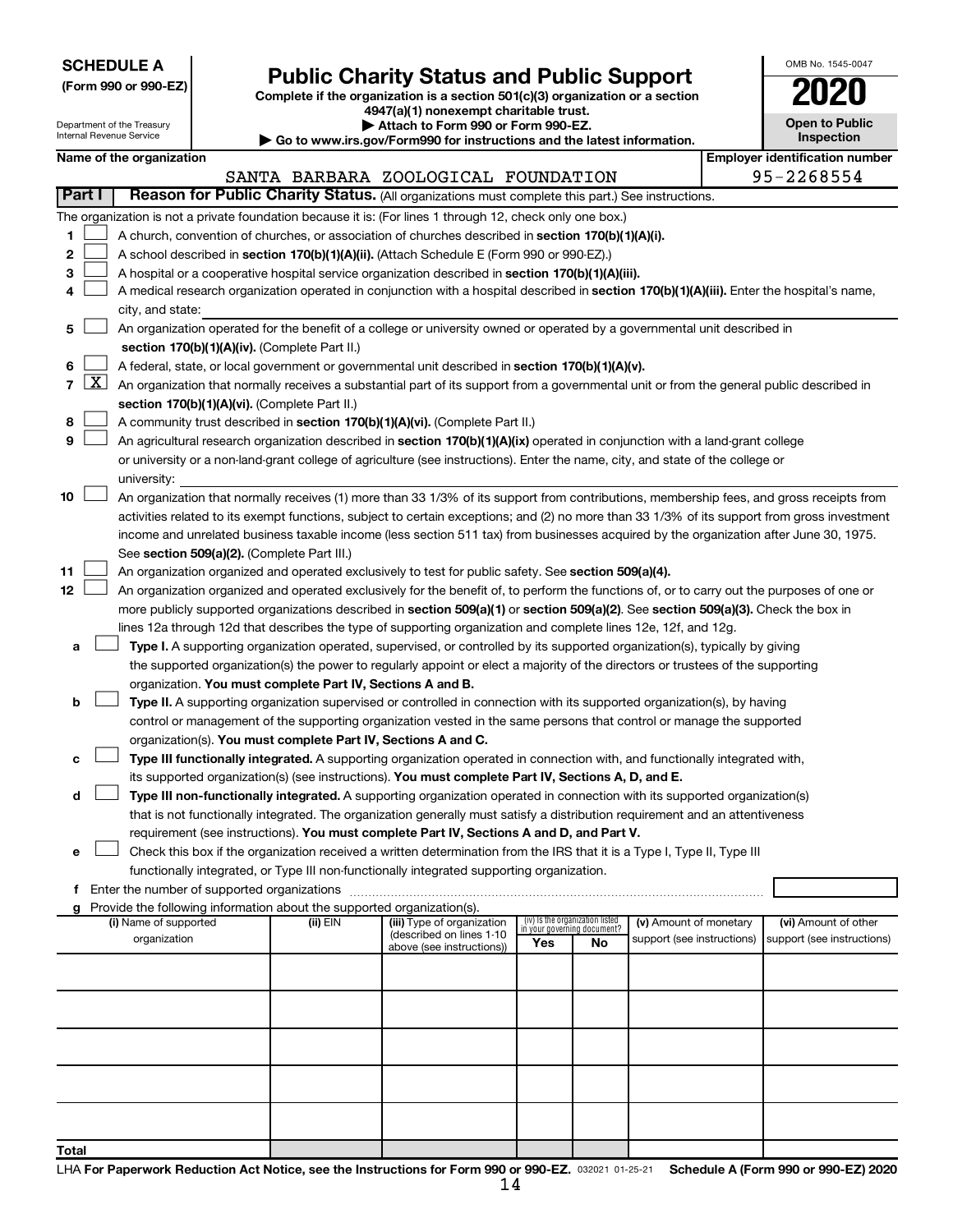### Schedule A (Form 990 or 990-EZ) 2020 SANTA BARBARA ZOOLOGICAL FOUNDATION 95-2268554 Page

95-2268554 <sub>Page 2</sub>

**Part II Support Schedule for Organizations Described in Sections 170(b)(1)(A)(iv) and 170(b)(1)(A)(vi)**

(Complete only if you checked the box on line 5, 7, or 8 of Part I or if the organization failed to qualify under Part III. If the organization fails to qualify under the tests listed below, please complete Part III.)

| <b>Section A. Public Support</b>                                                                                                                                                                                                                                     |                                  |                      |                       |                                    |          |                                       |  |
|----------------------------------------------------------------------------------------------------------------------------------------------------------------------------------------------------------------------------------------------------------------------|----------------------------------|----------------------|-----------------------|------------------------------------|----------|---------------------------------------|--|
| Calendar year (or fiscal year beginning in)                                                                                                                                                                                                                          | (a) 2016                         | (b) 2017             | $(c)$ 2018            | $(d)$ 2019                         | (e) 2020 | (f) Total                             |  |
| 1 Gifts, grants, contributions, and                                                                                                                                                                                                                                  |                                  |                      |                       |                                    |          |                                       |  |
| membership fees received. (Do not                                                                                                                                                                                                                                    |                                  |                      |                       |                                    |          |                                       |  |
| include any "unusual grants.")                                                                                                                                                                                                                                       | 2726298.                         | 2934178.             | 4176055.              | 2781164.                           |          | 7092690.19710385.                     |  |
| 2 Tax revenues levied for the organ-                                                                                                                                                                                                                                 |                                  |                      |                       |                                    |          |                                       |  |
| ization's benefit and either paid to                                                                                                                                                                                                                                 |                                  |                      |                       |                                    |          |                                       |  |
| or expended on its behalf                                                                                                                                                                                                                                            |                                  |                      |                       |                                    |          |                                       |  |
| 3 The value of services or facilities                                                                                                                                                                                                                                |                                  |                      |                       |                                    |          |                                       |  |
| furnished by a governmental unit to                                                                                                                                                                                                                                  |                                  |                      |                       |                                    |          |                                       |  |
| the organization without charge                                                                                                                                                                                                                                      |                                  |                      |                       |                                    |          |                                       |  |
| 4 Total. Add lines 1 through 3                                                                                                                                                                                                                                       | 2726298.                         | 2934178.             | 4176055.              | 2781164.                           |          | 7092690.19710385.                     |  |
| 5 The portion of total contributions                                                                                                                                                                                                                                 |                                  |                      |                       |                                    |          |                                       |  |
| by each person (other than a                                                                                                                                                                                                                                         |                                  |                      |                       |                                    |          |                                       |  |
| governmental unit or publicly                                                                                                                                                                                                                                        |                                  |                      |                       |                                    |          |                                       |  |
| supported organization) included                                                                                                                                                                                                                                     |                                  |                      |                       |                                    |          |                                       |  |
| on line 1 that exceeds 2% of the                                                                                                                                                                                                                                     |                                  |                      |                       |                                    |          |                                       |  |
| amount shown on line 11,                                                                                                                                                                                                                                             |                                  |                      |                       |                                    |          |                                       |  |
| column (f)                                                                                                                                                                                                                                                           |                                  |                      |                       |                                    |          | 1180246.                              |  |
|                                                                                                                                                                                                                                                                      |                                  |                      |                       |                                    |          | 18530139.                             |  |
| 6 Public support. Subtract line 5 from line 4.<br><b>Section B. Total Support</b>                                                                                                                                                                                    |                                  |                      |                       |                                    |          |                                       |  |
|                                                                                                                                                                                                                                                                      |                                  |                      |                       |                                    |          |                                       |  |
| Calendar year (or fiscal year beginning in)                                                                                                                                                                                                                          | (a) 2016<br>$\overline{2726298}$ | (b) 2017<br>2934178. | $(c)$ 2018<br>4176055 | $(d)$ 2019<br>$\overline{2781164}$ | (e) 2020 | (f) Total<br><u>7092690.19710385.</u> |  |
| 7 Amounts from line 4                                                                                                                                                                                                                                                |                                  |                      |                       |                                    |          |                                       |  |
| 8 Gross income from interest,                                                                                                                                                                                                                                        |                                  |                      |                       |                                    |          |                                       |  |
| dividends, payments received on                                                                                                                                                                                                                                      |                                  |                      |                       |                                    |          |                                       |  |
| securities loans, rents, royalties,                                                                                                                                                                                                                                  |                                  |                      |                       |                                    |          |                                       |  |
| and income from similar sources                                                                                                                                                                                                                                      | 130, 291.                        | 146, 706.            | 206, 373.             | 220, 175.                          | 172,897. | 876,442.                              |  |
| <b>9</b> Net income from unrelated business                                                                                                                                                                                                                          |                                  |                      |                       |                                    |          |                                       |  |
| activities, whether or not the                                                                                                                                                                                                                                       |                                  |                      |                       |                                    |          |                                       |  |
| business is regularly carried on                                                                                                                                                                                                                                     |                                  |                      |                       |                                    |          |                                       |  |
| 10 Other income. Do not include gain                                                                                                                                                                                                                                 |                                  |                      |                       |                                    |          |                                       |  |
| or loss from the sale of capital                                                                                                                                                                                                                                     |                                  |                      |                       |                                    |          |                                       |  |
| assets (Explain in Part VI.)                                                                                                                                                                                                                                         | 16,750.                          | 16,500.              | 68, 163.              | 8,384.                             |          | 10,750. 120,547.                      |  |
| 11 Total support. Add lines 7 through 10                                                                                                                                                                                                                             |                                  |                      |                       |                                    |          | 20707374.                             |  |
| <b>12</b> Gross receipts from related activities, etc. (see instructions)                                                                                                                                                                                            |                                  |                      |                       |                                    | 12       | 45,826,497.                           |  |
| 13 First 5 years. If the Form 990 is for the organization's first, second, third, fourth, or fifth tax year as a section 501(c)(3)                                                                                                                                   |                                  |                      |                       |                                    |          |                                       |  |
|                                                                                                                                                                                                                                                                      |                                  |                      |                       |                                    |          |                                       |  |
| <b>Section C. Computation of Public Support Percentage</b>                                                                                                                                                                                                           |                                  |                      |                       |                                    |          |                                       |  |
|                                                                                                                                                                                                                                                                      |                                  |                      |                       |                                    | 14       | 89.49<br>%                            |  |
|                                                                                                                                                                                                                                                                      |                                  |                      |                       |                                    | 15       | 84.58<br>%                            |  |
| 16a 33 1/3% support test - 2020. If the organization did not check the box on line 13, and line 14 is 33 1/3% or more, check this box and                                                                                                                            |                                  |                      |                       |                                    |          |                                       |  |
| $\blacktriangleright$ $\mathbf{X}$<br>stop here. The organization qualifies as a publicly supported organization manufactured content and the support of the state of the state of the state of the state of the state of the state of the state of the state of the |                                  |                      |                       |                                    |          |                                       |  |
| b 33 1/3% support test - 2019. If the organization did not check a box on line 13 or 16a, and line 15 is 33 1/3% or more, check this box                                                                                                                             |                                  |                      |                       |                                    |          |                                       |  |
|                                                                                                                                                                                                                                                                      |                                  |                      |                       |                                    |          |                                       |  |
| 17a 10% -facts-and-circumstances test - 2020. If the organization did not check a box on line 13, 16a, or 16b, and line 14 is 10% or more,                                                                                                                           |                                  |                      |                       |                                    |          |                                       |  |
| and if the organization meets the facts-and-circumstances test, check this box and stop here. Explain in Part VI how the organization                                                                                                                                |                                  |                      |                       |                                    |          |                                       |  |
| meets the facts-and-circumstances test. The organization qualifies as a publicly supported organization                                                                                                                                                              |                                  |                      |                       |                                    |          |                                       |  |
| <b>b 10%</b> -facts-and-circumstances test - 2019. If the organization did not check a box on line 13, 16a, 16b, or 17a, and line 15 is 10% or                                                                                                                       |                                  |                      |                       |                                    |          |                                       |  |
| more, and if the organization meets the facts-and-circumstances test, check this box and stop here. Explain in Part VI how the                                                                                                                                       |                                  |                      |                       |                                    |          |                                       |  |
| organization meets the facts-and-circumstances test. The organization qualifies as a publicly supported organization                                                                                                                                                 |                                  |                      |                       |                                    |          |                                       |  |
| 18 Private foundation. If the organization did not check a box on line 13, 16a, 16b, 17a, or 17b, check this box and see instructions                                                                                                                                |                                  |                      |                       |                                    |          |                                       |  |
|                                                                                                                                                                                                                                                                      |                                  |                      |                       |                                    |          |                                       |  |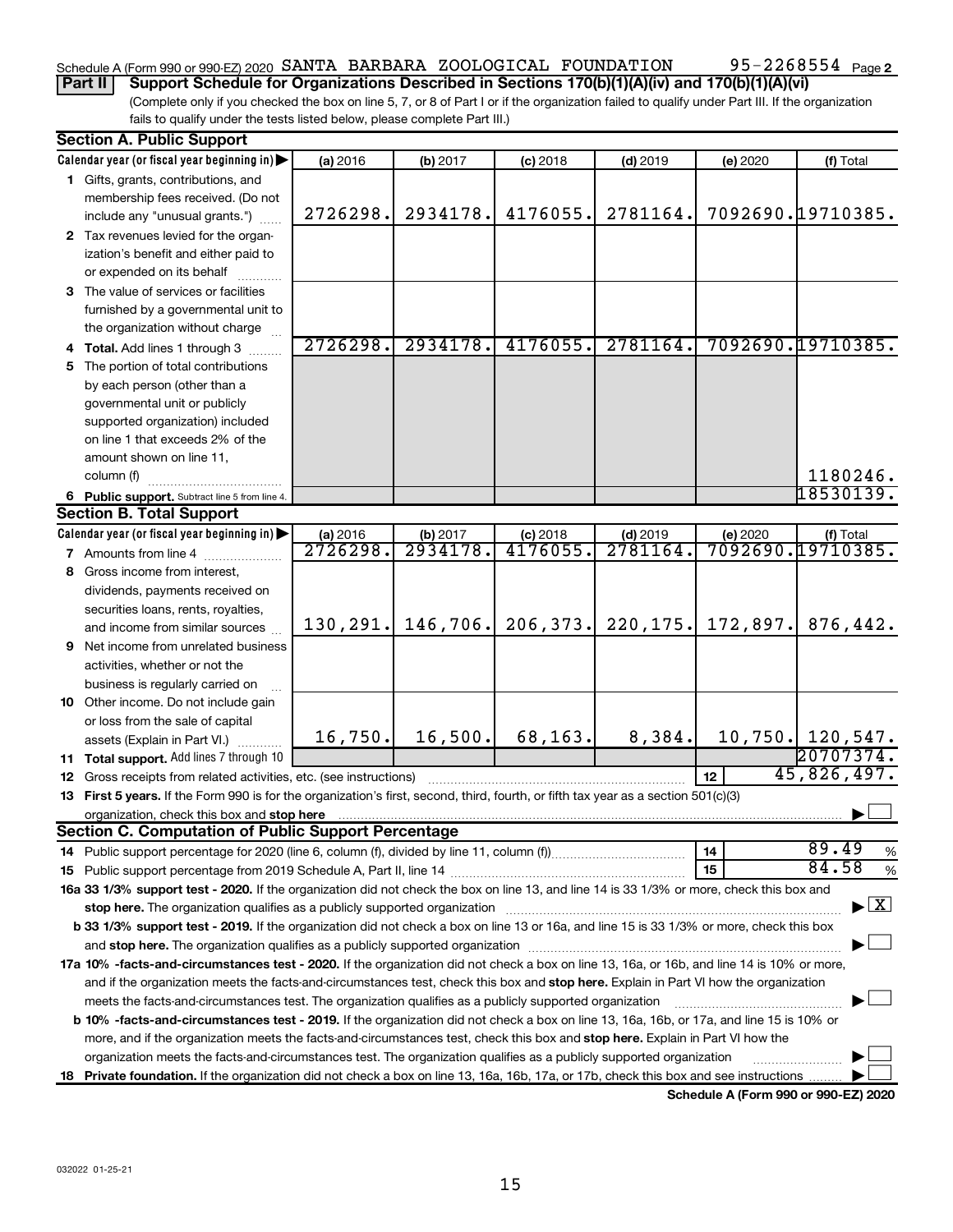#### Schedule A (Form 990 or 990-EZ) 2020 SANTA BARBARA ZOOLOGICAL FOUNDATION 95-2268554 Page **Part III Support Schedule for Organizations Described in Section 509(a)(2)**

(Complete only if you checked the box on line 10 of Part I or if the organization failed to qualify under Part II. If the organization fails to qualify under the tests listed below, please complete Part II.)

| <b>Section A. Public Support</b>                                                                                                                                                                                                         |          |          |            |            |          |           |
|------------------------------------------------------------------------------------------------------------------------------------------------------------------------------------------------------------------------------------------|----------|----------|------------|------------|----------|-----------|
| Calendar year (or fiscal year beginning in)                                                                                                                                                                                              | (a) 2016 | (b) 2017 | $(c)$ 2018 | $(d)$ 2019 | (e) 2020 | (f) Total |
| 1 Gifts, grants, contributions, and                                                                                                                                                                                                      |          |          |            |            |          |           |
| membership fees received. (Do not                                                                                                                                                                                                        |          |          |            |            |          |           |
| include any "unusual grants.")                                                                                                                                                                                                           |          |          |            |            |          |           |
| <b>2</b> Gross receipts from admissions,                                                                                                                                                                                                 |          |          |            |            |          |           |
| merchandise sold or services per-                                                                                                                                                                                                        |          |          |            |            |          |           |
| formed, or facilities furnished in                                                                                                                                                                                                       |          |          |            |            |          |           |
| any activity that is related to the<br>organization's tax-exempt purpose                                                                                                                                                                 |          |          |            |            |          |           |
| 3 Gross receipts from activities that                                                                                                                                                                                                    |          |          |            |            |          |           |
|                                                                                                                                                                                                                                          |          |          |            |            |          |           |
| are not an unrelated trade or bus-                                                                                                                                                                                                       |          |          |            |            |          |           |
| iness under section 513                                                                                                                                                                                                                  |          |          |            |            |          |           |
| 4 Tax revenues levied for the organ-                                                                                                                                                                                                     |          |          |            |            |          |           |
| ization's benefit and either paid to                                                                                                                                                                                                     |          |          |            |            |          |           |
| or expended on its behalf                                                                                                                                                                                                                |          |          |            |            |          |           |
| 5 The value of services or facilities                                                                                                                                                                                                    |          |          |            |            |          |           |
| furnished by a governmental unit to                                                                                                                                                                                                      |          |          |            |            |          |           |
| the organization without charge                                                                                                                                                                                                          |          |          |            |            |          |           |
| 6 Total. Add lines 1 through 5                                                                                                                                                                                                           |          |          |            |            |          |           |
| 7a Amounts included on lines 1, 2, and                                                                                                                                                                                                   |          |          |            |            |          |           |
| 3 received from disqualified persons                                                                                                                                                                                                     |          |          |            |            |          |           |
| <b>b</b> Amounts included on lines 2 and 3 received                                                                                                                                                                                      |          |          |            |            |          |           |
| from other than disqualified persons that<br>exceed the greater of \$5,000 or 1% of the                                                                                                                                                  |          |          |            |            |          |           |
| amount on line 13 for the year                                                                                                                                                                                                           |          |          |            |            |          |           |
| c Add lines 7a and 7b                                                                                                                                                                                                                    |          |          |            |            |          |           |
| 8 Public support. (Subtract line 7c from line 6.)                                                                                                                                                                                        |          |          |            |            |          |           |
| <b>Section B. Total Support</b>                                                                                                                                                                                                          |          |          |            |            |          |           |
| Calendar year (or fiscal year beginning in)                                                                                                                                                                                              | (a) 2016 | (b) 2017 | $(c)$ 2018 | $(d)$ 2019 | (e) 2020 | (f) Total |
| 9 Amounts from line 6                                                                                                                                                                                                                    |          |          |            |            |          |           |
| <b>10a</b> Gross income from interest,                                                                                                                                                                                                   |          |          |            |            |          |           |
| dividends, payments received on                                                                                                                                                                                                          |          |          |            |            |          |           |
| securities loans, rents, royalties,<br>and income from similar sources                                                                                                                                                                   |          |          |            |            |          |           |
| <b>b</b> Unrelated business taxable income                                                                                                                                                                                               |          |          |            |            |          |           |
| (less section 511 taxes) from businesses                                                                                                                                                                                                 |          |          |            |            |          |           |
| acquired after June 30, 1975                                                                                                                                                                                                             |          |          |            |            |          |           |
|                                                                                                                                                                                                                                          |          |          |            |            |          |           |
| c Add lines 10a and 10b<br><b>11</b> Net income from unrelated business                                                                                                                                                                  |          |          |            |            |          |           |
| activities not included in line 10b.                                                                                                                                                                                                     |          |          |            |            |          |           |
| whether or not the business is                                                                                                                                                                                                           |          |          |            |            |          |           |
| regularly carried on                                                                                                                                                                                                                     |          |          |            |            |          |           |
| 12 Other income. Do not include gain<br>or loss from the sale of capital                                                                                                                                                                 |          |          |            |            |          |           |
| assets (Explain in Part VI.)                                                                                                                                                                                                             |          |          |            |            |          |           |
| <b>13</b> Total support. (Add lines 9, 10c, 11, and 12.)                                                                                                                                                                                 |          |          |            |            |          |           |
| 14 First 5 years. If the Form 990 is for the organization's first, second, third, fourth, or fifth tax year as a section 501(c)(3) organization,                                                                                         |          |          |            |            |          |           |
| check this box and stop here <b>construction and construction</b> and check this box and stop here <b>construction</b> and construction and construction and construction and construction and construction and construction and constru |          |          |            |            |          |           |
| Section C. Computation of Public Support Percentage                                                                                                                                                                                      |          |          |            |            |          |           |
|                                                                                                                                                                                                                                          |          |          |            |            | 15       | %         |
| 16 Public support percentage from 2019 Schedule A, Part III, line 15                                                                                                                                                                     |          |          |            |            | 16       | %         |
| Section D. Computation of Investment Income Percentage                                                                                                                                                                                   |          |          |            |            |          |           |
|                                                                                                                                                                                                                                          |          |          |            |            | 17       | %         |
| 18 Investment income percentage from 2019 Schedule A, Part III, line 17                                                                                                                                                                  |          |          |            |            | 18       | %         |
| 19a 33 1/3% support tests - 2020. If the organization did not check the box on line 14, and line 15 is more than 33 1/3%, and line 17 is not                                                                                             |          |          |            |            |          |           |
| more than 33 1/3%, check this box and stop here. The organization qualifies as a publicly supported organization                                                                                                                         |          |          |            |            |          |           |
| b 33 1/3% support tests - 2019. If the organization did not check a box on line 14 or line 19a, and line 16 is more than 33 1/3%, and                                                                                                    |          |          |            |            |          |           |
| line 18 is not more than 33 1/3%, check this box and stop here. The organization qualifies as a publicly supported organization                                                                                                          |          |          |            |            |          |           |
|                                                                                                                                                                                                                                          |          |          |            |            |          |           |
|                                                                                                                                                                                                                                          |          |          |            |            |          |           |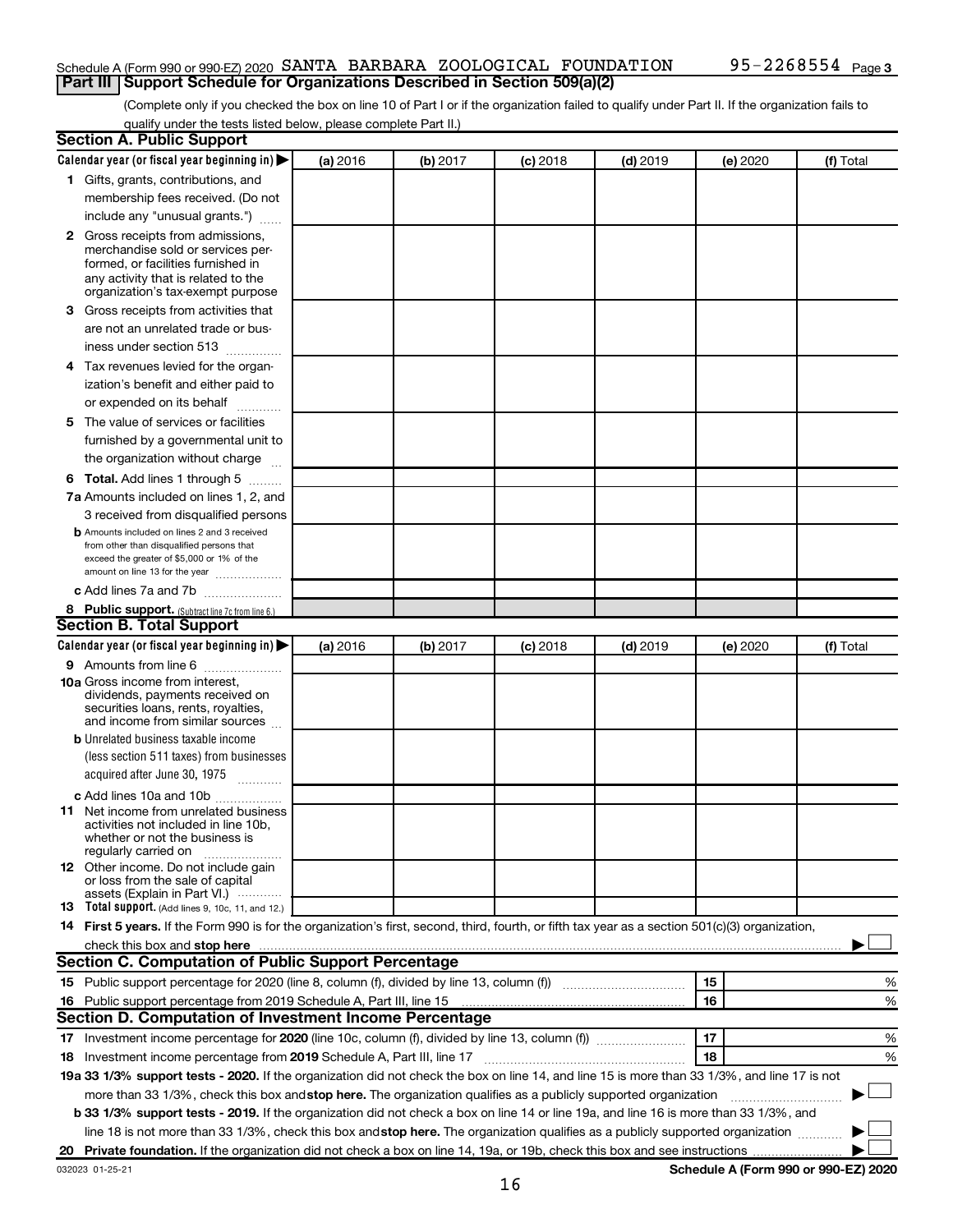**Yes No**

#### **Part IV Supporting Organizations**

(Complete only if you checked a box in line 12 on Part I. If you checked box 12a, Part I, complete Sections A and B. If you checked box 12b, Part I, complete Sections A and C. If you checked box 12c, Part I, complete Sections A, D, and E. If you checked box 12d, Part I, complete Sections A and D, and complete Part V.)

#### **Section A. All Supporting Organizations**

- **1** Are all of the organization's supported organizations listed by name in the organization's governing documents? If "No," describe in Part VI how the supported organizations are designated. If designated by *class or purpose, describe the designation. If historic and continuing relationship, explain.*
- **2** Did the organization have any supported organization that does not have an IRS determination of status under section 509(a)(1) or (2)? If "Yes," explain in Part **VI** how the organization determined that the supported *organization was described in section 509(a)(1) or (2).*
- **3a** Did the organization have a supported organization described in section 501(c)(4), (5), or (6)? If "Yes," answer *lines 3b and 3c below.*
- **b** Did the organization confirm that each supported organization qualified under section 501(c)(4), (5), or (6) and satisfied the public support tests under section 509(a)(2)? If "Yes," describe in Part VI when and how the *organization made the determination.*
- **c** Did the organization ensure that all support to such organizations was used exclusively for section 170(c)(2)(B) purposes? If "Yes," explain in Part VI what controls the organization put in place to ensure such use.
- **4 a** *If* Was any supported organization not organized in the United States ("foreign supported organization")? *"Yes," and if you checked box 12a or 12b in Part I, answer lines 4b and 4c below.*
- **b** Did the organization have ultimate control and discretion in deciding whether to make grants to the foreign supported organization? If "Yes," describe in Part VI how the organization had such control and discretion *despite being controlled or supervised by or in connection with its supported organizations.*
- **c** Did the organization support any foreign supported organization that does not have an IRS determination under sections 501(c)(3) and 509(a)(1) or (2)? If "Yes," explain in Part VI what controls the organization used *to ensure that all support to the foreign supported organization was used exclusively for section 170(c)(2)(B) purposes.*
- **5a** Did the organization add, substitute, or remove any supported organizations during the tax year? If "Yes," answer lines 5b and 5c below (if applicable). Also, provide detail in **Part VI,** including (i) the names and EIN *numbers of the supported organizations added, substituted, or removed; (ii) the reasons for each such action; (iii) the authority under the organization's organizing document authorizing such action; and (iv) how the action was accomplished (such as by amendment to the organizing document).*
- **b** Type I or Type II only. Was any added or substituted supported organization part of a class already designated in the organization's organizing document?
- **c Substitutions only.**  Was the substitution the result of an event beyond the organization's control?
- **6** Did the organization provide support (whether in the form of grants or the provision of services or facilities) to **Part VI.** support or benefit one or more of the filing organization's supported organizations? If "Yes," provide detail in anyone other than (i) its supported organizations, (ii) individuals that are part of the charitable class benefited by one or more of its supported organizations, or (iii) other supporting organizations that also
- **7** Did the organization provide a grant, loan, compensation, or other similar payment to a substantial contributor regard to a substantial contributor? If "Yes," complete Part I of Schedule L (Form 990 or 990-EZ). (as defined in section 4958(c)(3)(C)), a family member of a substantial contributor, or a 35% controlled entity with
- **8** Did the organization make a loan to a disqualified person (as defined in section 4958) not described in line 7? *If "Yes," complete Part I of Schedule L (Form 990 or 990-EZ).*
- **9 a** Was the organization controlled directly or indirectly at any time during the tax year by one or more in section 509(a)(1) or (2))? If "Yes," provide detail in **Part VI.** disqualified persons, as defined in section 4946 (other than foundation managers and organizations described
- **b** Did one or more disqualified persons (as defined in line 9a) hold a controlling interest in any entity in which the supporting organization had an interest? If "Yes," provide detail in Part VI.
- **c** Did a disqualified person (as defined in line 9a) have an ownership interest in, or derive any personal benefit from, assets in which the supporting organization also had an interest? If "Yes," provide detail in Part VI.
- **10 a** Was the organization subject to the excess business holdings rules of section 4943 because of section supporting organizations)? If "Yes," answer line 10b below. 4943(f) (regarding certain Type II supporting organizations, and all Type III non-functionally integrated
- **b** Did the organization have any excess business holdings in the tax year? (Use Schedule C, Form 4720, to *determine whether the organization had excess business holdings.)*

**1 2 3a 3b 3c 4a 4b 4c 5a 5b 5c 6 7 8 9a 9b 9c 10a**

**10b**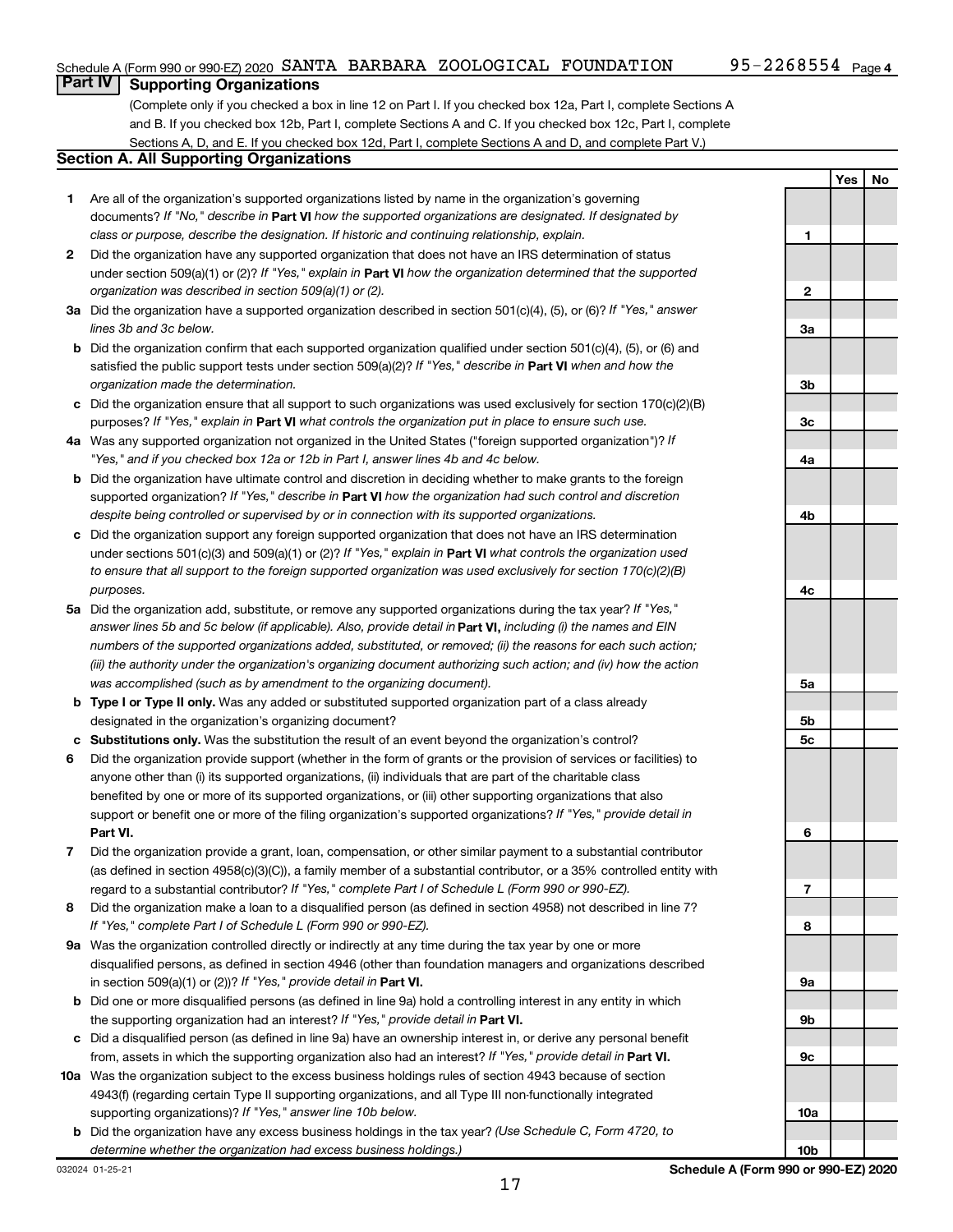### Schedule A (Form 990 or 990-EZ) 2020 SANTA BARBARA ZOOLOGICAL FOUNDATION 95-2268554 Page **Part IV Supporting Organizations** *(continued)*

|    |                                                                                                                                                                                                                                                             |                 | Yes | No |
|----|-------------------------------------------------------------------------------------------------------------------------------------------------------------------------------------------------------------------------------------------------------------|-----------------|-----|----|
| 11 | Has the organization accepted a gift or contribution from any of the following persons?                                                                                                                                                                     |                 |     |    |
|    | a A person who directly or indirectly controls, either alone or together with persons described in lines 11b and                                                                                                                                            |                 |     |    |
|    | 11c below, the governing body of a supported organization?                                                                                                                                                                                                  | 11a             |     |    |
|    | <b>b</b> A family member of a person described in line 11a above?                                                                                                                                                                                           | 11 <sub>b</sub> |     |    |
|    | c A 35% controlled entity of a person described in line 11a or 11b above? If "Yes" to line 11a, 11b, or 11c, provide                                                                                                                                        |                 |     |    |
|    | detail in <b>Part VI.</b><br><b>Section B. Type I Supporting Organizations</b>                                                                                                                                                                              | 11c             |     |    |
|    |                                                                                                                                                                                                                                                             |                 |     |    |
|    |                                                                                                                                                                                                                                                             |                 | Yes | No |
| 1  | Did the governing body, members of the governing body, officers acting in their official capacity, or membership of one or<br>more supported organizations have the power to regularly appoint or elect at least a majority of the organization's officers, |                 |     |    |
|    | directors, or trustees at all times during the tax year? If "No," describe in Part VI how the supported organization(s)                                                                                                                                     |                 |     |    |
|    | effectively operated, supervised, or controlled the organization's activities. If the organization had more than one supported                                                                                                                              |                 |     |    |
|    | organization, describe how the powers to appoint and/or remove officers, directors, or trustees were allocated among the                                                                                                                                    |                 |     |    |
|    | supported organizations and what conditions or restrictions, if any, applied to such powers during the tax year.                                                                                                                                            | 1               |     |    |
| 2  | Did the organization operate for the benefit of any supported organization other than the supported                                                                                                                                                         |                 |     |    |
|    | organization(s) that operated, supervised, or controlled the supporting organization? If "Yes," explain in                                                                                                                                                  |                 |     |    |
|    | Part VI how providing such benefit carried out the purposes of the supported organization(s) that operated,                                                                                                                                                 |                 |     |    |
|    | supervised, or controlled the supporting organization.                                                                                                                                                                                                      | 2               |     |    |
|    | Section C. Type II Supporting Organizations                                                                                                                                                                                                                 |                 |     |    |
|    |                                                                                                                                                                                                                                                             |                 | Yes | No |
| 1. | Were a majority of the organization's directors or trustees during the tax year also a majority of the directors                                                                                                                                            |                 |     |    |
|    | or trustees of each of the organization's supported organization(s)? If "No," describe in Part VI how control                                                                                                                                               |                 |     |    |
|    | or management of the supporting organization was vested in the same persons that controlled or managed                                                                                                                                                      |                 |     |    |
|    | the supported organization(s).                                                                                                                                                                                                                              | 1               |     |    |
|    | Section D. All Type III Supporting Organizations                                                                                                                                                                                                            |                 |     |    |
|    |                                                                                                                                                                                                                                                             |                 | Yes | No |
| 1  | Did the organization provide to each of its supported organizations, by the last day of the fifth month of the                                                                                                                                              |                 |     |    |
|    | organization's tax year, (i) a written notice describing the type and amount of support provided during the prior tax                                                                                                                                       |                 |     |    |
|    | year, (ii) a copy of the Form 990 that was most recently filed as of the date of notification, and (iii) copies of the                                                                                                                                      |                 |     |    |
|    | organization's governing documents in effect on the date of notification, to the extent not previously provided?                                                                                                                                            | 1               |     |    |
| 2  | Were any of the organization's officers, directors, or trustees either (i) appointed or elected by the supported                                                                                                                                            |                 |     |    |
|    | organization(s) or (ii) serving on the governing body of a supported organization? If "No," explain in Part VI how                                                                                                                                          |                 |     |    |
|    | the organization maintained a close and continuous working relationship with the supported organization(s).                                                                                                                                                 | 2               |     |    |
| 3. | By reason of the relationship described in line 2, above, did the organization's supported organizations have a                                                                                                                                             |                 |     |    |
|    | significant voice in the organization's investment policies and in directing the use of the organization's                                                                                                                                                  |                 |     |    |
|    | income or assets at all times during the tax year? If "Yes," describe in Part VI the role the organization's                                                                                                                                                |                 |     |    |
|    | supported organizations played in this regard.<br>Section E. Type III Functionally Integrated Supporting Organizations                                                                                                                                      | З               |     |    |
|    |                                                                                                                                                                                                                                                             |                 |     |    |
| 1  | Check the box next to the method that the organization used to satisfy the Integral Part Test during the yealsee instructions).                                                                                                                             |                 |     |    |
| а  | The organization satisfied the Activities Test. Complete line 2 below.                                                                                                                                                                                      |                 |     |    |
| b  | The organization is the parent of each of its supported organizations. Complete line 3 below.                                                                                                                                                               |                 |     |    |
| с  | The organization supported a governmental entity. Describe in Part VI how you supported a governmental entity (see instructions).                                                                                                                           |                 |     |    |
| 2  | Activities Test. Answer lines 2a and 2b below.                                                                                                                                                                                                              |                 | Yes | No |
| а  | Did substantially all of the organization's activities during the tax year directly further the exempt purposes of                                                                                                                                          |                 |     |    |
|    | the supported organization(s) to which the organization was responsive? If "Yes," then in Part VI identify                                                                                                                                                  |                 |     |    |
|    | those supported organizations and explain how these activities directly furthered their exempt purposes,                                                                                                                                                    |                 |     |    |
|    | how the organization was responsive to those supported organizations, and how the organization determined<br>that these activities constituted substantially all of its activities.                                                                         |                 |     |    |
|    |                                                                                                                                                                                                                                                             | 2a              |     |    |
| b  | Did the activities described in line 2a, above, constitute activities that, but for the organization's involvement,<br>one or more of the organization's supported organization(s) would have been engaged in? If "Yes," explain in                         |                 |     |    |
|    | <b>Part VI</b> the reasons for the organization's position that its supported organization(s) would have engaged in                                                                                                                                         |                 |     |    |
|    |                                                                                                                                                                                                                                                             |                 |     |    |
|    | these activities but for the organization's involvement.                                                                                                                                                                                                    | 2b              |     |    |
| з  | Parent of Supported Organizations. Answer lines 3a and 3b below.                                                                                                                                                                                            |                 |     |    |
| a  | Did the organization have the power to regularly appoint or elect a majority of the officers, directors, or<br>trustees of each of the supported organizations? If "Yes" or "No" provide details in Part VI.                                                | За              |     |    |
| b  | Did the organization exercise a substantial degree of direction over the policies, programs, and activities of each                                                                                                                                         |                 |     |    |
|    | of its supported organizations? If "Yes," describe in Part VI the role played by the organization in this regard.                                                                                                                                           | 3b              |     |    |
|    |                                                                                                                                                                                                                                                             |                 |     |    |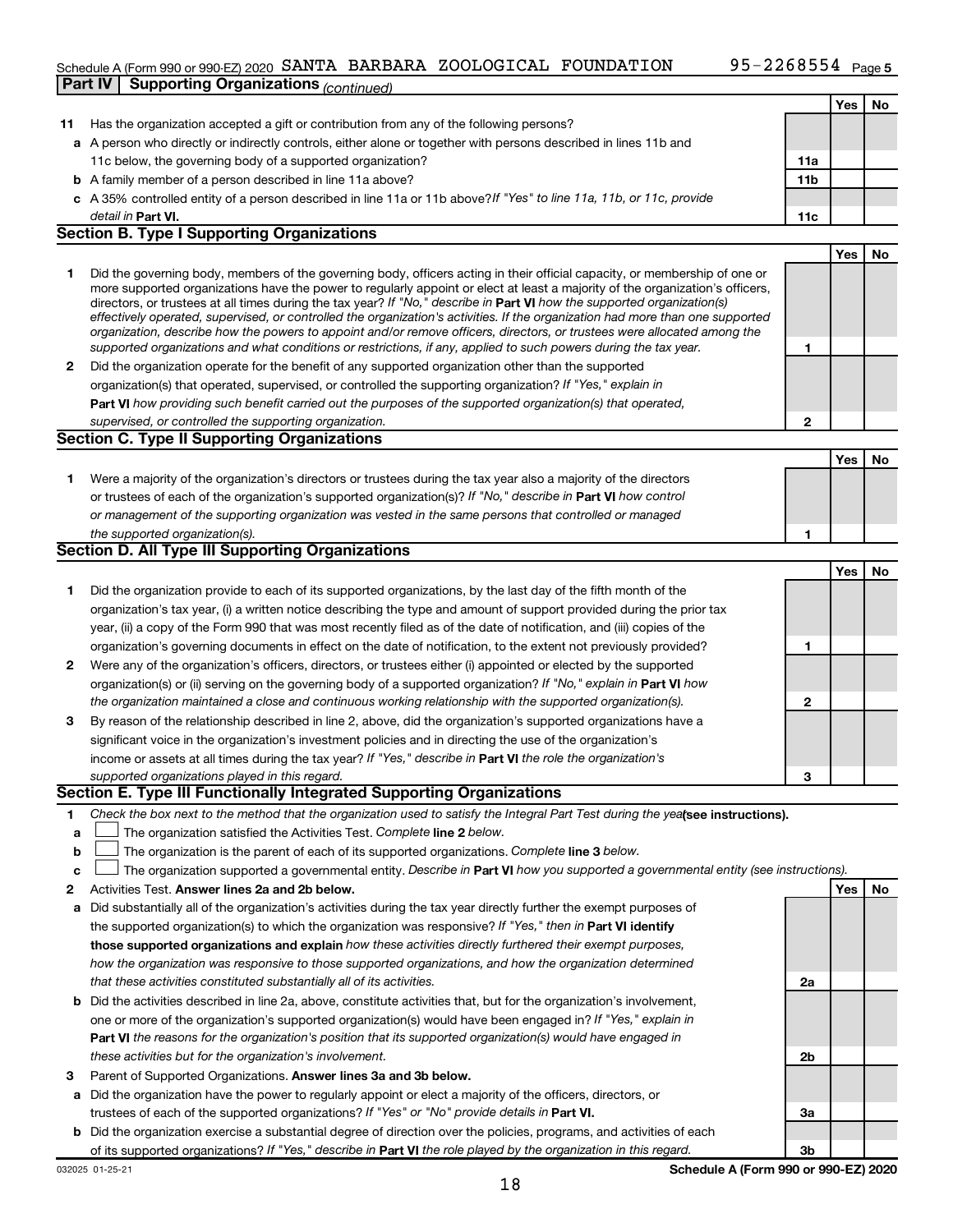#### Schedule A (Form 990 or 990-EZ) 2020 SANTA BARBARA ZOOLOGICAL FOUNDATION 95-2268554 Page **Part V Type III Non-Functionally Integrated 509(a)(3) Supporting Organizations**

1 **Letter See instructions.** Check here if the organization satisfied the Integral Part Test as a qualifying trust on Nov. 20, 1970 (*explain in* Part **VI**). See instructions. All other Type III non-functionally integrated supporting organizations must complete Sections A through E.

|              | Section A - Adjusted Net Income                                             | (A) Prior Year | (B) Current Year<br>(optional) |                                |
|--------------|-----------------------------------------------------------------------------|----------------|--------------------------------|--------------------------------|
| $\mathbf 1$  | Net short-term capital gain                                                 | 1              |                                |                                |
| $\mathbf{2}$ | Recoveries of prior-year distributions                                      | $\mathbf{2}$   |                                |                                |
| З            | Other gross income (see instructions)                                       | 3              |                                |                                |
| 4            | Add lines 1 through 3.                                                      | 4              |                                |                                |
| 5            | Depreciation and depletion                                                  | 5              |                                |                                |
| 6            | Portion of operating expenses paid or incurred for production or            |                |                                |                                |
|              | collection of gross income or for management, conservation, or              |                |                                |                                |
|              | maintenance of property held for production of income (see instructions)    | 6              |                                |                                |
| 7            | Other expenses (see instructions)                                           | $\overline{7}$ |                                |                                |
| 8            | Adjusted Net Income (subtract lines 5, 6, and 7 from line 4)                | 8              |                                |                                |
|              | <b>Section B - Minimum Asset Amount</b>                                     |                | (A) Prior Year                 | (B) Current Year<br>(optional) |
| 1.           | Aggregate fair market value of all non-exempt-use assets (see               |                |                                |                                |
|              | instructions for short tax year or assets held for part of year):           |                |                                |                                |
|              | a Average monthly value of securities                                       | 1a             |                                |                                |
|              | <b>b</b> Average monthly cash balances                                      | 1 <sub>b</sub> |                                |                                |
|              | <b>c</b> Fair market value of other non-exempt-use assets                   | 1c             |                                |                                |
|              | d Total (add lines 1a, 1b, and 1c)                                          | 1d             |                                |                                |
|              | e Discount claimed for blockage or other factors                            |                |                                |                                |
|              | (explain in detail in <b>Part VI</b> ):                                     |                |                                |                                |
| 2            | Acquisition indebtedness applicable to non-exempt-use assets                | $\mathbf{2}$   |                                |                                |
| З            | Subtract line 2 from line 1d.                                               | 3              |                                |                                |
| 4            | Cash deemed held for exempt use. Enter 0.015 of line 3 (for greater amount, |                |                                |                                |
|              | see instructions).                                                          | 4              |                                |                                |
| 5            | Net value of non-exempt-use assets (subtract line 4 from line 3)            | 5              |                                |                                |
| 6            | Multiply line 5 by 0.035.                                                   | 6              |                                |                                |
| 7            | Recoveries of prior-year distributions                                      | $\overline{7}$ |                                |                                |
| 8            | Minimum Asset Amount (add line 7 to line 6)                                 | 8              |                                |                                |
|              | <b>Section C - Distributable Amount</b>                                     |                |                                | <b>Current Year</b>            |
| 1            | Adjusted net income for prior year (from Section A, line 8, column A)       | 1              |                                |                                |
| $\mathbf{2}$ | Enter 0.85 of line 1.                                                       | $\mathbf{2}$   |                                |                                |
| 3            | Minimum asset amount for prior year (from Section B, line 8, column A)      | 3              |                                |                                |
| 4            | Enter greater of line 2 or line 3.                                          | 4              |                                |                                |
| 5            | Income tax imposed in prior year                                            | 5              |                                |                                |
| 6            | <b>Distributable Amount.</b> Subtract line 5 from line 4, unless subject to |                |                                |                                |
|              | emergency temporary reduction (see instructions).                           | 6              |                                |                                |
|              |                                                                             |                |                                |                                |

**7** Check here if the current year is the organization's first as a non-functionally integrated Type III supporting organization (see † instructions).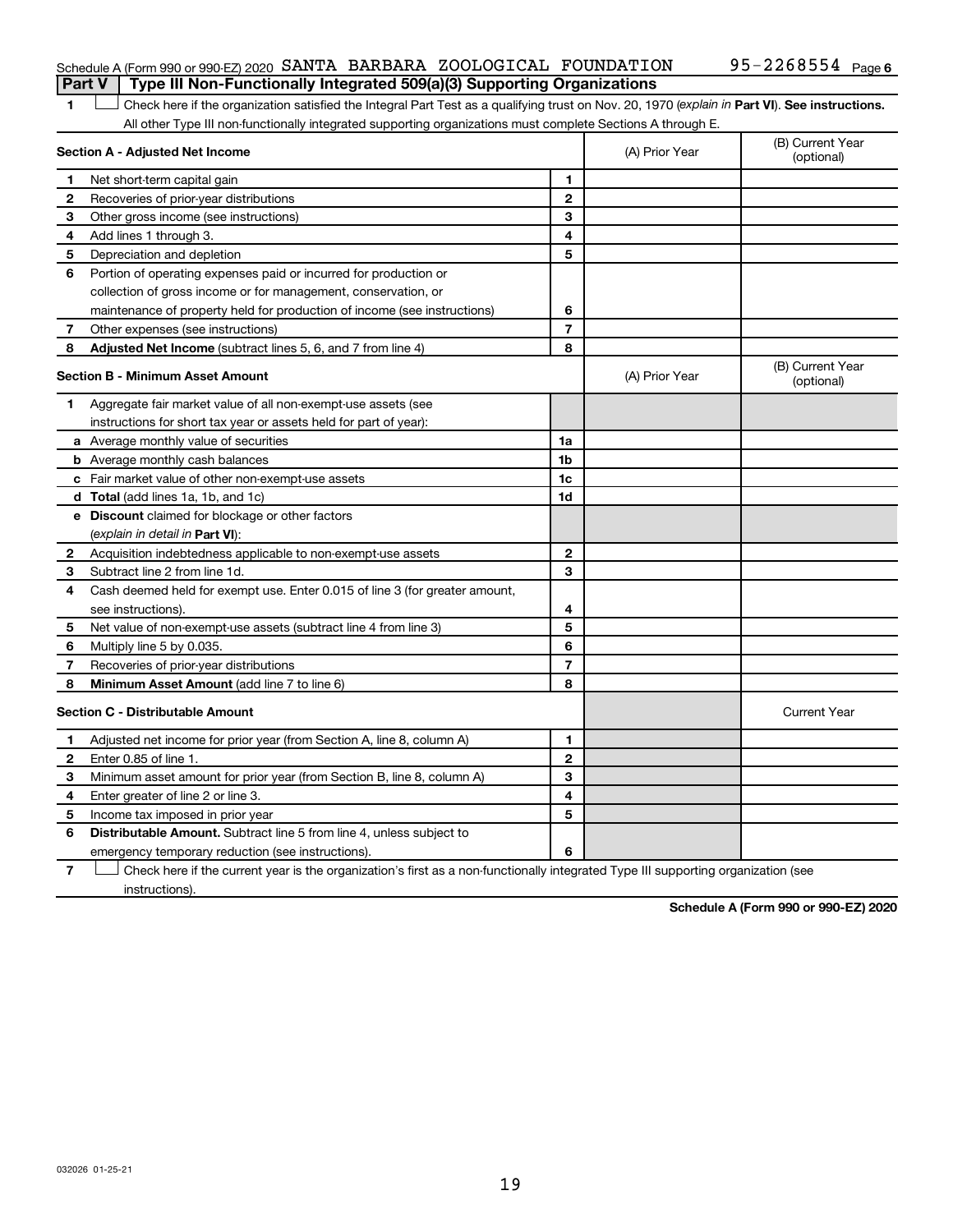#### Schedule A (Form 990 or 990-EZ) 2020 Page SANTA BARBARA ZOOLOGICAL FOUNDATION 95-2268554

| <b>Part V</b> |               | Type III Non-Functionally Integrated 509(a)(3) Supporting Organizations (continued)        |                             |                                       |    |                                         |
|---------------|---------------|--------------------------------------------------------------------------------------------|-----------------------------|---------------------------------------|----|-----------------------------------------|
|               |               | <b>Section D - Distributions</b>                                                           |                             |                                       |    | <b>Current Year</b>                     |
| 1             |               | Amounts paid to supported organizations to accomplish exempt purposes                      | 1                           |                                       |    |                                         |
| 2             |               | Amounts paid to perform activity that directly furthers exempt purposes of supported       |                             |                                       |    |                                         |
|               |               | organizations, in excess of income from activity                                           |                             | 2                                     |    |                                         |
| 3             |               | Administrative expenses paid to accomplish exempt purposes of supported organizations      |                             | 3                                     |    |                                         |
| 4             |               | Amounts paid to acquire exempt-use assets                                                  |                             |                                       | 4  |                                         |
| 5             |               | Qualified set-aside amounts (prior IRS approval required - provide details in Part VI)     |                             |                                       | 5  |                                         |
| 6             |               | Other distributions ( <i>describe in Part VI</i> ). See instructions.                      |                             |                                       | 6  |                                         |
| 7             |               | Total annual distributions. Add lines 1 through 6.                                         |                             |                                       | 7  |                                         |
| 8             |               | Distributions to attentive supported organizations to which the organization is responsive |                             |                                       |    |                                         |
|               |               | (provide details in Part VI). See instructions.                                            |                             |                                       | 8  |                                         |
| 9             |               | Distributable amount for 2020 from Section C, line 6                                       |                             |                                       | 9  |                                         |
| 10            |               | Line 8 amount divided by line 9 amount                                                     |                             |                                       | 10 |                                         |
|               |               |                                                                                            | (i)                         | (ii)                                  |    | (iii)                                   |
|               |               | <b>Section E - Distribution Allocations (see instructions)</b>                             | <b>Excess Distributions</b> | <b>Underdistributions</b><br>Pre-2020 |    | <b>Distributable</b><br>Amount for 2020 |
| 1             |               | Distributable amount for 2020 from Section C, line 6                                       |                             |                                       |    |                                         |
| 2             |               | Underdistributions, if any, for years prior to 2020 (reason-                               |                             |                                       |    |                                         |
|               |               | able cause required - explain in Part VI). See instructions.                               |                             |                                       |    |                                         |
| 3             |               | Excess distributions carryover, if any, to 2020                                            |                             |                                       |    |                                         |
|               | a From 2015   |                                                                                            |                             |                                       |    |                                         |
|               | $b$ From 2016 |                                                                                            |                             |                                       |    |                                         |
|               | c From 2017   |                                                                                            |                             |                                       |    |                                         |
|               | d From 2018   |                                                                                            |                             |                                       |    |                                         |
|               | e From 2019   |                                                                                            |                             |                                       |    |                                         |
|               |               | f Total of lines 3a through 3e                                                             |                             |                                       |    |                                         |
|               |               | g Applied to underdistributions of prior years                                             |                             |                                       |    |                                         |
|               |               | h Applied to 2020 distributable amount                                                     |                             |                                       |    |                                         |
| Ť.            |               | Carryover from 2015 not applied (see instructions)                                         |                             |                                       |    |                                         |
|               |               | Remainder. Subtract lines 3g, 3h, and 3i from line 3f.                                     |                             |                                       |    |                                         |
| 4             |               | Distributions for 2020 from Section D,                                                     |                             |                                       |    |                                         |
|               | line $7:$     |                                                                                            |                             |                                       |    |                                         |
|               |               | a Applied to underdistributions of prior years                                             |                             |                                       |    |                                         |
|               |               | <b>b</b> Applied to 2020 distributable amount                                              |                             |                                       |    |                                         |
| с             |               | Remainder. Subtract lines 4a and 4b from line 4.                                           |                             |                                       |    |                                         |
| 5             |               | Remaining underdistributions for years prior to 2020, if                                   |                             |                                       |    |                                         |
|               |               | any. Subtract lines 3g and 4a from line 2. For result greater                              |                             |                                       |    |                                         |
|               |               | than zero, explain in Part VI. See instructions.                                           |                             |                                       |    |                                         |
| 6             |               | Remaining underdistributions for 2020. Subtract lines 3h                                   |                             |                                       |    |                                         |
|               |               | and 4b from line 1. For result greater than zero, explain in                               |                             |                                       |    |                                         |
|               |               | <b>Part VI.</b> See instructions.                                                          |                             |                                       |    |                                         |
| 7             |               | Excess distributions carryover to 2021. Add lines 3j                                       |                             |                                       |    |                                         |
|               | and 4c.       |                                                                                            |                             |                                       |    |                                         |
| 8             |               | Breakdown of line 7:                                                                       |                             |                                       |    |                                         |
|               |               | a Excess from 2016                                                                         |                             |                                       |    |                                         |
|               |               | <b>b</b> Excess from 2017                                                                  |                             |                                       |    |                                         |
|               |               | c Excess from 2018                                                                         |                             |                                       |    |                                         |
|               |               | d Excess from 2019                                                                         |                             |                                       |    |                                         |
|               |               | e Excess from 2020                                                                         |                             |                                       |    |                                         |
|               |               |                                                                                            |                             |                                       |    |                                         |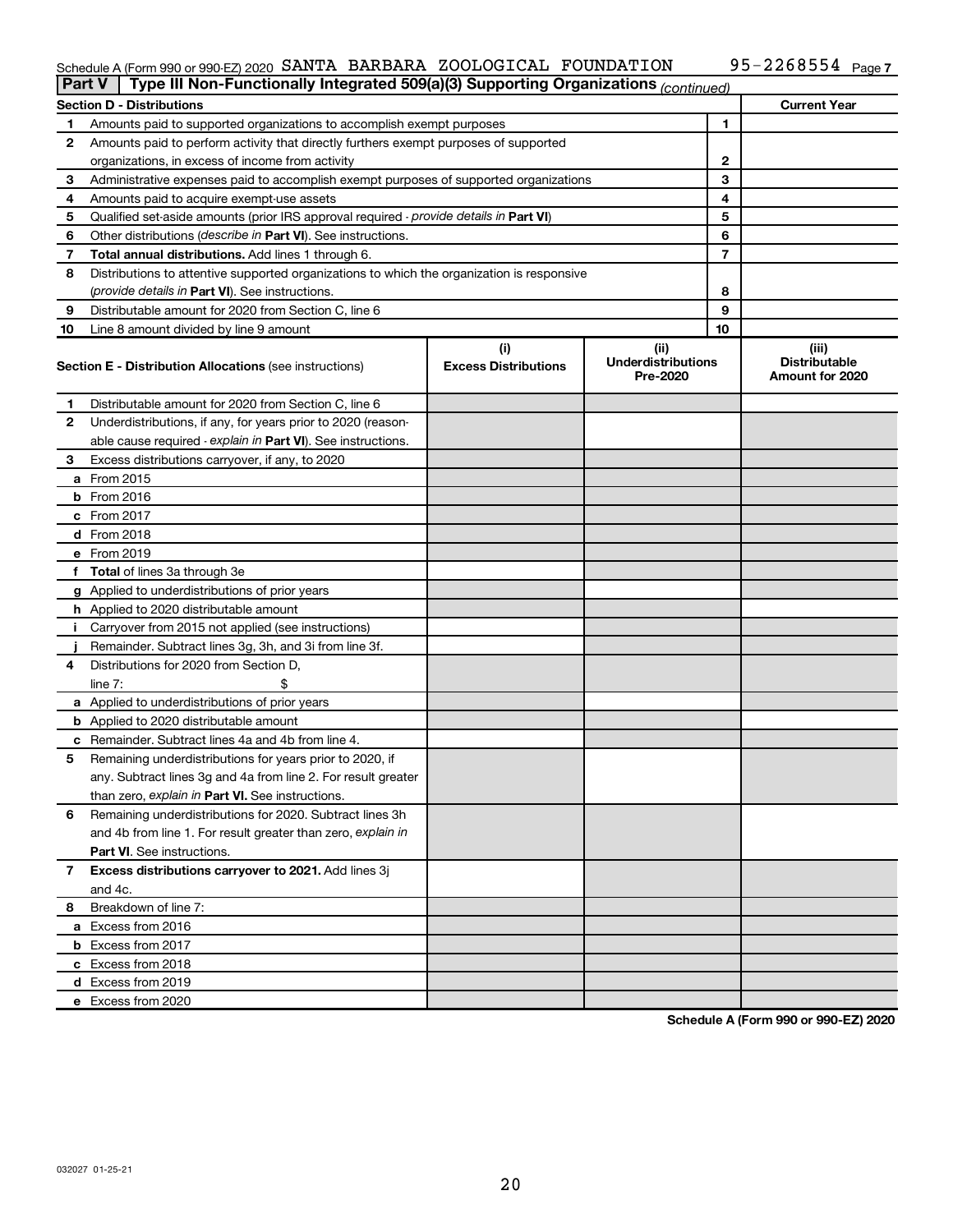|                | Schedule A (Form 990 or 990-EZ) 2020 SANTA BARBARA ZOOLOGICAL FOUNDATION                                                                               |  |  | 95-2268554 Page 8                                                                                                                                                                                                                                                                                                                                                                                                                 |
|----------------|--------------------------------------------------------------------------------------------------------------------------------------------------------|--|--|-----------------------------------------------------------------------------------------------------------------------------------------------------------------------------------------------------------------------------------------------------------------------------------------------------------------------------------------------------------------------------------------------------------------------------------|
| <b>Part VI</b> | Section D, lines 5, 6, and 8; and Part V, Section E, lines 2, 5, and 6. Also complete this part for any additional information.<br>(See instructions.) |  |  | Supplemental Information. Provide the explanations required by Part II, line 10; Part II, line 17a or 17b; Part III, line 12;<br>Part IV, Section A, lines 1, 2, 3b, 3c, 4b, 4c, 5a, 6, 9a, 9b, 9c, 11a, 11b, and 11c; Part IV, Section B, lines 1 and 2; Part IV, Section C,<br>line 1; Part IV, Section D, lines 2 and 3; Part IV, Section E, lines 1c, 2a, 2b, 3a, and 3b; Part V, line 1; Part V, Section B, line 1e; Part V, |
|                |                                                                                                                                                        |  |  |                                                                                                                                                                                                                                                                                                                                                                                                                                   |
|                |                                                                                                                                                        |  |  |                                                                                                                                                                                                                                                                                                                                                                                                                                   |
|                |                                                                                                                                                        |  |  |                                                                                                                                                                                                                                                                                                                                                                                                                                   |
|                |                                                                                                                                                        |  |  |                                                                                                                                                                                                                                                                                                                                                                                                                                   |
|                |                                                                                                                                                        |  |  |                                                                                                                                                                                                                                                                                                                                                                                                                                   |
|                |                                                                                                                                                        |  |  |                                                                                                                                                                                                                                                                                                                                                                                                                                   |
|                |                                                                                                                                                        |  |  |                                                                                                                                                                                                                                                                                                                                                                                                                                   |
|                |                                                                                                                                                        |  |  |                                                                                                                                                                                                                                                                                                                                                                                                                                   |
|                |                                                                                                                                                        |  |  |                                                                                                                                                                                                                                                                                                                                                                                                                                   |
|                |                                                                                                                                                        |  |  |                                                                                                                                                                                                                                                                                                                                                                                                                                   |
|                |                                                                                                                                                        |  |  |                                                                                                                                                                                                                                                                                                                                                                                                                                   |
|                |                                                                                                                                                        |  |  |                                                                                                                                                                                                                                                                                                                                                                                                                                   |
|                |                                                                                                                                                        |  |  |                                                                                                                                                                                                                                                                                                                                                                                                                                   |
|                |                                                                                                                                                        |  |  |                                                                                                                                                                                                                                                                                                                                                                                                                                   |
|                |                                                                                                                                                        |  |  |                                                                                                                                                                                                                                                                                                                                                                                                                                   |
|                |                                                                                                                                                        |  |  |                                                                                                                                                                                                                                                                                                                                                                                                                                   |
|                |                                                                                                                                                        |  |  |                                                                                                                                                                                                                                                                                                                                                                                                                                   |
|                |                                                                                                                                                        |  |  |                                                                                                                                                                                                                                                                                                                                                                                                                                   |
|                |                                                                                                                                                        |  |  |                                                                                                                                                                                                                                                                                                                                                                                                                                   |
|                |                                                                                                                                                        |  |  |                                                                                                                                                                                                                                                                                                                                                                                                                                   |
|                |                                                                                                                                                        |  |  |                                                                                                                                                                                                                                                                                                                                                                                                                                   |
|                |                                                                                                                                                        |  |  |                                                                                                                                                                                                                                                                                                                                                                                                                                   |
|                |                                                                                                                                                        |  |  |                                                                                                                                                                                                                                                                                                                                                                                                                                   |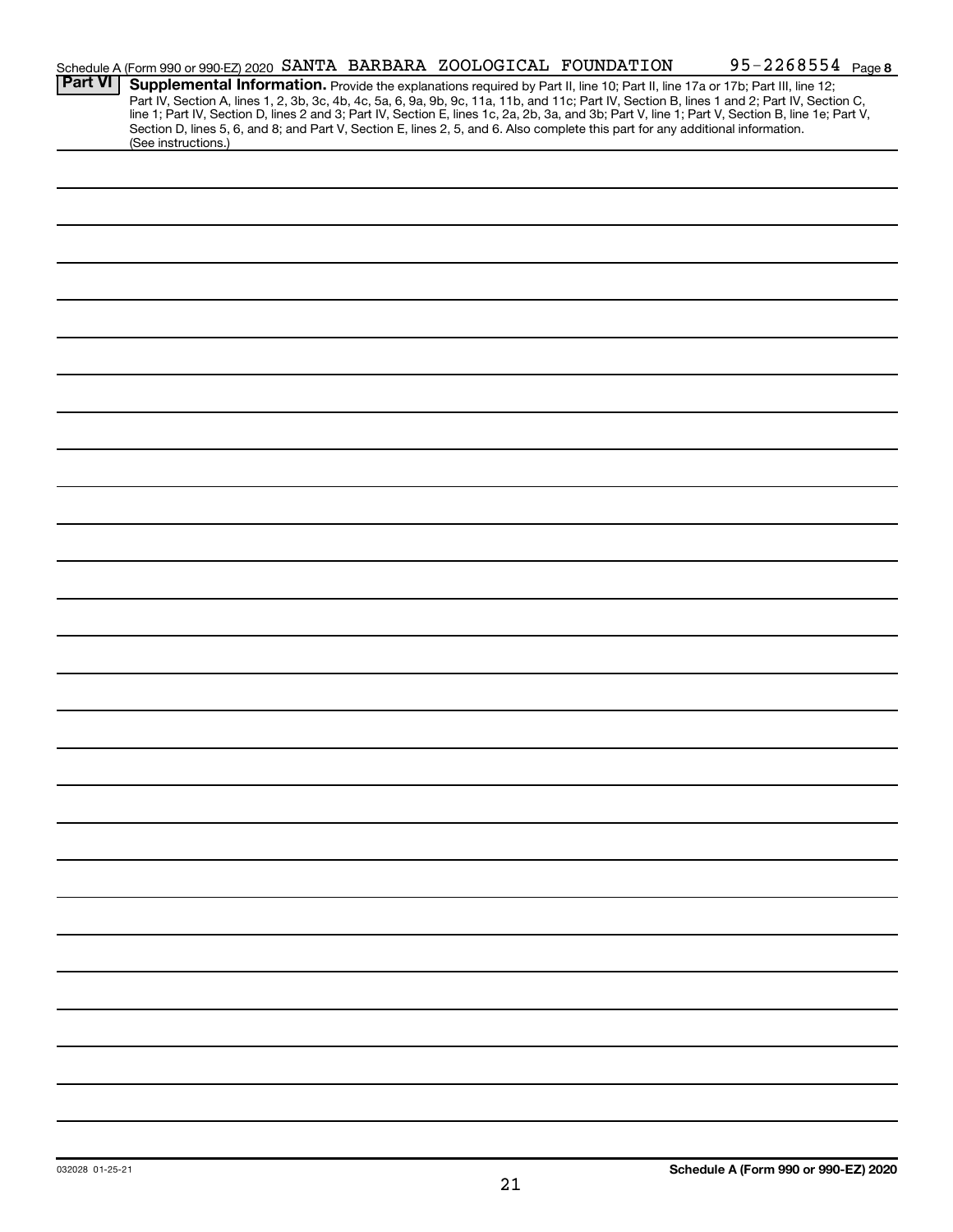| <b>SCHEDULE D</b> |  |
|-------------------|--|
|-------------------|--|

032051 12-01-20

# **SCHEDULE D Supplemental Financial Statements**<br> **Form 990 2020**<br> **Part IV** line 6.7.8.9.10, 11a, 11b, 11d, 11d, 11d, 11d, 11d, 12a, 0r, 12b

**(Form 990) | Complete if the organization answered "Yes" on Form 990, Part IV, line 6, 7, 8, 9, 10, 11a, 11b, 11c, 11d, 11e, 11f, 12a, or 12b.**

**| Attach to Form 990. |Go to www.irs.gov/Form990 for instructions and the latest information.**



Department of the Treasury Internal Revenue Service

#### Name of the organization<br>**SANTA BARBARA ZOOLOGICAL FOUNDATION** 95-2268554 SANTA BARBARA ZOOLOGICAL FOUNDATION

| Part I  | Organizations Maintaining Donor Advised Funds or Other Similar Funds or Accounts. Complete if the                                                                                                                                                                                                                                                                  |                         |                                                    |
|---------|--------------------------------------------------------------------------------------------------------------------------------------------------------------------------------------------------------------------------------------------------------------------------------------------------------------------------------------------------------------------|-------------------------|----------------------------------------------------|
|         | organization answered "Yes" on Form 990, Part IV, line 6.                                                                                                                                                                                                                                                                                                          |                         |                                                    |
|         |                                                                                                                                                                                                                                                                                                                                                                    | (a) Donor advised funds | (b) Funds and other accounts                       |
| 1       |                                                                                                                                                                                                                                                                                                                                                                    |                         |                                                    |
| 2       | Aggregate value of contributions to (during year)                                                                                                                                                                                                                                                                                                                  |                         |                                                    |
| З       |                                                                                                                                                                                                                                                                                                                                                                    |                         |                                                    |
| 4       |                                                                                                                                                                                                                                                                                                                                                                    |                         |                                                    |
| 5       | Did the organization inform all donors and donor advisors in writing that the assets held in donor advised funds                                                                                                                                                                                                                                                   |                         |                                                    |
|         |                                                                                                                                                                                                                                                                                                                                                                    |                         | Yes<br><b>No</b>                                   |
| 6       | Did the organization inform all grantees, donors, and donor advisors in writing that grant funds can be used only                                                                                                                                                                                                                                                  |                         |                                                    |
|         | for charitable purposes and not for the benefit of the donor or donor advisor, or for any other purpose conferring                                                                                                                                                                                                                                                 |                         |                                                    |
|         | impermissible private benefit?                                                                                                                                                                                                                                                                                                                                     |                         | Yes<br>No                                          |
| Part II | Conservation Easements. Complete if the organization answered "Yes" on Form 990, Part IV, line 7.                                                                                                                                                                                                                                                                  |                         |                                                    |
| 1.      | Purpose(s) of conservation easements held by the organization (check all that apply).                                                                                                                                                                                                                                                                              |                         |                                                    |
|         | Preservation of land for public use (for example, recreation or education)                                                                                                                                                                                                                                                                                         |                         | Preservation of a historically important land area |
|         | Protection of natural habitat                                                                                                                                                                                                                                                                                                                                      |                         | Preservation of a certified historic structure     |
|         | Preservation of open space                                                                                                                                                                                                                                                                                                                                         |                         |                                                    |
| 2       | Complete lines 2a through 2d if the organization held a qualified conservation contribution in the form of a conservation easement on the last                                                                                                                                                                                                                     |                         |                                                    |
|         | day of the tax year.                                                                                                                                                                                                                                                                                                                                               |                         | Held at the End of the Tax Year                    |
| а       |                                                                                                                                                                                                                                                                                                                                                                    |                         | 2a                                                 |
|         | Total acreage restricted by conservation easements                                                                                                                                                                                                                                                                                                                 |                         | 2 <sub>b</sub>                                     |
|         |                                                                                                                                                                                                                                                                                                                                                                    |                         | 2c                                                 |
| d       | Number of conservation easements included in (c) acquired after 7/25/06, and not on a historic structure                                                                                                                                                                                                                                                           |                         | 2d                                                 |
| 3       | listed in the National Register [111] in the National Register [11] in the National Register [11] in the National Register [11] in the National Register [11] in the National Register [11] in the National Register [11] in t<br>Number of conservation easements modified, transferred, released, extinguished, or terminated by the organization during the tax |                         |                                                    |
|         | $year \triangleright$                                                                                                                                                                                                                                                                                                                                              |                         |                                                    |
| 4       | Number of states where property subject to conservation easement is located >                                                                                                                                                                                                                                                                                      |                         |                                                    |
| 5       | Does the organization have a written policy regarding the periodic monitoring, inspection, handling of                                                                                                                                                                                                                                                             |                         |                                                    |
|         | violations, and enforcement of the conservation easements it holds?                                                                                                                                                                                                                                                                                                |                         | Yes<br>No                                          |
| 6       | Staff and volunteer hours devoted to monitoring, inspecting, handling of violations, and enforcing conservation easements during the year                                                                                                                                                                                                                          |                         |                                                    |
|         |                                                                                                                                                                                                                                                                                                                                                                    |                         |                                                    |
| 7       | Amount of expenses incurred in monitoring, inspecting, handling of violations, and enforcing conservation easements during the year                                                                                                                                                                                                                                |                         |                                                    |
|         | ▶ \$                                                                                                                                                                                                                                                                                                                                                               |                         |                                                    |
| 8       | Does each conservation easement reported on line 2(d) above satisfy the requirements of section 170(h)(4)(B)(i)                                                                                                                                                                                                                                                    |                         |                                                    |
|         |                                                                                                                                                                                                                                                                                                                                                                    |                         | Yes<br>Nο                                          |
| 9       | In Part XIII, describe how the organization reports conservation easements in its revenue and expense statement and                                                                                                                                                                                                                                                |                         |                                                    |
|         | balance sheet, and include, if applicable, the text of the footnote to the organization's financial statements that describes the                                                                                                                                                                                                                                  |                         |                                                    |
|         | organization's accounting for conservation easements.                                                                                                                                                                                                                                                                                                              |                         |                                                    |
|         | Organizations Maintaining Collections of Art, Historical Treasures, or Other Similar Assets.<br>Part III                                                                                                                                                                                                                                                           |                         |                                                    |
|         | Complete if the organization answered "Yes" on Form 990, Part IV, line 8.                                                                                                                                                                                                                                                                                          |                         |                                                    |
|         | 1a If the organization elected, as permitted under FASB ASC 958, not to report in its revenue statement and balance sheet works                                                                                                                                                                                                                                    |                         |                                                    |
|         | of art, historical treasures, or other similar assets held for public exhibition, education, or research in furtherance of public                                                                                                                                                                                                                                  |                         |                                                    |
|         | service, provide in Part XIII the text of the footnote to its financial statements that describes these items.                                                                                                                                                                                                                                                     |                         |                                                    |
|         | <b>b</b> If the organization elected, as permitted under FASB ASC 958, to report in its revenue statement and balance sheet works of                                                                                                                                                                                                                               |                         |                                                    |
|         | art, historical treasures, or other similar assets held for public exhibition, education, or research in furtherance of public service,                                                                                                                                                                                                                            |                         |                                                    |
|         | provide the following amounts relating to these items:                                                                                                                                                                                                                                                                                                             |                         |                                                    |
|         |                                                                                                                                                                                                                                                                                                                                                                    |                         | - \$<br>▶                                          |
|         | (ii) Assets included in Form 990, Part X                                                                                                                                                                                                                                                                                                                           |                         | $\blacktriangleright$ \$                           |
| 2       | If the organization received or held works of art, historical treasures, or other similar assets for financial gain, provide                                                                                                                                                                                                                                       |                         |                                                    |
|         | the following amounts required to be reported under FASB ASC 958 relating to these items:                                                                                                                                                                                                                                                                          |                         |                                                    |
| а       |                                                                                                                                                                                                                                                                                                                                                                    |                         | \$<br>▶                                            |
| b       | Assets included in Form 990, Part X [11, 2000] Marshall Strategy and Taylor Strategy Assets included in Form 990, Part X                                                                                                                                                                                                                                           |                         | $\blacktriangleright$ \$                           |
|         | LHA For Paperwork Reduction Act Notice, see the Instructions for Form 990.                                                                                                                                                                                                                                                                                         |                         | Schedule D (Form 990) 2020                         |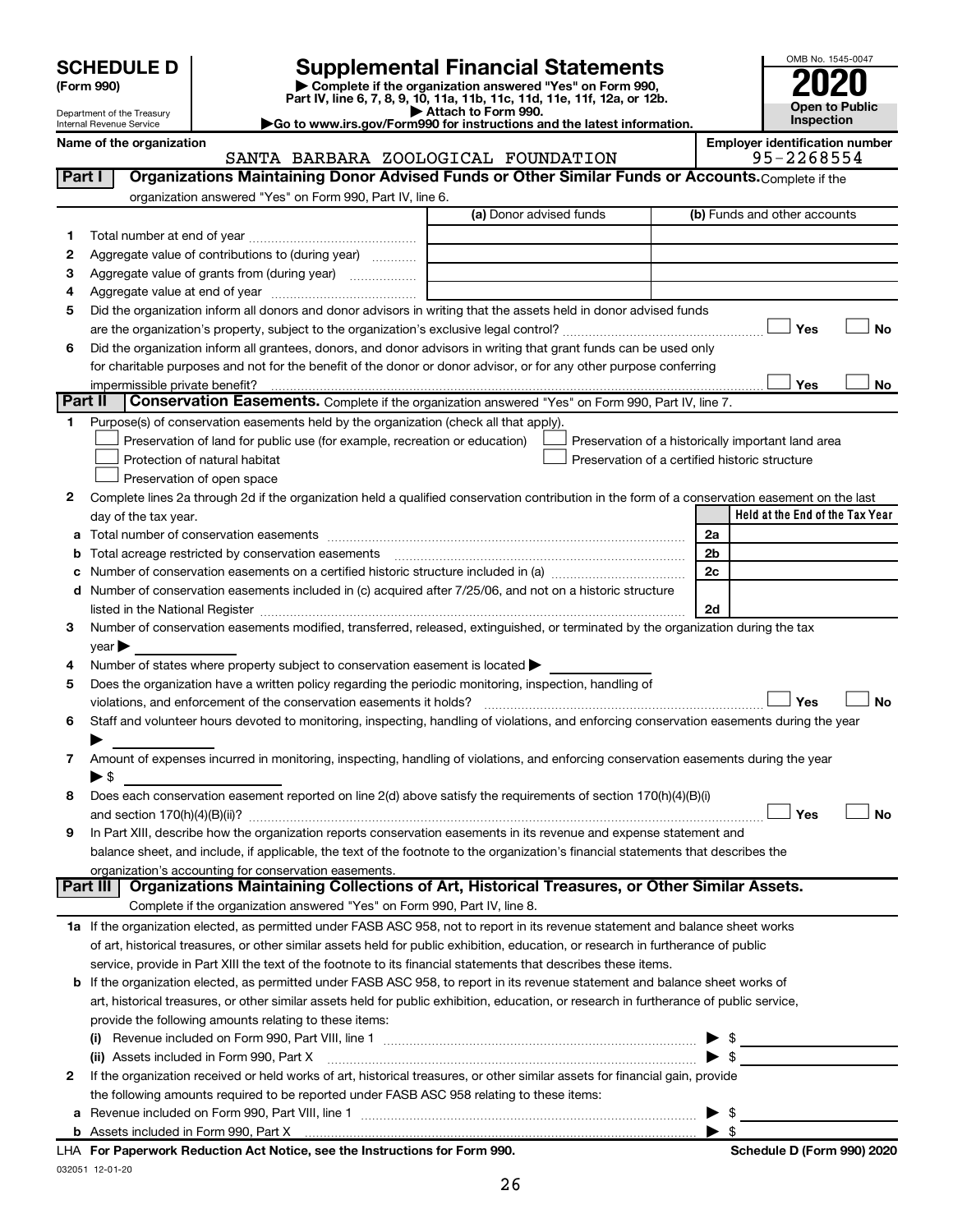| Part III<br>Organizations Maintaining Collections of Art, Historical Treasures, or Other Similar Assets(continued)<br>Using the organization's acquisition, accession, and other records, check any of the following that make significant use of its<br>3<br>collection items (check all that apply):<br>Public exhibition<br>Loan or exchange program<br>a<br>Scholarly research<br>Other the contract of the contract of the contract of the contract of the contract of the contract of the contract of the contract of the contract of the contract of the contract of the contract of the contract of the cont<br>b<br>Preservation for future generations<br>c<br>Provide a description of the organization's collections and explain how they further the organization's exempt purpose in Part XIII.<br>4<br>During the year, did the organization solicit or receive donations of art, historical treasures, or other similar assets<br>5<br>Yes<br>No<br><b>Part IV</b><br><b>Escrow and Custodial Arrangements.</b> Complete if the organization answered "Yes" on Form 990, Part IV, line 9, or<br>reported an amount on Form 990, Part X, line 21.<br>1a Is the organization an agent, trustee, custodian or other intermediary for contributions or other assets not included<br>$\overline{\text{X}}$ No<br>Yes<br>b If "Yes," explain the arrangement in Part XIII and complete the following table:<br>Amount<br>c Beginning balance measurements and the contract of the contract of the contract of the contract of the contract of the contract of the contract of the contract of the contract of the contract of the contract of the contr<br>1c<br>1d<br>e Distributions during the year manufactured and contained and contained and the vertex of Distributions during the year manufactured and contained and contained and contained and contained and contained and contained and<br>1e<br>1f<br>f.<br>2a Did the organization include an amount on Form 990, Part X, line 21, for escrow or custodial account liability?<br>Yes<br>No<br>Part V<br><b>Endowment Funds.</b> Complete if the organization answered "Yes" on Form 990, Part IV, line 10.<br>(c) Two years back $\vert$ (d) Three years back $\vert$<br>(e) Four years back<br>(a) Current year<br>(b) Prior year<br>5, 290, 293.<br>3,737,033.<br>3,160,206.<br>4,384,456.<br>2,952,121.<br>1a Beginning of year balance<br>229,144.<br>40,000.<br>b<br>683,198.<br>905,837.<br>647, 423.<br>347,683.<br>168,085.<br>c Net investment earnings, gains, and losses<br>e Other expenditures for facilities<br>and programs<br>f Administrative expenses<br>5, 973, 491.<br>5, 290, 293.<br>4,384,456.<br>3,737,033.<br>3,160,206.<br>g<br>Provide the estimated percentage of the current year end balance (line 1g, column (a)) held as:<br>2<br>30.0000<br>a Board designated or quasi-endowment ><br>%<br>Permanent endowment > 36.0000<br>%<br>b<br>34.0000%<br>c Term endowment $\blacktriangleright$<br>The percentages on lines 2a, 2b, and 2c should equal 100%.<br>3a Are there endowment funds not in the possession of the organization that are held and administered for the organization<br>Yes<br>No<br>by:<br>X<br>(i)<br>3a(i)<br>$\overline{\text{X}}$<br>(ii) Related organizations [11] Related organizations [11] Maximum material contract to the contract of the contract of the contract of the contract of the contract of the contract of the contract of the contract of the co<br>3a(ii)<br>3b<br>Describe in Part XIII the intended uses of the organization's endowment funds.<br>4<br>Land, Buildings, and Equipment.<br><b>Part VI</b><br>Complete if the organization answered "Yes" on Form 990, Part IV, line 11a. See Form 990, Part X, line 10.<br>Description of property<br>(a) Cost or other<br>(b) Cost or other<br>(c) Accumulated<br>(d) Book value<br>basis (investment)<br>depreciation<br>basis (other)<br>15,625,572.<br>10, 210, 103.<br>5,415,469.<br>18, 283, 452.<br>10,948,650.<br>7,334,802.<br>4,812,316.<br>4,031,912.<br>780,404.<br>641,665.<br>1,078,637.<br>436,972.<br>18,966,974.<br>Total. Add lines 1a through 1e. (Column (d) must equal Form 990, Part X, column (B), line 10c.) | Schedule D (Form 990) 2020 | SANTA BARBARA ZOOLOGICAL FOUNDATION |  | 95-2268554 Page 2 |  |
|--------------------------------------------------------------------------------------------------------------------------------------------------------------------------------------------------------------------------------------------------------------------------------------------------------------------------------------------------------------------------------------------------------------------------------------------------------------------------------------------------------------------------------------------------------------------------------------------------------------------------------------------------------------------------------------------------------------------------------------------------------------------------------------------------------------------------------------------------------------------------------------------------------------------------------------------------------------------------------------------------------------------------------------------------------------------------------------------------------------------------------------------------------------------------------------------------------------------------------------------------------------------------------------------------------------------------------------------------------------------------------------------------------------------------------------------------------------------------------------------------------------------------------------------------------------------------------------------------------------------------------------------------------------------------------------------------------------------------------------------------------------------------------------------------------------------------------------------------------------------------------------------------------------------------------------------------------------------------------------------------------------------------------------------------------------------------------------------------------------------------------------------------------------------------------------------------------------------------------------------------------------------------------------------------------------------------------------------------------------------------------------------------------------------------------------------------------------------------------------------------------------------------------------------------------------------------------------------------------------------------------------------------------------------------------------------------------------------------------------------------------------------------------------------------------------------------------------------------------------------------------------------------------------------------------------------------------------------------------------------------------------------------------------------------------------------------------------------------------------------------------------------------------------------------------------------------------------------------------------------------------------------------------------------------------------------------------------------------------------------------------------------------------------------------------------------------------------------------------------------------------------------------------------------------------------------------------------------------------------------------------------------------------------------------------------------------------------------------------------------------------------------------------------------------------------------------------------------------------------------------------------------------------------------------------------------------------------------------------------------------------------------------------------------------------------------------------------------------------------------------------------------------------------------------------------------------------------------------------------------|----------------------------|-------------------------------------|--|-------------------|--|
|                                                                                                                                                                                                                                                                                                                                                                                                                                                                                                                                                                                                                                                                                                                                                                                                                                                                                                                                                                                                                                                                                                                                                                                                                                                                                                                                                                                                                                                                                                                                                                                                                                                                                                                                                                                                                                                                                                                                                                                                                                                                                                                                                                                                                                                                                                                                                                                                                                                                                                                                                                                                                                                                                                                                                                                                                                                                                                                                                                                                                                                                                                                                                                                                                                                                                                                                                                                                                                                                                                                                                                                                                                                                                                                                                                                                                                                                                                                                                                                                                                                                                                                                                                                                                                            |                            |                                     |  |                   |  |
|                                                                                                                                                                                                                                                                                                                                                                                                                                                                                                                                                                                                                                                                                                                                                                                                                                                                                                                                                                                                                                                                                                                                                                                                                                                                                                                                                                                                                                                                                                                                                                                                                                                                                                                                                                                                                                                                                                                                                                                                                                                                                                                                                                                                                                                                                                                                                                                                                                                                                                                                                                                                                                                                                                                                                                                                                                                                                                                                                                                                                                                                                                                                                                                                                                                                                                                                                                                                                                                                                                                                                                                                                                                                                                                                                                                                                                                                                                                                                                                                                                                                                                                                                                                                                                            |                            |                                     |  |                   |  |
|                                                                                                                                                                                                                                                                                                                                                                                                                                                                                                                                                                                                                                                                                                                                                                                                                                                                                                                                                                                                                                                                                                                                                                                                                                                                                                                                                                                                                                                                                                                                                                                                                                                                                                                                                                                                                                                                                                                                                                                                                                                                                                                                                                                                                                                                                                                                                                                                                                                                                                                                                                                                                                                                                                                                                                                                                                                                                                                                                                                                                                                                                                                                                                                                                                                                                                                                                                                                                                                                                                                                                                                                                                                                                                                                                                                                                                                                                                                                                                                                                                                                                                                                                                                                                                            |                            |                                     |  |                   |  |
|                                                                                                                                                                                                                                                                                                                                                                                                                                                                                                                                                                                                                                                                                                                                                                                                                                                                                                                                                                                                                                                                                                                                                                                                                                                                                                                                                                                                                                                                                                                                                                                                                                                                                                                                                                                                                                                                                                                                                                                                                                                                                                                                                                                                                                                                                                                                                                                                                                                                                                                                                                                                                                                                                                                                                                                                                                                                                                                                                                                                                                                                                                                                                                                                                                                                                                                                                                                                                                                                                                                                                                                                                                                                                                                                                                                                                                                                                                                                                                                                                                                                                                                                                                                                                                            |                            |                                     |  |                   |  |
|                                                                                                                                                                                                                                                                                                                                                                                                                                                                                                                                                                                                                                                                                                                                                                                                                                                                                                                                                                                                                                                                                                                                                                                                                                                                                                                                                                                                                                                                                                                                                                                                                                                                                                                                                                                                                                                                                                                                                                                                                                                                                                                                                                                                                                                                                                                                                                                                                                                                                                                                                                                                                                                                                                                                                                                                                                                                                                                                                                                                                                                                                                                                                                                                                                                                                                                                                                                                                                                                                                                                                                                                                                                                                                                                                                                                                                                                                                                                                                                                                                                                                                                                                                                                                                            |                            |                                     |  |                   |  |
|                                                                                                                                                                                                                                                                                                                                                                                                                                                                                                                                                                                                                                                                                                                                                                                                                                                                                                                                                                                                                                                                                                                                                                                                                                                                                                                                                                                                                                                                                                                                                                                                                                                                                                                                                                                                                                                                                                                                                                                                                                                                                                                                                                                                                                                                                                                                                                                                                                                                                                                                                                                                                                                                                                                                                                                                                                                                                                                                                                                                                                                                                                                                                                                                                                                                                                                                                                                                                                                                                                                                                                                                                                                                                                                                                                                                                                                                                                                                                                                                                                                                                                                                                                                                                                            |                            |                                     |  |                   |  |
|                                                                                                                                                                                                                                                                                                                                                                                                                                                                                                                                                                                                                                                                                                                                                                                                                                                                                                                                                                                                                                                                                                                                                                                                                                                                                                                                                                                                                                                                                                                                                                                                                                                                                                                                                                                                                                                                                                                                                                                                                                                                                                                                                                                                                                                                                                                                                                                                                                                                                                                                                                                                                                                                                                                                                                                                                                                                                                                                                                                                                                                                                                                                                                                                                                                                                                                                                                                                                                                                                                                                                                                                                                                                                                                                                                                                                                                                                                                                                                                                                                                                                                                                                                                                                                            |                            |                                     |  |                   |  |
|                                                                                                                                                                                                                                                                                                                                                                                                                                                                                                                                                                                                                                                                                                                                                                                                                                                                                                                                                                                                                                                                                                                                                                                                                                                                                                                                                                                                                                                                                                                                                                                                                                                                                                                                                                                                                                                                                                                                                                                                                                                                                                                                                                                                                                                                                                                                                                                                                                                                                                                                                                                                                                                                                                                                                                                                                                                                                                                                                                                                                                                                                                                                                                                                                                                                                                                                                                                                                                                                                                                                                                                                                                                                                                                                                                                                                                                                                                                                                                                                                                                                                                                                                                                                                                            |                            |                                     |  |                   |  |
|                                                                                                                                                                                                                                                                                                                                                                                                                                                                                                                                                                                                                                                                                                                                                                                                                                                                                                                                                                                                                                                                                                                                                                                                                                                                                                                                                                                                                                                                                                                                                                                                                                                                                                                                                                                                                                                                                                                                                                                                                                                                                                                                                                                                                                                                                                                                                                                                                                                                                                                                                                                                                                                                                                                                                                                                                                                                                                                                                                                                                                                                                                                                                                                                                                                                                                                                                                                                                                                                                                                                                                                                                                                                                                                                                                                                                                                                                                                                                                                                                                                                                                                                                                                                                                            |                            |                                     |  |                   |  |
|                                                                                                                                                                                                                                                                                                                                                                                                                                                                                                                                                                                                                                                                                                                                                                                                                                                                                                                                                                                                                                                                                                                                                                                                                                                                                                                                                                                                                                                                                                                                                                                                                                                                                                                                                                                                                                                                                                                                                                                                                                                                                                                                                                                                                                                                                                                                                                                                                                                                                                                                                                                                                                                                                                                                                                                                                                                                                                                                                                                                                                                                                                                                                                                                                                                                                                                                                                                                                                                                                                                                                                                                                                                                                                                                                                                                                                                                                                                                                                                                                                                                                                                                                                                                                                            |                            |                                     |  |                   |  |
|                                                                                                                                                                                                                                                                                                                                                                                                                                                                                                                                                                                                                                                                                                                                                                                                                                                                                                                                                                                                                                                                                                                                                                                                                                                                                                                                                                                                                                                                                                                                                                                                                                                                                                                                                                                                                                                                                                                                                                                                                                                                                                                                                                                                                                                                                                                                                                                                                                                                                                                                                                                                                                                                                                                                                                                                                                                                                                                                                                                                                                                                                                                                                                                                                                                                                                                                                                                                                                                                                                                                                                                                                                                                                                                                                                                                                                                                                                                                                                                                                                                                                                                                                                                                                                            |                            |                                     |  |                   |  |
|                                                                                                                                                                                                                                                                                                                                                                                                                                                                                                                                                                                                                                                                                                                                                                                                                                                                                                                                                                                                                                                                                                                                                                                                                                                                                                                                                                                                                                                                                                                                                                                                                                                                                                                                                                                                                                                                                                                                                                                                                                                                                                                                                                                                                                                                                                                                                                                                                                                                                                                                                                                                                                                                                                                                                                                                                                                                                                                                                                                                                                                                                                                                                                                                                                                                                                                                                                                                                                                                                                                                                                                                                                                                                                                                                                                                                                                                                                                                                                                                                                                                                                                                                                                                                                            |                            |                                     |  |                   |  |
|                                                                                                                                                                                                                                                                                                                                                                                                                                                                                                                                                                                                                                                                                                                                                                                                                                                                                                                                                                                                                                                                                                                                                                                                                                                                                                                                                                                                                                                                                                                                                                                                                                                                                                                                                                                                                                                                                                                                                                                                                                                                                                                                                                                                                                                                                                                                                                                                                                                                                                                                                                                                                                                                                                                                                                                                                                                                                                                                                                                                                                                                                                                                                                                                                                                                                                                                                                                                                                                                                                                                                                                                                                                                                                                                                                                                                                                                                                                                                                                                                                                                                                                                                                                                                                            |                            |                                     |  |                   |  |
|                                                                                                                                                                                                                                                                                                                                                                                                                                                                                                                                                                                                                                                                                                                                                                                                                                                                                                                                                                                                                                                                                                                                                                                                                                                                                                                                                                                                                                                                                                                                                                                                                                                                                                                                                                                                                                                                                                                                                                                                                                                                                                                                                                                                                                                                                                                                                                                                                                                                                                                                                                                                                                                                                                                                                                                                                                                                                                                                                                                                                                                                                                                                                                                                                                                                                                                                                                                                                                                                                                                                                                                                                                                                                                                                                                                                                                                                                                                                                                                                                                                                                                                                                                                                                                            |                            |                                     |  |                   |  |
|                                                                                                                                                                                                                                                                                                                                                                                                                                                                                                                                                                                                                                                                                                                                                                                                                                                                                                                                                                                                                                                                                                                                                                                                                                                                                                                                                                                                                                                                                                                                                                                                                                                                                                                                                                                                                                                                                                                                                                                                                                                                                                                                                                                                                                                                                                                                                                                                                                                                                                                                                                                                                                                                                                                                                                                                                                                                                                                                                                                                                                                                                                                                                                                                                                                                                                                                                                                                                                                                                                                                                                                                                                                                                                                                                                                                                                                                                                                                                                                                                                                                                                                                                                                                                                            |                            |                                     |  |                   |  |
|                                                                                                                                                                                                                                                                                                                                                                                                                                                                                                                                                                                                                                                                                                                                                                                                                                                                                                                                                                                                                                                                                                                                                                                                                                                                                                                                                                                                                                                                                                                                                                                                                                                                                                                                                                                                                                                                                                                                                                                                                                                                                                                                                                                                                                                                                                                                                                                                                                                                                                                                                                                                                                                                                                                                                                                                                                                                                                                                                                                                                                                                                                                                                                                                                                                                                                                                                                                                                                                                                                                                                                                                                                                                                                                                                                                                                                                                                                                                                                                                                                                                                                                                                                                                                                            |                            |                                     |  |                   |  |
|                                                                                                                                                                                                                                                                                                                                                                                                                                                                                                                                                                                                                                                                                                                                                                                                                                                                                                                                                                                                                                                                                                                                                                                                                                                                                                                                                                                                                                                                                                                                                                                                                                                                                                                                                                                                                                                                                                                                                                                                                                                                                                                                                                                                                                                                                                                                                                                                                                                                                                                                                                                                                                                                                                                                                                                                                                                                                                                                                                                                                                                                                                                                                                                                                                                                                                                                                                                                                                                                                                                                                                                                                                                                                                                                                                                                                                                                                                                                                                                                                                                                                                                                                                                                                                            |                            |                                     |  |                   |  |
|                                                                                                                                                                                                                                                                                                                                                                                                                                                                                                                                                                                                                                                                                                                                                                                                                                                                                                                                                                                                                                                                                                                                                                                                                                                                                                                                                                                                                                                                                                                                                                                                                                                                                                                                                                                                                                                                                                                                                                                                                                                                                                                                                                                                                                                                                                                                                                                                                                                                                                                                                                                                                                                                                                                                                                                                                                                                                                                                                                                                                                                                                                                                                                                                                                                                                                                                                                                                                                                                                                                                                                                                                                                                                                                                                                                                                                                                                                                                                                                                                                                                                                                                                                                                                                            |                            |                                     |  |                   |  |
|                                                                                                                                                                                                                                                                                                                                                                                                                                                                                                                                                                                                                                                                                                                                                                                                                                                                                                                                                                                                                                                                                                                                                                                                                                                                                                                                                                                                                                                                                                                                                                                                                                                                                                                                                                                                                                                                                                                                                                                                                                                                                                                                                                                                                                                                                                                                                                                                                                                                                                                                                                                                                                                                                                                                                                                                                                                                                                                                                                                                                                                                                                                                                                                                                                                                                                                                                                                                                                                                                                                                                                                                                                                                                                                                                                                                                                                                                                                                                                                                                                                                                                                                                                                                                                            |                            |                                     |  |                   |  |
|                                                                                                                                                                                                                                                                                                                                                                                                                                                                                                                                                                                                                                                                                                                                                                                                                                                                                                                                                                                                                                                                                                                                                                                                                                                                                                                                                                                                                                                                                                                                                                                                                                                                                                                                                                                                                                                                                                                                                                                                                                                                                                                                                                                                                                                                                                                                                                                                                                                                                                                                                                                                                                                                                                                                                                                                                                                                                                                                                                                                                                                                                                                                                                                                                                                                                                                                                                                                                                                                                                                                                                                                                                                                                                                                                                                                                                                                                                                                                                                                                                                                                                                                                                                                                                            |                            |                                     |  |                   |  |
|                                                                                                                                                                                                                                                                                                                                                                                                                                                                                                                                                                                                                                                                                                                                                                                                                                                                                                                                                                                                                                                                                                                                                                                                                                                                                                                                                                                                                                                                                                                                                                                                                                                                                                                                                                                                                                                                                                                                                                                                                                                                                                                                                                                                                                                                                                                                                                                                                                                                                                                                                                                                                                                                                                                                                                                                                                                                                                                                                                                                                                                                                                                                                                                                                                                                                                                                                                                                                                                                                                                                                                                                                                                                                                                                                                                                                                                                                                                                                                                                                                                                                                                                                                                                                                            |                            |                                     |  |                   |  |
|                                                                                                                                                                                                                                                                                                                                                                                                                                                                                                                                                                                                                                                                                                                                                                                                                                                                                                                                                                                                                                                                                                                                                                                                                                                                                                                                                                                                                                                                                                                                                                                                                                                                                                                                                                                                                                                                                                                                                                                                                                                                                                                                                                                                                                                                                                                                                                                                                                                                                                                                                                                                                                                                                                                                                                                                                                                                                                                                                                                                                                                                                                                                                                                                                                                                                                                                                                                                                                                                                                                                                                                                                                                                                                                                                                                                                                                                                                                                                                                                                                                                                                                                                                                                                                            |                            |                                     |  |                   |  |
|                                                                                                                                                                                                                                                                                                                                                                                                                                                                                                                                                                                                                                                                                                                                                                                                                                                                                                                                                                                                                                                                                                                                                                                                                                                                                                                                                                                                                                                                                                                                                                                                                                                                                                                                                                                                                                                                                                                                                                                                                                                                                                                                                                                                                                                                                                                                                                                                                                                                                                                                                                                                                                                                                                                                                                                                                                                                                                                                                                                                                                                                                                                                                                                                                                                                                                                                                                                                                                                                                                                                                                                                                                                                                                                                                                                                                                                                                                                                                                                                                                                                                                                                                                                                                                            |                            |                                     |  |                   |  |
|                                                                                                                                                                                                                                                                                                                                                                                                                                                                                                                                                                                                                                                                                                                                                                                                                                                                                                                                                                                                                                                                                                                                                                                                                                                                                                                                                                                                                                                                                                                                                                                                                                                                                                                                                                                                                                                                                                                                                                                                                                                                                                                                                                                                                                                                                                                                                                                                                                                                                                                                                                                                                                                                                                                                                                                                                                                                                                                                                                                                                                                                                                                                                                                                                                                                                                                                                                                                                                                                                                                                                                                                                                                                                                                                                                                                                                                                                                                                                                                                                                                                                                                                                                                                                                            |                            |                                     |  |                   |  |
|                                                                                                                                                                                                                                                                                                                                                                                                                                                                                                                                                                                                                                                                                                                                                                                                                                                                                                                                                                                                                                                                                                                                                                                                                                                                                                                                                                                                                                                                                                                                                                                                                                                                                                                                                                                                                                                                                                                                                                                                                                                                                                                                                                                                                                                                                                                                                                                                                                                                                                                                                                                                                                                                                                                                                                                                                                                                                                                                                                                                                                                                                                                                                                                                                                                                                                                                                                                                                                                                                                                                                                                                                                                                                                                                                                                                                                                                                                                                                                                                                                                                                                                                                                                                                                            |                            |                                     |  |                   |  |
|                                                                                                                                                                                                                                                                                                                                                                                                                                                                                                                                                                                                                                                                                                                                                                                                                                                                                                                                                                                                                                                                                                                                                                                                                                                                                                                                                                                                                                                                                                                                                                                                                                                                                                                                                                                                                                                                                                                                                                                                                                                                                                                                                                                                                                                                                                                                                                                                                                                                                                                                                                                                                                                                                                                                                                                                                                                                                                                                                                                                                                                                                                                                                                                                                                                                                                                                                                                                                                                                                                                                                                                                                                                                                                                                                                                                                                                                                                                                                                                                                                                                                                                                                                                                                                            |                            |                                     |  |                   |  |
|                                                                                                                                                                                                                                                                                                                                                                                                                                                                                                                                                                                                                                                                                                                                                                                                                                                                                                                                                                                                                                                                                                                                                                                                                                                                                                                                                                                                                                                                                                                                                                                                                                                                                                                                                                                                                                                                                                                                                                                                                                                                                                                                                                                                                                                                                                                                                                                                                                                                                                                                                                                                                                                                                                                                                                                                                                                                                                                                                                                                                                                                                                                                                                                                                                                                                                                                                                                                                                                                                                                                                                                                                                                                                                                                                                                                                                                                                                                                                                                                                                                                                                                                                                                                                                            |                            |                                     |  |                   |  |
|                                                                                                                                                                                                                                                                                                                                                                                                                                                                                                                                                                                                                                                                                                                                                                                                                                                                                                                                                                                                                                                                                                                                                                                                                                                                                                                                                                                                                                                                                                                                                                                                                                                                                                                                                                                                                                                                                                                                                                                                                                                                                                                                                                                                                                                                                                                                                                                                                                                                                                                                                                                                                                                                                                                                                                                                                                                                                                                                                                                                                                                                                                                                                                                                                                                                                                                                                                                                                                                                                                                                                                                                                                                                                                                                                                                                                                                                                                                                                                                                                                                                                                                                                                                                                                            |                            |                                     |  |                   |  |
|                                                                                                                                                                                                                                                                                                                                                                                                                                                                                                                                                                                                                                                                                                                                                                                                                                                                                                                                                                                                                                                                                                                                                                                                                                                                                                                                                                                                                                                                                                                                                                                                                                                                                                                                                                                                                                                                                                                                                                                                                                                                                                                                                                                                                                                                                                                                                                                                                                                                                                                                                                                                                                                                                                                                                                                                                                                                                                                                                                                                                                                                                                                                                                                                                                                                                                                                                                                                                                                                                                                                                                                                                                                                                                                                                                                                                                                                                                                                                                                                                                                                                                                                                                                                                                            |                            |                                     |  |                   |  |
|                                                                                                                                                                                                                                                                                                                                                                                                                                                                                                                                                                                                                                                                                                                                                                                                                                                                                                                                                                                                                                                                                                                                                                                                                                                                                                                                                                                                                                                                                                                                                                                                                                                                                                                                                                                                                                                                                                                                                                                                                                                                                                                                                                                                                                                                                                                                                                                                                                                                                                                                                                                                                                                                                                                                                                                                                                                                                                                                                                                                                                                                                                                                                                                                                                                                                                                                                                                                                                                                                                                                                                                                                                                                                                                                                                                                                                                                                                                                                                                                                                                                                                                                                                                                                                            |                            |                                     |  |                   |  |
|                                                                                                                                                                                                                                                                                                                                                                                                                                                                                                                                                                                                                                                                                                                                                                                                                                                                                                                                                                                                                                                                                                                                                                                                                                                                                                                                                                                                                                                                                                                                                                                                                                                                                                                                                                                                                                                                                                                                                                                                                                                                                                                                                                                                                                                                                                                                                                                                                                                                                                                                                                                                                                                                                                                                                                                                                                                                                                                                                                                                                                                                                                                                                                                                                                                                                                                                                                                                                                                                                                                                                                                                                                                                                                                                                                                                                                                                                                                                                                                                                                                                                                                                                                                                                                            |                            |                                     |  |                   |  |
|                                                                                                                                                                                                                                                                                                                                                                                                                                                                                                                                                                                                                                                                                                                                                                                                                                                                                                                                                                                                                                                                                                                                                                                                                                                                                                                                                                                                                                                                                                                                                                                                                                                                                                                                                                                                                                                                                                                                                                                                                                                                                                                                                                                                                                                                                                                                                                                                                                                                                                                                                                                                                                                                                                                                                                                                                                                                                                                                                                                                                                                                                                                                                                                                                                                                                                                                                                                                                                                                                                                                                                                                                                                                                                                                                                                                                                                                                                                                                                                                                                                                                                                                                                                                                                            |                            |                                     |  |                   |  |
|                                                                                                                                                                                                                                                                                                                                                                                                                                                                                                                                                                                                                                                                                                                                                                                                                                                                                                                                                                                                                                                                                                                                                                                                                                                                                                                                                                                                                                                                                                                                                                                                                                                                                                                                                                                                                                                                                                                                                                                                                                                                                                                                                                                                                                                                                                                                                                                                                                                                                                                                                                                                                                                                                                                                                                                                                                                                                                                                                                                                                                                                                                                                                                                                                                                                                                                                                                                                                                                                                                                                                                                                                                                                                                                                                                                                                                                                                                                                                                                                                                                                                                                                                                                                                                            |                            |                                     |  |                   |  |
|                                                                                                                                                                                                                                                                                                                                                                                                                                                                                                                                                                                                                                                                                                                                                                                                                                                                                                                                                                                                                                                                                                                                                                                                                                                                                                                                                                                                                                                                                                                                                                                                                                                                                                                                                                                                                                                                                                                                                                                                                                                                                                                                                                                                                                                                                                                                                                                                                                                                                                                                                                                                                                                                                                                                                                                                                                                                                                                                                                                                                                                                                                                                                                                                                                                                                                                                                                                                                                                                                                                                                                                                                                                                                                                                                                                                                                                                                                                                                                                                                                                                                                                                                                                                                                            |                            |                                     |  |                   |  |
|                                                                                                                                                                                                                                                                                                                                                                                                                                                                                                                                                                                                                                                                                                                                                                                                                                                                                                                                                                                                                                                                                                                                                                                                                                                                                                                                                                                                                                                                                                                                                                                                                                                                                                                                                                                                                                                                                                                                                                                                                                                                                                                                                                                                                                                                                                                                                                                                                                                                                                                                                                                                                                                                                                                                                                                                                                                                                                                                                                                                                                                                                                                                                                                                                                                                                                                                                                                                                                                                                                                                                                                                                                                                                                                                                                                                                                                                                                                                                                                                                                                                                                                                                                                                                                            |                            |                                     |  |                   |  |
|                                                                                                                                                                                                                                                                                                                                                                                                                                                                                                                                                                                                                                                                                                                                                                                                                                                                                                                                                                                                                                                                                                                                                                                                                                                                                                                                                                                                                                                                                                                                                                                                                                                                                                                                                                                                                                                                                                                                                                                                                                                                                                                                                                                                                                                                                                                                                                                                                                                                                                                                                                                                                                                                                                                                                                                                                                                                                                                                                                                                                                                                                                                                                                                                                                                                                                                                                                                                                                                                                                                                                                                                                                                                                                                                                                                                                                                                                                                                                                                                                                                                                                                                                                                                                                            |                            |                                     |  |                   |  |
|                                                                                                                                                                                                                                                                                                                                                                                                                                                                                                                                                                                                                                                                                                                                                                                                                                                                                                                                                                                                                                                                                                                                                                                                                                                                                                                                                                                                                                                                                                                                                                                                                                                                                                                                                                                                                                                                                                                                                                                                                                                                                                                                                                                                                                                                                                                                                                                                                                                                                                                                                                                                                                                                                                                                                                                                                                                                                                                                                                                                                                                                                                                                                                                                                                                                                                                                                                                                                                                                                                                                                                                                                                                                                                                                                                                                                                                                                                                                                                                                                                                                                                                                                                                                                                            |                            |                                     |  |                   |  |
|                                                                                                                                                                                                                                                                                                                                                                                                                                                                                                                                                                                                                                                                                                                                                                                                                                                                                                                                                                                                                                                                                                                                                                                                                                                                                                                                                                                                                                                                                                                                                                                                                                                                                                                                                                                                                                                                                                                                                                                                                                                                                                                                                                                                                                                                                                                                                                                                                                                                                                                                                                                                                                                                                                                                                                                                                                                                                                                                                                                                                                                                                                                                                                                                                                                                                                                                                                                                                                                                                                                                                                                                                                                                                                                                                                                                                                                                                                                                                                                                                                                                                                                                                                                                                                            |                            |                                     |  |                   |  |
|                                                                                                                                                                                                                                                                                                                                                                                                                                                                                                                                                                                                                                                                                                                                                                                                                                                                                                                                                                                                                                                                                                                                                                                                                                                                                                                                                                                                                                                                                                                                                                                                                                                                                                                                                                                                                                                                                                                                                                                                                                                                                                                                                                                                                                                                                                                                                                                                                                                                                                                                                                                                                                                                                                                                                                                                                                                                                                                                                                                                                                                                                                                                                                                                                                                                                                                                                                                                                                                                                                                                                                                                                                                                                                                                                                                                                                                                                                                                                                                                                                                                                                                                                                                                                                            |                            |                                     |  |                   |  |
|                                                                                                                                                                                                                                                                                                                                                                                                                                                                                                                                                                                                                                                                                                                                                                                                                                                                                                                                                                                                                                                                                                                                                                                                                                                                                                                                                                                                                                                                                                                                                                                                                                                                                                                                                                                                                                                                                                                                                                                                                                                                                                                                                                                                                                                                                                                                                                                                                                                                                                                                                                                                                                                                                                                                                                                                                                                                                                                                                                                                                                                                                                                                                                                                                                                                                                                                                                                                                                                                                                                                                                                                                                                                                                                                                                                                                                                                                                                                                                                                                                                                                                                                                                                                                                            |                            |                                     |  |                   |  |
|                                                                                                                                                                                                                                                                                                                                                                                                                                                                                                                                                                                                                                                                                                                                                                                                                                                                                                                                                                                                                                                                                                                                                                                                                                                                                                                                                                                                                                                                                                                                                                                                                                                                                                                                                                                                                                                                                                                                                                                                                                                                                                                                                                                                                                                                                                                                                                                                                                                                                                                                                                                                                                                                                                                                                                                                                                                                                                                                                                                                                                                                                                                                                                                                                                                                                                                                                                                                                                                                                                                                                                                                                                                                                                                                                                                                                                                                                                                                                                                                                                                                                                                                                                                                                                            |                            |                                     |  |                   |  |
|                                                                                                                                                                                                                                                                                                                                                                                                                                                                                                                                                                                                                                                                                                                                                                                                                                                                                                                                                                                                                                                                                                                                                                                                                                                                                                                                                                                                                                                                                                                                                                                                                                                                                                                                                                                                                                                                                                                                                                                                                                                                                                                                                                                                                                                                                                                                                                                                                                                                                                                                                                                                                                                                                                                                                                                                                                                                                                                                                                                                                                                                                                                                                                                                                                                                                                                                                                                                                                                                                                                                                                                                                                                                                                                                                                                                                                                                                                                                                                                                                                                                                                                                                                                                                                            |                            |                                     |  |                   |  |
|                                                                                                                                                                                                                                                                                                                                                                                                                                                                                                                                                                                                                                                                                                                                                                                                                                                                                                                                                                                                                                                                                                                                                                                                                                                                                                                                                                                                                                                                                                                                                                                                                                                                                                                                                                                                                                                                                                                                                                                                                                                                                                                                                                                                                                                                                                                                                                                                                                                                                                                                                                                                                                                                                                                                                                                                                                                                                                                                                                                                                                                                                                                                                                                                                                                                                                                                                                                                                                                                                                                                                                                                                                                                                                                                                                                                                                                                                                                                                                                                                                                                                                                                                                                                                                            |                            |                                     |  |                   |  |
|                                                                                                                                                                                                                                                                                                                                                                                                                                                                                                                                                                                                                                                                                                                                                                                                                                                                                                                                                                                                                                                                                                                                                                                                                                                                                                                                                                                                                                                                                                                                                                                                                                                                                                                                                                                                                                                                                                                                                                                                                                                                                                                                                                                                                                                                                                                                                                                                                                                                                                                                                                                                                                                                                                                                                                                                                                                                                                                                                                                                                                                                                                                                                                                                                                                                                                                                                                                                                                                                                                                                                                                                                                                                                                                                                                                                                                                                                                                                                                                                                                                                                                                                                                                                                                            |                            |                                     |  |                   |  |
|                                                                                                                                                                                                                                                                                                                                                                                                                                                                                                                                                                                                                                                                                                                                                                                                                                                                                                                                                                                                                                                                                                                                                                                                                                                                                                                                                                                                                                                                                                                                                                                                                                                                                                                                                                                                                                                                                                                                                                                                                                                                                                                                                                                                                                                                                                                                                                                                                                                                                                                                                                                                                                                                                                                                                                                                                                                                                                                                                                                                                                                                                                                                                                                                                                                                                                                                                                                                                                                                                                                                                                                                                                                                                                                                                                                                                                                                                                                                                                                                                                                                                                                                                                                                                                            |                            |                                     |  |                   |  |
|                                                                                                                                                                                                                                                                                                                                                                                                                                                                                                                                                                                                                                                                                                                                                                                                                                                                                                                                                                                                                                                                                                                                                                                                                                                                                                                                                                                                                                                                                                                                                                                                                                                                                                                                                                                                                                                                                                                                                                                                                                                                                                                                                                                                                                                                                                                                                                                                                                                                                                                                                                                                                                                                                                                                                                                                                                                                                                                                                                                                                                                                                                                                                                                                                                                                                                                                                                                                                                                                                                                                                                                                                                                                                                                                                                                                                                                                                                                                                                                                                                                                                                                                                                                                                                            |                            |                                     |  |                   |  |
|                                                                                                                                                                                                                                                                                                                                                                                                                                                                                                                                                                                                                                                                                                                                                                                                                                                                                                                                                                                                                                                                                                                                                                                                                                                                                                                                                                                                                                                                                                                                                                                                                                                                                                                                                                                                                                                                                                                                                                                                                                                                                                                                                                                                                                                                                                                                                                                                                                                                                                                                                                                                                                                                                                                                                                                                                                                                                                                                                                                                                                                                                                                                                                                                                                                                                                                                                                                                                                                                                                                                                                                                                                                                                                                                                                                                                                                                                                                                                                                                                                                                                                                                                                                                                                            |                            |                                     |  |                   |  |
|                                                                                                                                                                                                                                                                                                                                                                                                                                                                                                                                                                                                                                                                                                                                                                                                                                                                                                                                                                                                                                                                                                                                                                                                                                                                                                                                                                                                                                                                                                                                                                                                                                                                                                                                                                                                                                                                                                                                                                                                                                                                                                                                                                                                                                                                                                                                                                                                                                                                                                                                                                                                                                                                                                                                                                                                                                                                                                                                                                                                                                                                                                                                                                                                                                                                                                                                                                                                                                                                                                                                                                                                                                                                                                                                                                                                                                                                                                                                                                                                                                                                                                                                                                                                                                            |                            |                                     |  |                   |  |
|                                                                                                                                                                                                                                                                                                                                                                                                                                                                                                                                                                                                                                                                                                                                                                                                                                                                                                                                                                                                                                                                                                                                                                                                                                                                                                                                                                                                                                                                                                                                                                                                                                                                                                                                                                                                                                                                                                                                                                                                                                                                                                                                                                                                                                                                                                                                                                                                                                                                                                                                                                                                                                                                                                                                                                                                                                                                                                                                                                                                                                                                                                                                                                                                                                                                                                                                                                                                                                                                                                                                                                                                                                                                                                                                                                                                                                                                                                                                                                                                                                                                                                                                                                                                                                            |                            |                                     |  |                   |  |
|                                                                                                                                                                                                                                                                                                                                                                                                                                                                                                                                                                                                                                                                                                                                                                                                                                                                                                                                                                                                                                                                                                                                                                                                                                                                                                                                                                                                                                                                                                                                                                                                                                                                                                                                                                                                                                                                                                                                                                                                                                                                                                                                                                                                                                                                                                                                                                                                                                                                                                                                                                                                                                                                                                                                                                                                                                                                                                                                                                                                                                                                                                                                                                                                                                                                                                                                                                                                                                                                                                                                                                                                                                                                                                                                                                                                                                                                                                                                                                                                                                                                                                                                                                                                                                            |                            |                                     |  |                   |  |
|                                                                                                                                                                                                                                                                                                                                                                                                                                                                                                                                                                                                                                                                                                                                                                                                                                                                                                                                                                                                                                                                                                                                                                                                                                                                                                                                                                                                                                                                                                                                                                                                                                                                                                                                                                                                                                                                                                                                                                                                                                                                                                                                                                                                                                                                                                                                                                                                                                                                                                                                                                                                                                                                                                                                                                                                                                                                                                                                                                                                                                                                                                                                                                                                                                                                                                                                                                                                                                                                                                                                                                                                                                                                                                                                                                                                                                                                                                                                                                                                                                                                                                                                                                                                                                            |                            |                                     |  |                   |  |

**Schedule D (Form 990) 2020**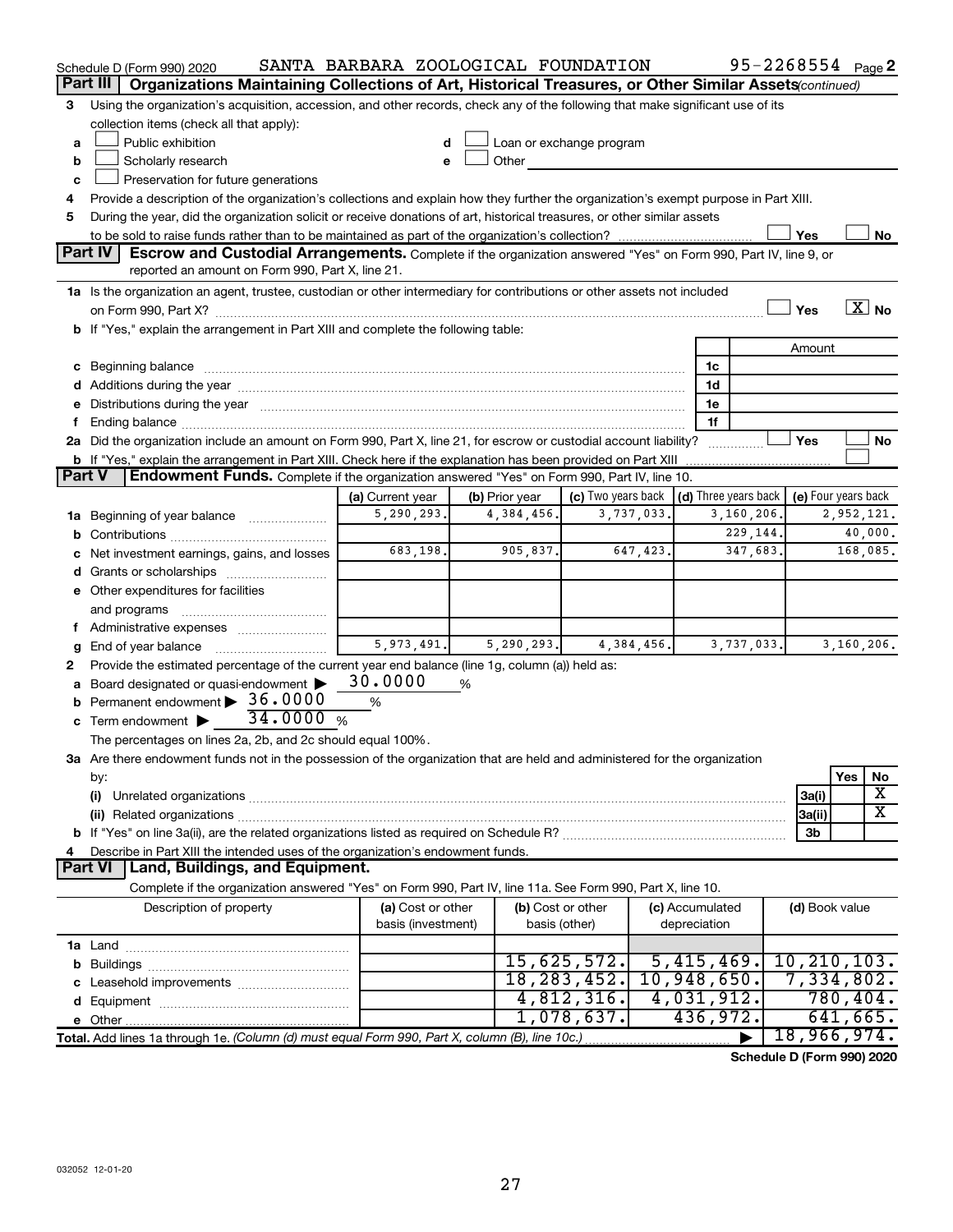| <b>Part VIII</b><br><b>Investments - Other Securities.</b><br>Complete if the organization answered "Yes" on Form 990, Part IV, line 11b. See Form 990, Part X, line 12.<br>(a) Description of security or category (including name of security)<br>(c) Method of valuation: Cost or end-of-year market value<br>(b) Book value<br>(3) Other<br>(A)<br>(B)<br>(C)<br>(D)<br>(E)<br>(F)<br>(G)<br>(H)<br>Total. (Col. (b) must equal Form 990, Part X, col. (B) line 12.) $\blacktriangleright$<br>Part VIII Investments - Program Related.<br>Complete if the organization answered "Yes" on Form 990, Part IV, line 11c. See Form 990, Part X, line 13.<br>(a) Description of investment<br>(c) Method of valuation: Cost or end-of-year market value<br>(b) Book value<br>(1)<br>(2)<br>(3)<br>(4)<br>(5)<br>(6)<br>(7)<br>(8)<br>(9)<br>Total. (Col. (b) must equal Form 990, Part X, col. (B) line 13.) $\blacktriangleright$<br>Part IX<br><b>Other Assets.</b><br>Complete if the organization answered "Yes" on Form 990, Part IV, line 11d. See Form 990, Part X, line 15.<br>(a) Description<br>(b) Book value<br>(1)<br>(2)<br>(3)<br>(4)<br>(5)<br>(6)<br>(7)<br>(8)<br>(9)<br><b>Other Liabilities.</b><br>Part X<br>Complete if the organization answered "Yes" on Form 990, Part IV, line 11e or 11f. See Form 990, Part X, line 25.<br>(a) Description of liability<br>(b) Book value<br>1.<br>Federal income taxes<br>(1)<br>283,000.<br>POST RETIREMENT BENEFIT PAYABLE<br>(2)<br>(3)<br>(4)<br>(5)<br>(6)<br>(7)<br>(8)<br>(9)<br>283,000. | Schedule D (Form 990) 2020 |  | SANTA BARBARA ZOOLOGICAL FOUNDATION | $95 - 2268554$ Page 3 |
|--------------------------------------------------------------------------------------------------------------------------------------------------------------------------------------------------------------------------------------------------------------------------------------------------------------------------------------------------------------------------------------------------------------------------------------------------------------------------------------------------------------------------------------------------------------------------------------------------------------------------------------------------------------------------------------------------------------------------------------------------------------------------------------------------------------------------------------------------------------------------------------------------------------------------------------------------------------------------------------------------------------------------------------------------------------------------------------------------------------------------------------------------------------------------------------------------------------------------------------------------------------------------------------------------------------------------------------------------------------------------------------------------------------------------------------------------------------------------------------------------------------------------------------------------------------|----------------------------|--|-------------------------------------|-----------------------|
|                                                                                                                                                                                                                                                                                                                                                                                                                                                                                                                                                                                                                                                                                                                                                                                                                                                                                                                                                                                                                                                                                                                                                                                                                                                                                                                                                                                                                                                                                                                                                              |                            |  |                                     |                       |
|                                                                                                                                                                                                                                                                                                                                                                                                                                                                                                                                                                                                                                                                                                                                                                                                                                                                                                                                                                                                                                                                                                                                                                                                                                                                                                                                                                                                                                                                                                                                                              |                            |  |                                     |                       |
|                                                                                                                                                                                                                                                                                                                                                                                                                                                                                                                                                                                                                                                                                                                                                                                                                                                                                                                                                                                                                                                                                                                                                                                                                                                                                                                                                                                                                                                                                                                                                              |                            |  |                                     |                       |
|                                                                                                                                                                                                                                                                                                                                                                                                                                                                                                                                                                                                                                                                                                                                                                                                                                                                                                                                                                                                                                                                                                                                                                                                                                                                                                                                                                                                                                                                                                                                                              |                            |  |                                     |                       |
|                                                                                                                                                                                                                                                                                                                                                                                                                                                                                                                                                                                                                                                                                                                                                                                                                                                                                                                                                                                                                                                                                                                                                                                                                                                                                                                                                                                                                                                                                                                                                              |                            |  |                                     |                       |
|                                                                                                                                                                                                                                                                                                                                                                                                                                                                                                                                                                                                                                                                                                                                                                                                                                                                                                                                                                                                                                                                                                                                                                                                                                                                                                                                                                                                                                                                                                                                                              |                            |  |                                     |                       |
|                                                                                                                                                                                                                                                                                                                                                                                                                                                                                                                                                                                                                                                                                                                                                                                                                                                                                                                                                                                                                                                                                                                                                                                                                                                                                                                                                                                                                                                                                                                                                              |                            |  |                                     |                       |
|                                                                                                                                                                                                                                                                                                                                                                                                                                                                                                                                                                                                                                                                                                                                                                                                                                                                                                                                                                                                                                                                                                                                                                                                                                                                                                                                                                                                                                                                                                                                                              |                            |  |                                     |                       |
|                                                                                                                                                                                                                                                                                                                                                                                                                                                                                                                                                                                                                                                                                                                                                                                                                                                                                                                                                                                                                                                                                                                                                                                                                                                                                                                                                                                                                                                                                                                                                              |                            |  |                                     |                       |
|                                                                                                                                                                                                                                                                                                                                                                                                                                                                                                                                                                                                                                                                                                                                                                                                                                                                                                                                                                                                                                                                                                                                                                                                                                                                                                                                                                                                                                                                                                                                                              |                            |  |                                     |                       |
|                                                                                                                                                                                                                                                                                                                                                                                                                                                                                                                                                                                                                                                                                                                                                                                                                                                                                                                                                                                                                                                                                                                                                                                                                                                                                                                                                                                                                                                                                                                                                              |                            |  |                                     |                       |
|                                                                                                                                                                                                                                                                                                                                                                                                                                                                                                                                                                                                                                                                                                                                                                                                                                                                                                                                                                                                                                                                                                                                                                                                                                                                                                                                                                                                                                                                                                                                                              |                            |  |                                     |                       |
|                                                                                                                                                                                                                                                                                                                                                                                                                                                                                                                                                                                                                                                                                                                                                                                                                                                                                                                                                                                                                                                                                                                                                                                                                                                                                                                                                                                                                                                                                                                                                              |                            |  |                                     |                       |
|                                                                                                                                                                                                                                                                                                                                                                                                                                                                                                                                                                                                                                                                                                                                                                                                                                                                                                                                                                                                                                                                                                                                                                                                                                                                                                                                                                                                                                                                                                                                                              |                            |  |                                     |                       |
|                                                                                                                                                                                                                                                                                                                                                                                                                                                                                                                                                                                                                                                                                                                                                                                                                                                                                                                                                                                                                                                                                                                                                                                                                                                                                                                                                                                                                                                                                                                                                              |                            |  |                                     |                       |
|                                                                                                                                                                                                                                                                                                                                                                                                                                                                                                                                                                                                                                                                                                                                                                                                                                                                                                                                                                                                                                                                                                                                                                                                                                                                                                                                                                                                                                                                                                                                                              |                            |  |                                     |                       |
|                                                                                                                                                                                                                                                                                                                                                                                                                                                                                                                                                                                                                                                                                                                                                                                                                                                                                                                                                                                                                                                                                                                                                                                                                                                                                                                                                                                                                                                                                                                                                              |                            |  |                                     |                       |
|                                                                                                                                                                                                                                                                                                                                                                                                                                                                                                                                                                                                                                                                                                                                                                                                                                                                                                                                                                                                                                                                                                                                                                                                                                                                                                                                                                                                                                                                                                                                                              |                            |  |                                     |                       |
|                                                                                                                                                                                                                                                                                                                                                                                                                                                                                                                                                                                                                                                                                                                                                                                                                                                                                                                                                                                                                                                                                                                                                                                                                                                                                                                                                                                                                                                                                                                                                              |                            |  |                                     |                       |
|                                                                                                                                                                                                                                                                                                                                                                                                                                                                                                                                                                                                                                                                                                                                                                                                                                                                                                                                                                                                                                                                                                                                                                                                                                                                                                                                                                                                                                                                                                                                                              |                            |  |                                     |                       |
|                                                                                                                                                                                                                                                                                                                                                                                                                                                                                                                                                                                                                                                                                                                                                                                                                                                                                                                                                                                                                                                                                                                                                                                                                                                                                                                                                                                                                                                                                                                                                              |                            |  |                                     |                       |
|                                                                                                                                                                                                                                                                                                                                                                                                                                                                                                                                                                                                                                                                                                                                                                                                                                                                                                                                                                                                                                                                                                                                                                                                                                                                                                                                                                                                                                                                                                                                                              |                            |  |                                     |                       |
|                                                                                                                                                                                                                                                                                                                                                                                                                                                                                                                                                                                                                                                                                                                                                                                                                                                                                                                                                                                                                                                                                                                                                                                                                                                                                                                                                                                                                                                                                                                                                              |                            |  |                                     |                       |
|                                                                                                                                                                                                                                                                                                                                                                                                                                                                                                                                                                                                                                                                                                                                                                                                                                                                                                                                                                                                                                                                                                                                                                                                                                                                                                                                                                                                                                                                                                                                                              |                            |  |                                     |                       |
|                                                                                                                                                                                                                                                                                                                                                                                                                                                                                                                                                                                                                                                                                                                                                                                                                                                                                                                                                                                                                                                                                                                                                                                                                                                                                                                                                                                                                                                                                                                                                              |                            |  |                                     |                       |
|                                                                                                                                                                                                                                                                                                                                                                                                                                                                                                                                                                                                                                                                                                                                                                                                                                                                                                                                                                                                                                                                                                                                                                                                                                                                                                                                                                                                                                                                                                                                                              |                            |  |                                     |                       |
|                                                                                                                                                                                                                                                                                                                                                                                                                                                                                                                                                                                                                                                                                                                                                                                                                                                                                                                                                                                                                                                                                                                                                                                                                                                                                                                                                                                                                                                                                                                                                              |                            |  |                                     |                       |
|                                                                                                                                                                                                                                                                                                                                                                                                                                                                                                                                                                                                                                                                                                                                                                                                                                                                                                                                                                                                                                                                                                                                                                                                                                                                                                                                                                                                                                                                                                                                                              |                            |  |                                     |                       |
|                                                                                                                                                                                                                                                                                                                                                                                                                                                                                                                                                                                                                                                                                                                                                                                                                                                                                                                                                                                                                                                                                                                                                                                                                                                                                                                                                                                                                                                                                                                                                              |                            |  |                                     |                       |
|                                                                                                                                                                                                                                                                                                                                                                                                                                                                                                                                                                                                                                                                                                                                                                                                                                                                                                                                                                                                                                                                                                                                                                                                                                                                                                                                                                                                                                                                                                                                                              |                            |  |                                     |                       |
|                                                                                                                                                                                                                                                                                                                                                                                                                                                                                                                                                                                                                                                                                                                                                                                                                                                                                                                                                                                                                                                                                                                                                                                                                                                                                                                                                                                                                                                                                                                                                              |                            |  |                                     |                       |
|                                                                                                                                                                                                                                                                                                                                                                                                                                                                                                                                                                                                                                                                                                                                                                                                                                                                                                                                                                                                                                                                                                                                                                                                                                                                                                                                                                                                                                                                                                                                                              |                            |  |                                     |                       |
|                                                                                                                                                                                                                                                                                                                                                                                                                                                                                                                                                                                                                                                                                                                                                                                                                                                                                                                                                                                                                                                                                                                                                                                                                                                                                                                                                                                                                                                                                                                                                              |                            |  |                                     |                       |
|                                                                                                                                                                                                                                                                                                                                                                                                                                                                                                                                                                                                                                                                                                                                                                                                                                                                                                                                                                                                                                                                                                                                                                                                                                                                                                                                                                                                                                                                                                                                                              |                            |  |                                     |                       |
|                                                                                                                                                                                                                                                                                                                                                                                                                                                                                                                                                                                                                                                                                                                                                                                                                                                                                                                                                                                                                                                                                                                                                                                                                                                                                                                                                                                                                                                                                                                                                              |                            |  |                                     |                       |
|                                                                                                                                                                                                                                                                                                                                                                                                                                                                                                                                                                                                                                                                                                                                                                                                                                                                                                                                                                                                                                                                                                                                                                                                                                                                                                                                                                                                                                                                                                                                                              |                            |  |                                     |                       |
|                                                                                                                                                                                                                                                                                                                                                                                                                                                                                                                                                                                                                                                                                                                                                                                                                                                                                                                                                                                                                                                                                                                                                                                                                                                                                                                                                                                                                                                                                                                                                              |                            |  |                                     |                       |
|                                                                                                                                                                                                                                                                                                                                                                                                                                                                                                                                                                                                                                                                                                                                                                                                                                                                                                                                                                                                                                                                                                                                                                                                                                                                                                                                                                                                                                                                                                                                                              |                            |  |                                     |                       |
|                                                                                                                                                                                                                                                                                                                                                                                                                                                                                                                                                                                                                                                                                                                                                                                                                                                                                                                                                                                                                                                                                                                                                                                                                                                                                                                                                                                                                                                                                                                                                              |                            |  |                                     |                       |
|                                                                                                                                                                                                                                                                                                                                                                                                                                                                                                                                                                                                                                                                                                                                                                                                                                                                                                                                                                                                                                                                                                                                                                                                                                                                                                                                                                                                                                                                                                                                                              |                            |  |                                     |                       |
|                                                                                                                                                                                                                                                                                                                                                                                                                                                                                                                                                                                                                                                                                                                                                                                                                                                                                                                                                                                                                                                                                                                                                                                                                                                                                                                                                                                                                                                                                                                                                              |                            |  |                                     |                       |
|                                                                                                                                                                                                                                                                                                                                                                                                                                                                                                                                                                                                                                                                                                                                                                                                                                                                                                                                                                                                                                                                                                                                                                                                                                                                                                                                                                                                                                                                                                                                                              |                            |  |                                     |                       |
|                                                                                                                                                                                                                                                                                                                                                                                                                                                                                                                                                                                                                                                                                                                                                                                                                                                                                                                                                                                                                                                                                                                                                                                                                                                                                                                                                                                                                                                                                                                                                              |                            |  |                                     |                       |
|                                                                                                                                                                                                                                                                                                                                                                                                                                                                                                                                                                                                                                                                                                                                                                                                                                                                                                                                                                                                                                                                                                                                                                                                                                                                                                                                                                                                                                                                                                                                                              |                            |  |                                     |                       |
|                                                                                                                                                                                                                                                                                                                                                                                                                                                                                                                                                                                                                                                                                                                                                                                                                                                                                                                                                                                                                                                                                                                                                                                                                                                                                                                                                                                                                                                                                                                                                              |                            |  |                                     |                       |
|                                                                                                                                                                                                                                                                                                                                                                                                                                                                                                                                                                                                                                                                                                                                                                                                                                                                                                                                                                                                                                                                                                                                                                                                                                                                                                                                                                                                                                                                                                                                                              |                            |  |                                     |                       |
|                                                                                                                                                                                                                                                                                                                                                                                                                                                                                                                                                                                                                                                                                                                                                                                                                                                                                                                                                                                                                                                                                                                                                                                                                                                                                                                                                                                                                                                                                                                                                              |                            |  |                                     |                       |
|                                                                                                                                                                                                                                                                                                                                                                                                                                                                                                                                                                                                                                                                                                                                                                                                                                                                                                                                                                                                                                                                                                                                                                                                                                                                                                                                                                                                                                                                                                                                                              |                            |  |                                     |                       |
|                                                                                                                                                                                                                                                                                                                                                                                                                                                                                                                                                                                                                                                                                                                                                                                                                                                                                                                                                                                                                                                                                                                                                                                                                                                                                                                                                                                                                                                                                                                                                              |                            |  |                                     |                       |
|                                                                                                                                                                                                                                                                                                                                                                                                                                                                                                                                                                                                                                                                                                                                                                                                                                                                                                                                                                                                                                                                                                                                                                                                                                                                                                                                                                                                                                                                                                                                                              |                            |  |                                     |                       |
|                                                                                                                                                                                                                                                                                                                                                                                                                                                                                                                                                                                                                                                                                                                                                                                                                                                                                                                                                                                                                                                                                                                                                                                                                                                                                                                                                                                                                                                                                                                                                              |                            |  |                                     |                       |
|                                                                                                                                                                                                                                                                                                                                                                                                                                                                                                                                                                                                                                                                                                                                                                                                                                                                                                                                                                                                                                                                                                                                                                                                                                                                                                                                                                                                                                                                                                                                                              |                            |  |                                     |                       |
|                                                                                                                                                                                                                                                                                                                                                                                                                                                                                                                                                                                                                                                                                                                                                                                                                                                                                                                                                                                                                                                                                                                                                                                                                                                                                                                                                                                                                                                                                                                                                              |                            |  |                                     |                       |
|                                                                                                                                                                                                                                                                                                                                                                                                                                                                                                                                                                                                                                                                                                                                                                                                                                                                                                                                                                                                                                                                                                                                                                                                                                                                                                                                                                                                                                                                                                                                                              |                            |  |                                     |                       |
| 2. Liability for uncertain tax positions. In Part XIII, provide the text of the footnote to the organization's financial statements that reports the                                                                                                                                                                                                                                                                                                                                                                                                                                                                                                                                                                                                                                                                                                                                                                                                                                                                                                                                                                                                                                                                                                                                                                                                                                                                                                                                                                                                         |                            |  |                                     |                       |

**2.** Liability for uncertain tax positions. In Part XIII, provide the text of the footnote to the organization's financial statements that reports the organization's liability for uncertain tax positions under FASB ASC 740. Check here if the text of the footnote has been provided in Part XIII ...  $\fbox{\bf X}$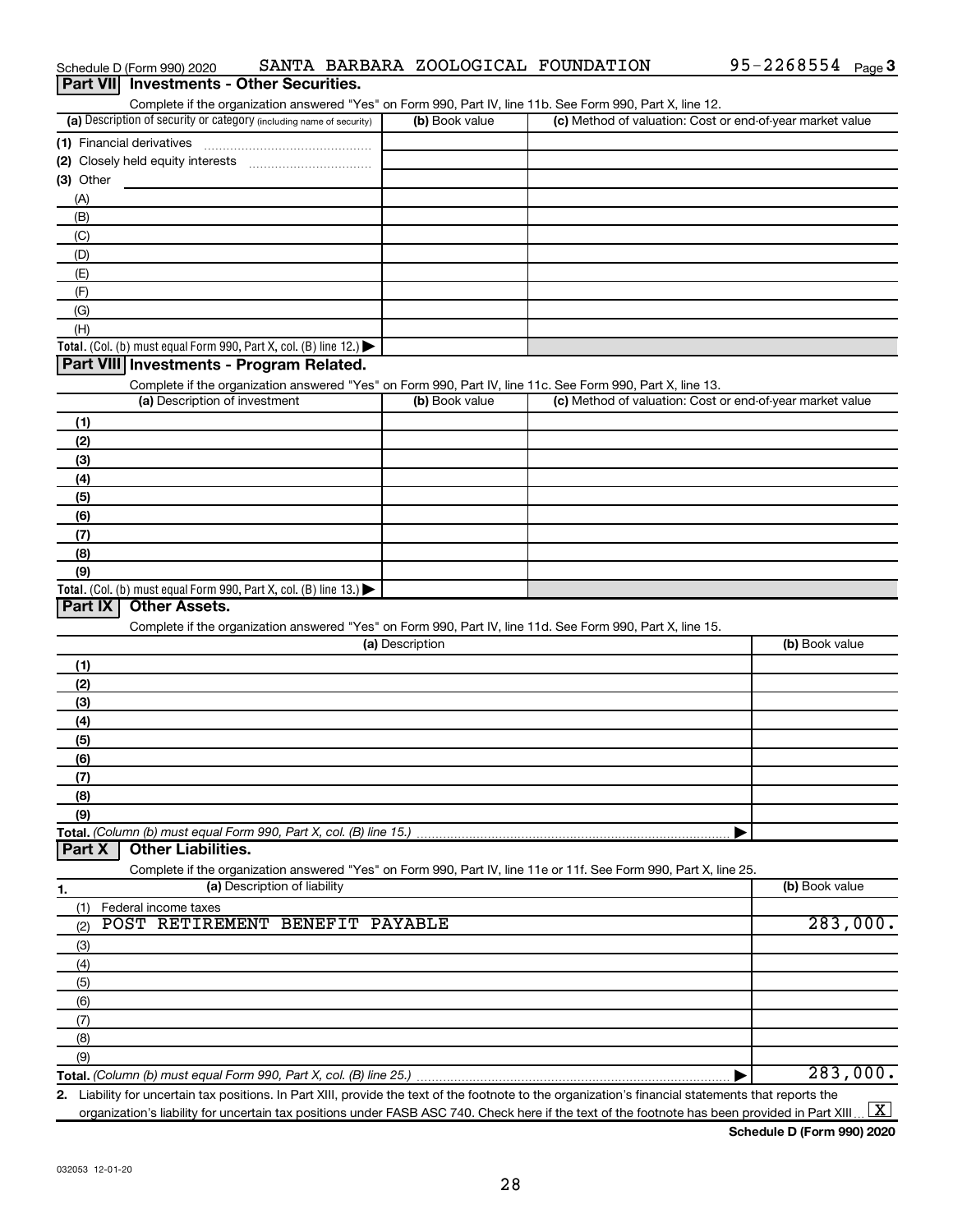|    | SANTA BARBARA ZOOLOGICAL FOUNDATION<br>Schedule D (Form 990) 2020                                                                                                                                                                   |                |           |                | 95-2268554 $_{Page 4}$ |
|----|-------------------------------------------------------------------------------------------------------------------------------------------------------------------------------------------------------------------------------------|----------------|-----------|----------------|------------------------|
|    | Reconciliation of Revenue per Audited Financial Statements With Revenue per Return.<br>Part XI                                                                                                                                      |                |           |                |                        |
|    | Complete if the organization answered "Yes" on Form 990, Part IV, line 12a.                                                                                                                                                         |                |           |                |                        |
| 1  | Total revenue, gains, and other support per audited financial statements                                                                                                                                                            |                |           | $\blacksquare$ | 13,734,599.            |
| 2  | Amounts included on line 1 but not on Form 990, Part VIII, line 12:                                                                                                                                                                 |                |           |                |                        |
| a  |                                                                                                                                                                                                                                     | 2a             |           |                |                        |
|    |                                                                                                                                                                                                                                     | 2 <sub>b</sub> |           |                |                        |
|    |                                                                                                                                                                                                                                     | 2 <sub>c</sub> |           |                |                        |
| d  |                                                                                                                                                                                                                                     | 2d             | 730,676.  |                |                        |
| e  | Add lines 2a through 2d                                                                                                                                                                                                             |                |           | 2e             | 730,676.               |
| 3  |                                                                                                                                                                                                                                     |                |           | $\mathbf{3}$   | 13,003,923.            |
| 4  | Amounts included on Form 990. Part VIII. line 12, but not on line 1:                                                                                                                                                                |                |           |                |                        |
|    |                                                                                                                                                                                                                                     | 4a             |           |                |                        |
|    |                                                                                                                                                                                                                                     | 4 <sub>b</sub> | 275, 380. |                |                        |
| c. | Add lines 4a and 4b                                                                                                                                                                                                                 |                |           | 4c             | 275,380.               |
|    |                                                                                                                                                                                                                                     |                |           | $\overline{5}$ | 13, 279, 303.          |
|    |                                                                                                                                                                                                                                     |                |           |                |                        |
|    | Part XII Reconciliation of Expenses per Audited Financial Statements With Expenses per Return.                                                                                                                                      |                |           |                |                        |
|    | Complete if the organization answered "Yes" on Form 990, Part IV, line 12a.                                                                                                                                                         |                |           |                |                        |
| 1  |                                                                                                                                                                                                                                     |                |           | $\blacksquare$ | 11,869,102.            |
| 2  | Amounts included on line 1 but not on Form 990, Part IX, line 25:                                                                                                                                                                   |                |           |                |                        |
| a  |                                                                                                                                                                                                                                     | 2a             |           |                |                        |
| b  |                                                                                                                                                                                                                                     | 2 <sub>b</sub> |           |                |                        |
|    |                                                                                                                                                                                                                                     | 2 <sub>c</sub> |           |                |                        |
| d  |                                                                                                                                                                                                                                     | 2d             | 730,676.  |                |                        |
|    | e Add lines 2a through 2d <b>contract and a contract and a contract a</b> contract a contract and a contract a contract a contract a contract a contract a contract a contract a contract a contract a contract a contract a contra |                |           | 2e             | 730,676.               |
| з  |                                                                                                                                                                                                                                     |                |           | $\mathbf{a}$   | 11, 138, 426.          |
| 4  | Amounts included on Form 990, Part IX, line 25, but not on line 1:                                                                                                                                                                  |                |           |                |                        |
| a  |                                                                                                                                                                                                                                     | 4a             | 52,268.   |                |                        |
|    |                                                                                                                                                                                                                                     | 4 <sub>b</sub> |           |                |                        |
|    | c Add lines 4a and 4b                                                                                                                                                                                                               |                |           | 4c             | 52, 268.               |
|    | Part XIII Supplemental Information.                                                                                                                                                                                                 |                |           | 5              | 11,190,694 <b>.</b>    |

Provide the descriptions required for Part II, lines 3, 5, and 9; Part III, lines 1a and 4; Part IV, lines 1b and 2b; Part V, line 4; Part X, line 2; Part XI, lines 2d and 4b; and Part XII, lines 2d and 4b. Also complete this part to provide any additional information.

#### PART V, LINE 4:

ENDOWMENT ASSETS ARE MAINTAINED AND INVESTED TO PROVIDE INCOME TO BE USED

FOR OPERATIONS AND CAPITAL IMPROVEMENTS OF THE ZOO.

PART X, LINE 2:

THE ZOO EVALUATES UNCERTAIN TAX POSITIONS, WHEREBY THE EFFECT OF THE

UNCERTAINTY WOULD BE RECORDED IF THE OUTCOME WAS CONSIDERED PROBABLE AND

REASONABLY ESTIMABLE. AS OF DECEMBER 31, 2020, THE ZOO HAD NO UNCERTAIN

TAX POSITIONS REQUIRING ACCRUAL.

#### THE ZOO FILES TAX RETURNS IN CALIFORNIA AND U.S. FEDERAL JURISDICTIONS.

#### THE ZOO IS NO LONGER SUBJECT TO U.S. FEDERAL, STATE AND LOCAL TAX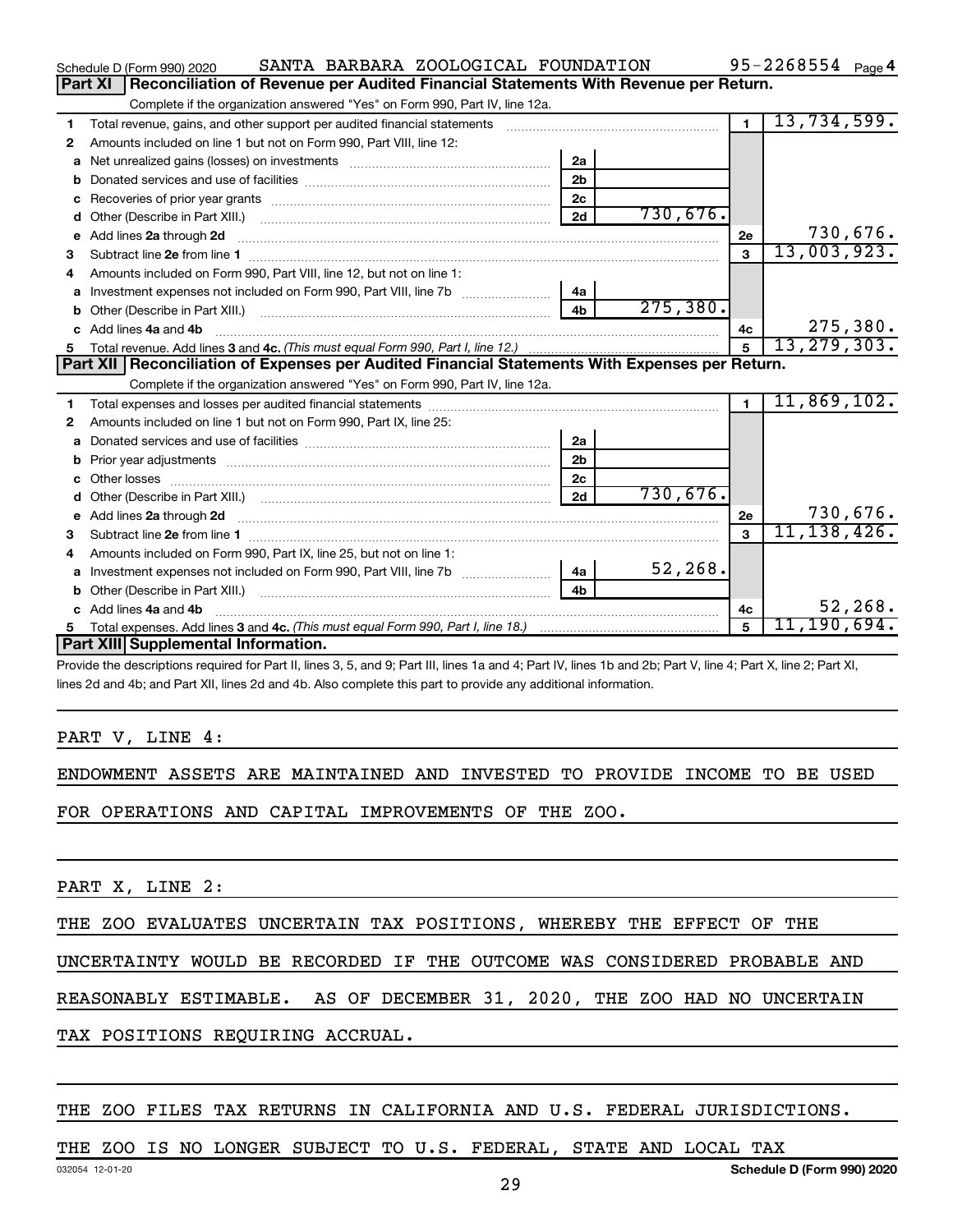*(continued)* **Part XIII Supplemental Information**  EXAMINATIONS BY TAX AUTHORITIES FOR YEARS BEFORE 2017 AND 2016 RESPECTIVELY. PART XI, LINE 2D - OTHER ADJUSTMENTS: COGS RETAIL SALES AND FOOD SERVICE 730,676.

Schedule D (Form 990) 2020 SANTA BARBARA ZOOLOGICAL FOUNDATION 95-2268554 Page

PART XI, LINE 4B - OTHER ADJUSTMENTS:

INTEREST AND DIVIDENDS 172,897.

REALIZED GAIN (LOSS) ON INVESTMENTS 102,483.

TOTAL TO SCHEDULE D, PART XI, LINE 4B 275,380.

PART XII, LINE 2D - OTHER ADJUSTMENTS:

COGS RETAIL SALES AND FOOD SERVICE **12000** 12000 130,676.

95-2268554 Page 5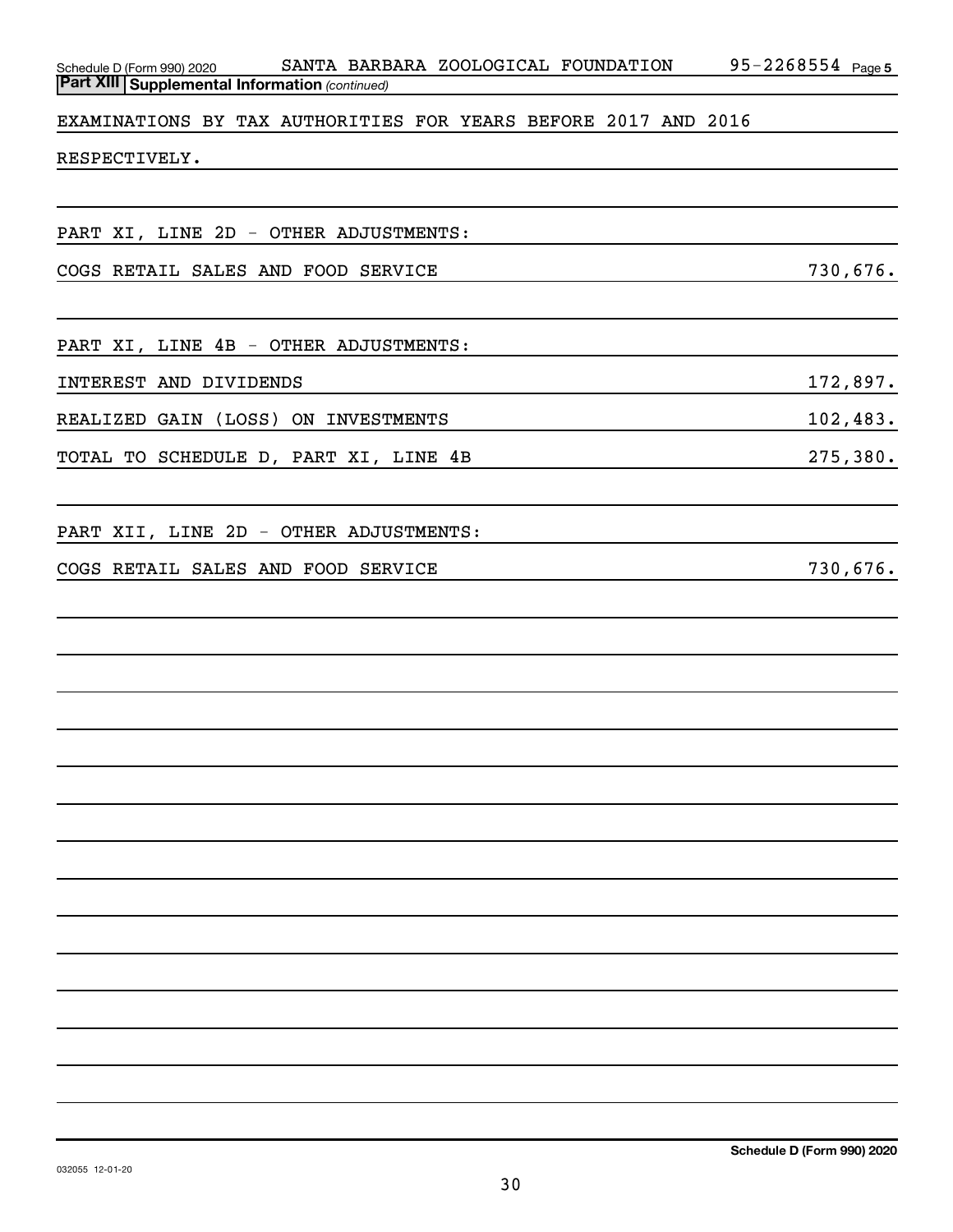|        | <b>SCHEDULE J</b>                                                                                                                                       | <b>Compensation Information</b>                                                                                        |  | OMB No. 1545-0047 |      |                         |  |  |  |
|--------|---------------------------------------------------------------------------------------------------------------------------------------------------------|------------------------------------------------------------------------------------------------------------------------|--|-------------------|------|-------------------------|--|--|--|
|        | (Form 990)<br>For certain Officers, Directors, Trustees, Key Employees, and Highest                                                                     |                                                                                                                        |  |                   | 2020 |                         |  |  |  |
|        | <b>Compensated Employees</b>                                                                                                                            |                                                                                                                        |  |                   |      |                         |  |  |  |
|        | Complete if the organization answered "Yes" on Form 990, Part IV, line 23.                                                                              |                                                                                                                        |  |                   |      |                         |  |  |  |
|        | Attach to Form 990.<br>Department of the Treasury<br>Go to www.irs.gov/Form990 for instructions and the latest information.<br>Internal Revenue Service |                                                                                                                        |  |                   |      |                         |  |  |  |
|        | <b>Employer identification number</b><br>Name of the organization                                                                                       |                                                                                                                        |  |                   |      |                         |  |  |  |
|        |                                                                                                                                                         | SANTA BARBARA ZOOLOGICAL FOUNDATION                                                                                    |  | 95-2268554        |      |                         |  |  |  |
| Part I |                                                                                                                                                         | <b>Questions Regarding Compensation</b>                                                                                |  |                   |      |                         |  |  |  |
|        |                                                                                                                                                         |                                                                                                                        |  |                   | Yes  | No                      |  |  |  |
| 1a     |                                                                                                                                                         | Check the appropriate box(es) if the organization provided any of the following to or for a person listed on Form 990, |  |                   |      |                         |  |  |  |
|        |                                                                                                                                                         | Part VII, Section A, line 1a. Complete Part III to provide any relevant information regarding these items.             |  |                   |      |                         |  |  |  |
|        | First-class or charter travel                                                                                                                           | Housing allowance or residence for personal use                                                                        |  |                   |      |                         |  |  |  |
|        | Travel for companions                                                                                                                                   | Payments for business use of personal residence                                                                        |  |                   |      |                         |  |  |  |
|        |                                                                                                                                                         | Health or social club dues or initiation fees<br>Tax indemnification and gross-up payments                             |  |                   |      |                         |  |  |  |
|        |                                                                                                                                                         | Discretionary spending account<br>Personal services (such as maid, chauffeur, chef)                                    |  |                   |      |                         |  |  |  |
|        |                                                                                                                                                         |                                                                                                                        |  |                   |      |                         |  |  |  |
|        |                                                                                                                                                         | <b>b</b> If any of the boxes on line 1a are checked, did the organization follow a written policy regarding payment or |  |                   |      |                         |  |  |  |
|        |                                                                                                                                                         |                                                                                                                        |  | 1b                |      |                         |  |  |  |
| 2      |                                                                                                                                                         | Did the organization require substantiation prior to reimbursing or allowing expenses incurred by all directors,       |  |                   |      |                         |  |  |  |
|        |                                                                                                                                                         |                                                                                                                        |  | $\mathbf{2}$      |      |                         |  |  |  |
|        |                                                                                                                                                         |                                                                                                                        |  |                   |      |                         |  |  |  |
| з      |                                                                                                                                                         | Indicate which, if any, of the following the organization used to establish the compensation of the organization's     |  |                   |      |                         |  |  |  |
|        |                                                                                                                                                         | CEO/Executive Director. Check all that apply. Do not check any boxes for methods used by a related organization to     |  |                   |      |                         |  |  |  |
|        |                                                                                                                                                         | establish compensation of the CEO/Executive Director, but explain in Part III.                                         |  |                   |      |                         |  |  |  |
|        | $\lfloor \underline{x} \rfloor$ Compensation committee                                                                                                  | Written employment contract                                                                                            |  |                   |      |                         |  |  |  |
|        |                                                                                                                                                         | $ \mathbf{X} $ Compensation survey or study<br>Independent compensation consultant                                     |  |                   |      |                         |  |  |  |
|        | $\lfloor x \rfloor$ Form 990 of other organizations                                                                                                     | $\lfloor \underline{X} \rfloor$ Approval by the board or compensation committee                                        |  |                   |      |                         |  |  |  |
|        |                                                                                                                                                         |                                                                                                                        |  |                   |      |                         |  |  |  |
| 4      |                                                                                                                                                         | During the year, did any person listed on Form 990, Part VII, Section A, line 1a, with respect to the filing           |  |                   |      |                         |  |  |  |
|        | organization or a related organization:                                                                                                                 |                                                                                                                        |  |                   |      |                         |  |  |  |
| а      |                                                                                                                                                         | Receive a severance payment or change-of-control payment?                                                              |  | 4a                |      | х                       |  |  |  |
| b      |                                                                                                                                                         |                                                                                                                        |  |                   |      | $\overline{\textbf{x}}$ |  |  |  |
| c      |                                                                                                                                                         |                                                                                                                        |  |                   |      | $\overline{\textbf{x}}$ |  |  |  |
|        |                                                                                                                                                         | If "Yes" to any of lines 4a-c, list the persons and provide the applicable amounts for each item in Part III.          |  |                   |      |                         |  |  |  |
|        |                                                                                                                                                         |                                                                                                                        |  |                   |      |                         |  |  |  |
|        |                                                                                                                                                         | Only section 501(c)(3), 501(c)(4), and 501(c)(29) organizations must complete lines 5-9.                               |  |                   |      |                         |  |  |  |
|        |                                                                                                                                                         | For persons listed on Form 990, Part VII, Section A, line 1a, did the organization pay or accrue any compensation      |  |                   |      |                         |  |  |  |
|        | contingent on the revenues of:                                                                                                                          |                                                                                                                        |  |                   |      |                         |  |  |  |
|        |                                                                                                                                                         |                                                                                                                        |  | 5а                |      | х                       |  |  |  |
|        |                                                                                                                                                         |                                                                                                                        |  | 5b                |      | х                       |  |  |  |
|        |                                                                                                                                                         | If "Yes" on line 5a or 5b, describe in Part III.                                                                       |  |                   |      |                         |  |  |  |
| 6.     |                                                                                                                                                         | For persons listed on Form 990, Part VII, Section A, line 1a, did the organization pay or accrue any compensation      |  |                   |      |                         |  |  |  |
|        | contingent on the net earnings of:                                                                                                                      |                                                                                                                        |  |                   |      |                         |  |  |  |
|        |                                                                                                                                                         |                                                                                                                        |  |                   |      | х                       |  |  |  |
|        |                                                                                                                                                         |                                                                                                                        |  | 6b                |      | х                       |  |  |  |
|        |                                                                                                                                                         | If "Yes" on line 6a or 6b, describe in Part III.                                                                       |  |                   |      |                         |  |  |  |
|        |                                                                                                                                                         | 7 For persons listed on Form 990, Part VII, Section A, line 1a, did the organization provide any nonfixed payments     |  |                   |      |                         |  |  |  |
|        |                                                                                                                                                         |                                                                                                                        |  | 7                 |      | х                       |  |  |  |
| 8      |                                                                                                                                                         | Were any amounts reported on Form 990, Part VII, paid or accrued pursuant to a contract that was subject to the        |  |                   |      |                         |  |  |  |
|        |                                                                                                                                                         |                                                                                                                        |  | 8                 |      | х                       |  |  |  |
| 9      |                                                                                                                                                         | If "Yes" on line 8, did the organization also follow the rebuttable presumption procedure described in                 |  |                   |      |                         |  |  |  |
|        |                                                                                                                                                         |                                                                                                                        |  | 9                 |      |                         |  |  |  |
|        |                                                                                                                                                         | duction Act Notice and the Instructions for Form 000                                                                   |  | Calcadola, 175an  |      |                         |  |  |  |

**For Paperwork Reduction Act Notice, see the Instructions for Form 990. Schedule J (Form 990) 2020** LHA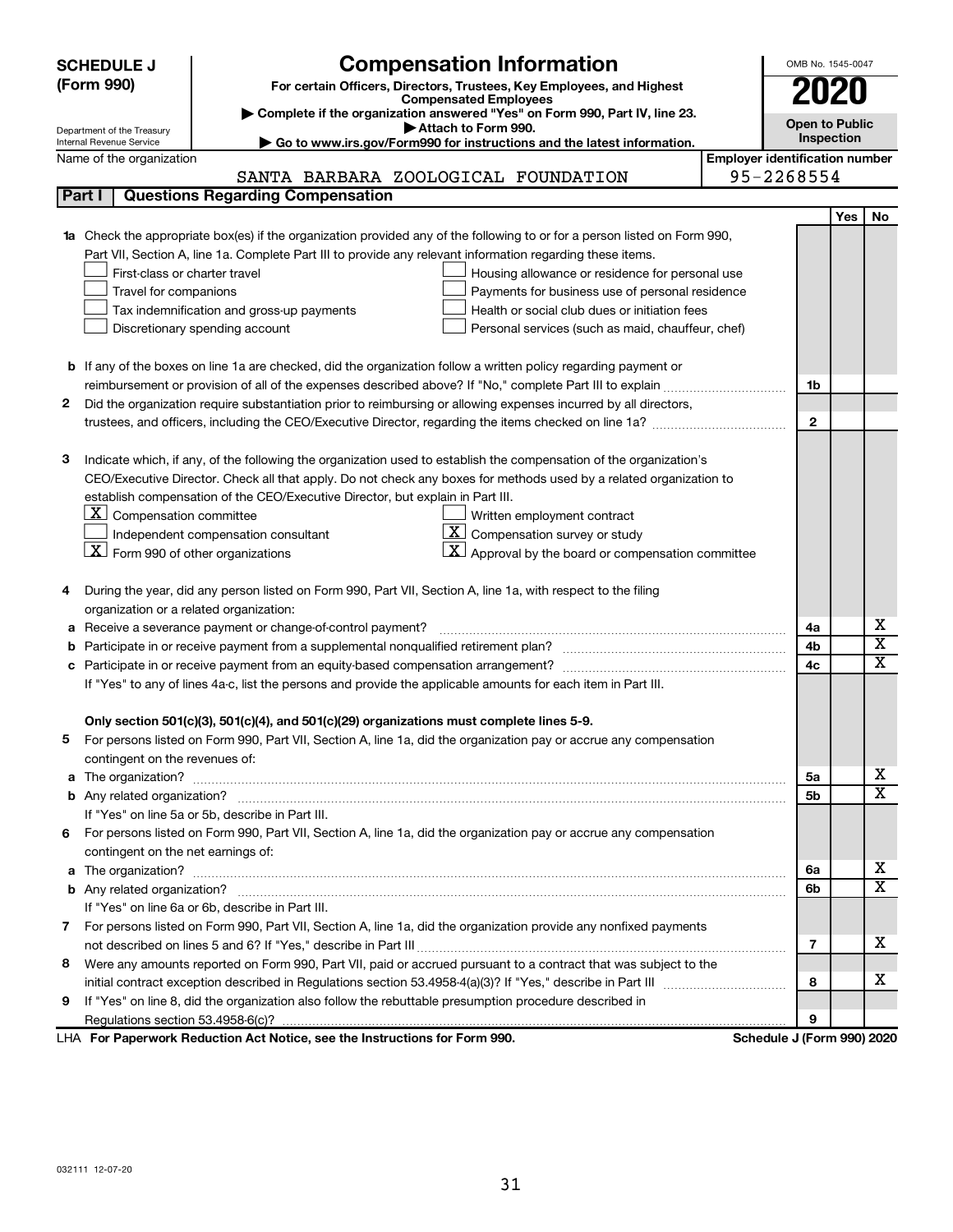#### Part II | Officers, Directors, Trustees, Key Employees, and Highest Compensated Employees. Use duplicate copies if additional space is needed.

For each individual whose compensation must be reported on Schedule J, report compensation from the organization on row (i) and from related organizations, described in the instructions, on row (ii). Do not list any individuals that aren't listed on Form 990, Part VII.

Note: The sum of columns (B)(i)-(iii) for each listed individual must equal the total amount of Form 990, Part VII, Section A, line 1a, applicable column (D) and (E) amounts for that individual.

|                            |                          | (B) Breakdown of W-2 and/or 1099-MISC compensation                                     |  | (C) Retirement and<br>other deferred | (D) Nontaxable<br>benefits | (E) Total of columns | (F) Compensation<br>in column (B)         |  |
|----------------------------|--------------------------|----------------------------------------------------------------------------------------|--|--------------------------------------|----------------------------|----------------------|-------------------------------------------|--|
| (A) Name and Title         | (i) Base<br>compensation | (ii) Bonus &<br>(iii) Other<br>incentive<br>reportable<br>compensation<br>compensation |  | compensation                         |                            | $(B)(i)-(D)$         | reported as deferred<br>on prior Form 990 |  |
| (i)                        |                          |                                                                                        |  |                                      |                            |                      |                                           |  |
| $\overline{(\mathsf{ii})}$ |                          |                                                                                        |  |                                      |                            |                      |                                           |  |
| (i)                        |                          |                                                                                        |  |                                      |                            |                      |                                           |  |
| (ii)                       |                          |                                                                                        |  |                                      |                            |                      |                                           |  |
| (i)                        |                          |                                                                                        |  |                                      |                            |                      |                                           |  |
| (ii)                       |                          |                                                                                        |  |                                      |                            |                      |                                           |  |
| (i)                        |                          |                                                                                        |  |                                      |                            |                      |                                           |  |
| (ii)                       |                          |                                                                                        |  |                                      |                            |                      |                                           |  |
| (i)                        |                          |                                                                                        |  |                                      |                            |                      |                                           |  |
| (ii)                       |                          |                                                                                        |  |                                      |                            |                      |                                           |  |
| (i)                        |                          |                                                                                        |  |                                      |                            |                      |                                           |  |
| (ii)                       |                          |                                                                                        |  |                                      |                            |                      |                                           |  |
| (i)                        |                          |                                                                                        |  |                                      |                            |                      |                                           |  |
| (ii)                       |                          |                                                                                        |  |                                      |                            |                      |                                           |  |
| (i)                        |                          |                                                                                        |  |                                      |                            |                      |                                           |  |
| (ii)                       |                          |                                                                                        |  |                                      |                            |                      |                                           |  |
| (i)                        |                          |                                                                                        |  |                                      |                            |                      |                                           |  |
| (ii)                       |                          |                                                                                        |  |                                      |                            |                      |                                           |  |
| (i)                        |                          |                                                                                        |  |                                      |                            |                      |                                           |  |
| (ii)                       |                          |                                                                                        |  |                                      |                            |                      |                                           |  |
| (i)                        |                          |                                                                                        |  |                                      |                            |                      |                                           |  |
| (ii)                       |                          |                                                                                        |  |                                      |                            |                      |                                           |  |
| (i)                        |                          |                                                                                        |  |                                      |                            |                      |                                           |  |
| (ii)                       |                          |                                                                                        |  |                                      |                            |                      |                                           |  |
| (i)                        |                          |                                                                                        |  |                                      |                            |                      |                                           |  |
| (ii)                       |                          |                                                                                        |  |                                      |                            |                      |                                           |  |
| (i)                        |                          |                                                                                        |  |                                      |                            |                      |                                           |  |
| (ii)                       |                          |                                                                                        |  |                                      |                            |                      |                                           |  |
| $(\sf{i})$                 |                          |                                                                                        |  |                                      |                            |                      |                                           |  |
| (ii)                       |                          |                                                                                        |  |                                      |                            |                      |                                           |  |
| (i)                        |                          |                                                                                        |  |                                      |                            |                      |                                           |  |
| $\overline{(\mathsf{ii})}$ |                          |                                                                                        |  |                                      |                            |                      |                                           |  |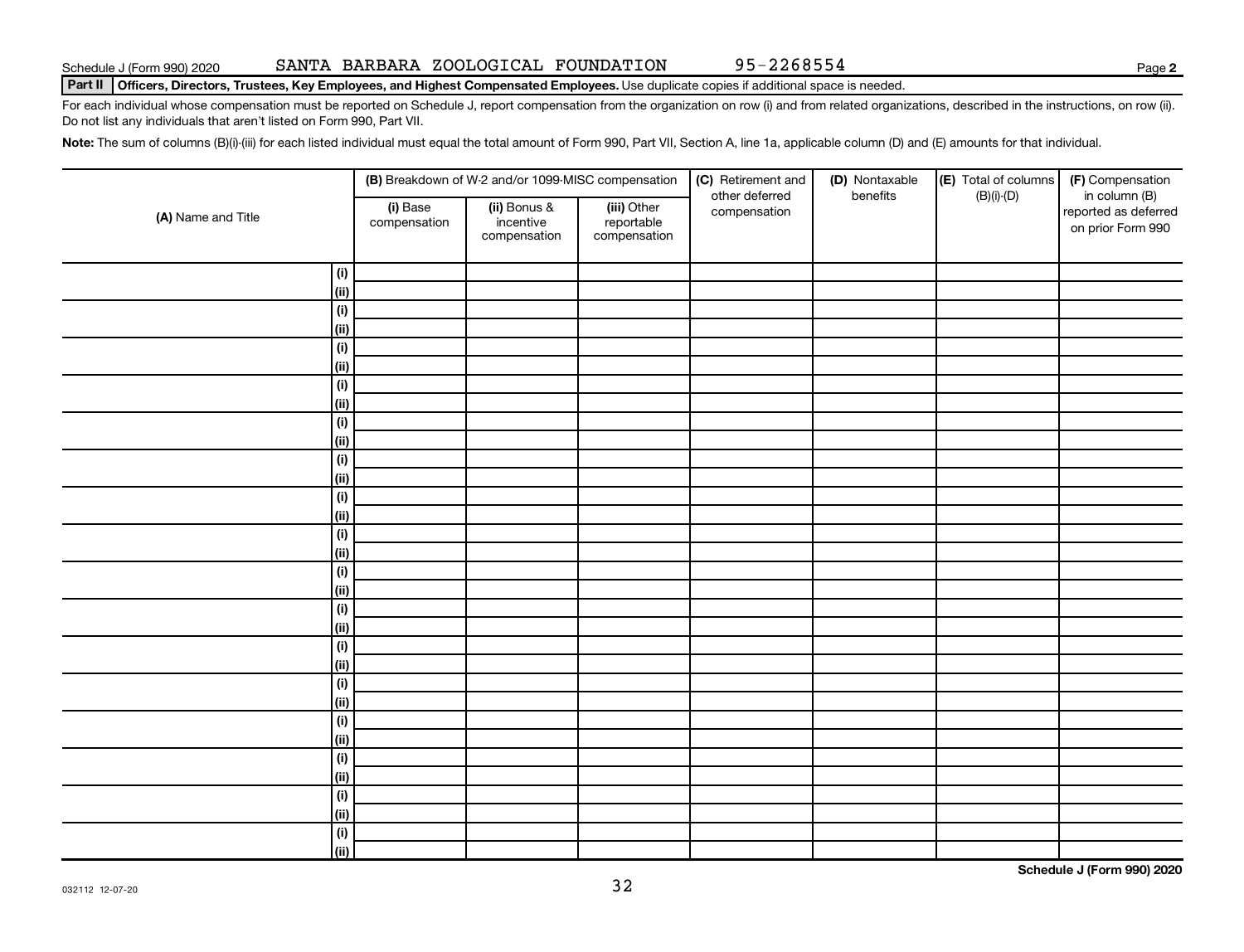#### **Part III Supplemental Information**

Provide the information, explanation, or descriptions required for Part I, lines 1a, 1b, 3, 4a, 4b, 4c, 5a, 5b, 6a, 6b, 7, and 8, and for Part II. Also complete this part for any additional information.

**Schedule J (Form 990) 2020**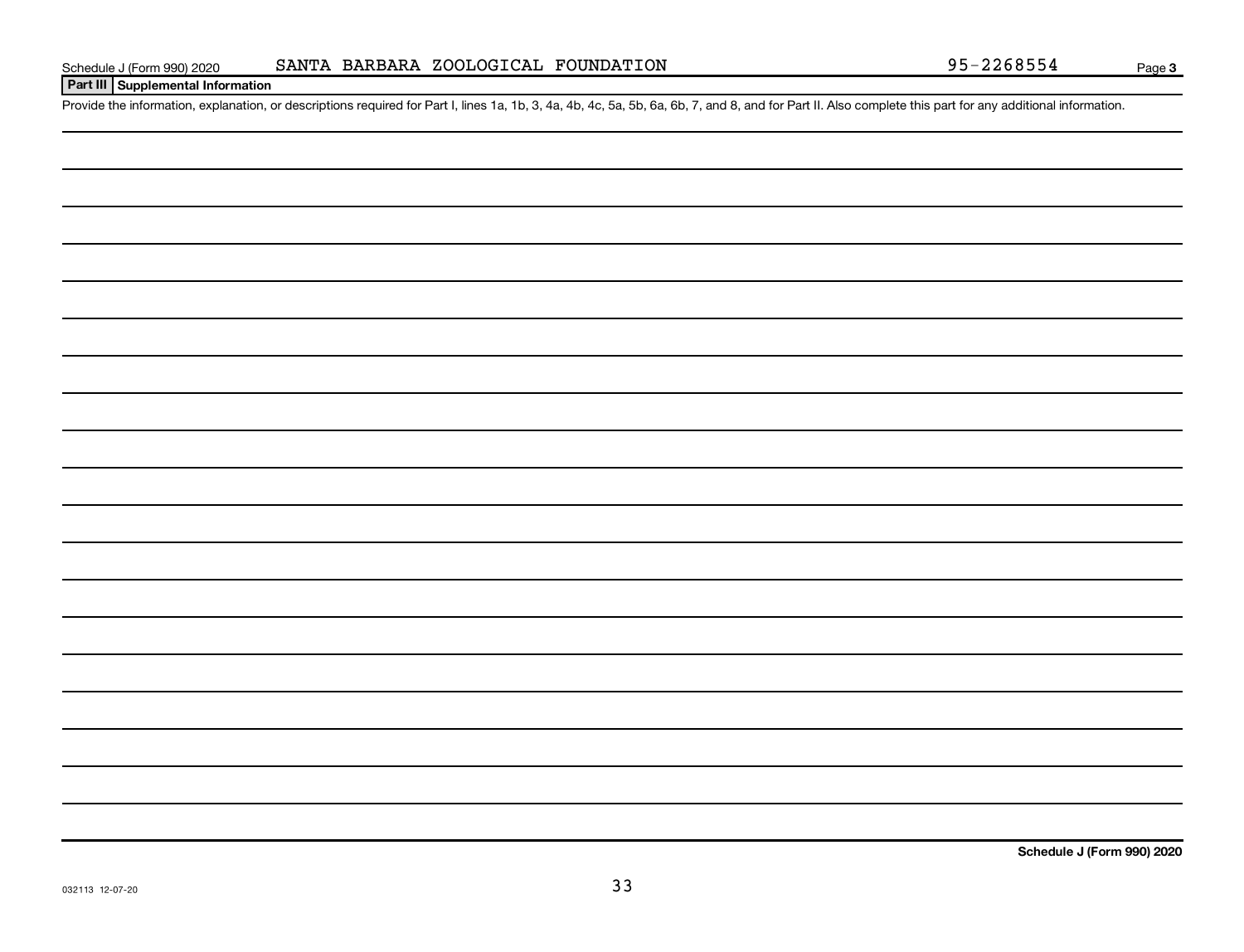| <b>SCHEDULE L</b>                                                                                                    |                                                                                                                                                               |  |                                                                                                    |    |                           |                                       | <b>Transactions With Interested Persons</b>              |  |                                                                        |     |                              |                            |            | OMB No. 1545-0047    |     |
|----------------------------------------------------------------------------------------------------------------------|---------------------------------------------------------------------------------------------------------------------------------------------------------------|--|----------------------------------------------------------------------------------------------------|----|---------------------------|---------------------------------------|----------------------------------------------------------|--|------------------------------------------------------------------------|-----|------------------------------|----------------------------|------------|----------------------|-----|
| (Form 990 or 990-EZ)   Complete if the organization answered "Yes" on Form 990, Part IV, line 25a, 25b, 26, 27, 28a, |                                                                                                                                                               |  |                                                                                                    |    |                           |                                       |                                                          |  |                                                                        |     |                              |                            |            |                      |     |
| 28b, or 28c, or Form 990-EZ, Part V, line 38a or 40b.<br>Attach to Form 990 or Form 990-EZ.                          |                                                                                                                                                               |  |                                                                                                    |    |                           |                                       |                                                          |  | <b>Open To Public</b>                                                  |     |                              |                            |            |                      |     |
| Department of the Treasury<br>Internal Revenue Service                                                               |                                                                                                                                                               |  |                                                                                                    |    |                           |                                       |                                                          |  | Go to www.irs.gov/Form990 for instructions and the latest information. |     |                              |                            | Inspection |                      |     |
| Name of the organization                                                                                             |                                                                                                                                                               |  |                                                                                                    |    |                           | <b>Employer identification number</b> |                                                          |  |                                                                        |     |                              |                            |            |                      |     |
|                                                                                                                      | 95-2268554<br>SANTA BARBARA ZOOLOGICAL FOUNDATION                                                                                                             |  |                                                                                                    |    |                           |                                       |                                                          |  |                                                                        |     |                              |                            |            |                      |     |
| Part I                                                                                                               | Excess Benefit Transactions (section 501(c)(3), section 501(c)(4), and section 501(c)(29) organizations only).                                                |  |                                                                                                    |    |                           |                                       |                                                          |  |                                                                        |     |                              |                            |            |                      |     |
|                                                                                                                      | Complete if the organization answered "Yes" on Form 990, Part IV, line 25a or 25b, or Form 990-EZ, Part V, line 40b.                                          |  |                                                                                                    |    |                           |                                       |                                                          |  |                                                                        |     |                              |                            |            |                      |     |
| 1<br>(a) Name of disqualified person                                                                                 |                                                                                                                                                               |  | (b) Relationship between disqualified<br>(c) Description of transaction<br>person and organization |    |                           |                                       |                                                          |  |                                                                        |     |                              |                            | Yes        | (d) Corrected?<br>No |     |
|                                                                                                                      |                                                                                                                                                               |  |                                                                                                    |    |                           |                                       |                                                          |  |                                                                        |     |                              |                            |            |                      |     |
|                                                                                                                      |                                                                                                                                                               |  |                                                                                                    |    |                           |                                       |                                                          |  |                                                                        |     |                              |                            |            |                      |     |
|                                                                                                                      |                                                                                                                                                               |  |                                                                                                    |    |                           |                                       |                                                          |  |                                                                        |     |                              |                            |            |                      |     |
|                                                                                                                      |                                                                                                                                                               |  |                                                                                                    |    |                           |                                       |                                                          |  |                                                                        |     |                              |                            |            |                      |     |
|                                                                                                                      |                                                                                                                                                               |  |                                                                                                    |    |                           |                                       |                                                          |  |                                                                        |     |                              |                            |            |                      |     |
| 2 Enter the amount of tax incurred by the organization managers or disqualified persons during the year under        |                                                                                                                                                               |  |                                                                                                    |    |                           |                                       |                                                          |  |                                                                        |     |                              |                            |            |                      |     |
| section 4958                                                                                                         |                                                                                                                                                               |  |                                                                                                    |    |                           |                                       |                                                          |  |                                                                        |     | - \$                         |                            |            |                      |     |
|                                                                                                                      |                                                                                                                                                               |  |                                                                                                    |    |                           |                                       |                                                          |  |                                                                        |     |                              |                            |            |                      |     |
|                                                                                                                      |                                                                                                                                                               |  |                                                                                                    |    |                           |                                       |                                                          |  |                                                                        |     |                              |                            |            |                      |     |
| Part II                                                                                                              | Loans to and/or From Interested Persons.                                                                                                                      |  |                                                                                                    |    |                           |                                       |                                                          |  |                                                                        |     |                              |                            |            |                      |     |
|                                                                                                                      | Complete if the organization answered "Yes" on Form 990-EZ, Part V, line 38a or Form 990, Part IV, line 26; or if the organization                            |  |                                                                                                    |    |                           |                                       |                                                          |  |                                                                        |     |                              |                            |            |                      |     |
| (a) Name of                                                                                                          | reported an amount on Form 990, Part X, line 5, 6, or 22.<br>(d) Loan to or<br>(b) Relationship<br>(c) Purpose<br>(e) Original<br>(f) Balance due<br>$(g)$ In |  |                                                                                                    |    |                           |                                       | <b>(h)</b> Approved<br>(i) Written                       |  |                                                                        |     |                              |                            |            |                      |     |
| interested person                                                                                                    | with organization                                                                                                                                             |  | of loan                                                                                            |    | from the<br>organization? |                                       | principal amount                                         |  |                                                                        |     | default?                     | `by board or<br>committee? |            | agreement?           |     |
|                                                                                                                      |                                                                                                                                                               |  |                                                                                                    | To | <b>IFrom</b>              |                                       |                                                          |  |                                                                        | Yes | No                           | Yes                        | No         | Yes                  | No. |
|                                                                                                                      |                                                                                                                                                               |  |                                                                                                    |    |                           |                                       |                                                          |  |                                                                        |     |                              |                            |            |                      |     |
|                                                                                                                      |                                                                                                                                                               |  |                                                                                                    |    |                           |                                       |                                                          |  |                                                                        |     |                              |                            |            |                      |     |
|                                                                                                                      |                                                                                                                                                               |  |                                                                                                    |    |                           |                                       |                                                          |  |                                                                        |     |                              |                            |            |                      |     |
|                                                                                                                      |                                                                                                                                                               |  |                                                                                                    |    |                           |                                       |                                                          |  |                                                                        |     |                              |                            |            |                      |     |
|                                                                                                                      |                                                                                                                                                               |  |                                                                                                    |    |                           |                                       |                                                          |  |                                                                        |     |                              |                            |            |                      |     |
|                                                                                                                      |                                                                                                                                                               |  |                                                                                                    |    |                           |                                       |                                                          |  |                                                                        |     |                              |                            |            |                      |     |
|                                                                                                                      |                                                                                                                                                               |  |                                                                                                    |    |                           |                                       |                                                          |  |                                                                        |     |                              |                            |            |                      |     |
|                                                                                                                      |                                                                                                                                                               |  |                                                                                                    |    |                           |                                       |                                                          |  |                                                                        |     |                              |                            |            |                      |     |
| Total                                                                                                                |                                                                                                                                                               |  |                                                                                                    |    |                           |                                       | $\blacktriangleright$ \$                                 |  |                                                                        |     |                              |                            |            |                      |     |
| Part III                                                                                                             | <b>Grants or Assistance Benefiting Interested Persons.</b>                                                                                                    |  |                                                                                                    |    |                           |                                       |                                                          |  |                                                                        |     |                              |                            |            |                      |     |
|                                                                                                                      | Complete if the organization answered "Yes" on Form 990, Part IV, line 27.                                                                                    |  |                                                                                                    |    |                           |                                       |                                                          |  |                                                                        |     |                              |                            |            |                      |     |
| (a) Name of interested person                                                                                        |                                                                                                                                                               |  | (b) Relationship between<br>interested person and<br>the organization                              |    |                           |                                       | (c) Amount of<br>(d) Type of<br>assistance<br>assistance |  |                                                                        |     | (e) Purpose of<br>assistance |                            |            |                      |     |
|                                                                                                                      |                                                                                                                                                               |  |                                                                                                    |    |                           |                                       |                                                          |  |                                                                        |     |                              |                            |            |                      |     |
|                                                                                                                      |                                                                                                                                                               |  |                                                                                                    |    |                           |                                       |                                                          |  |                                                                        |     |                              |                            |            |                      |     |
|                                                                                                                      |                                                                                                                                                               |  |                                                                                                    |    |                           |                                       |                                                          |  |                                                                        |     |                              |                            |            |                      |     |
|                                                                                                                      |                                                                                                                                                               |  |                                                                                                    |    |                           |                                       |                                                          |  |                                                                        |     |                              |                            |            |                      |     |
|                                                                                                                      |                                                                                                                                                               |  |                                                                                                    |    |                           |                                       |                                                          |  |                                                                        |     |                              |                            |            |                      |     |
|                                                                                                                      |                                                                                                                                                               |  |                                                                                                    |    |                           |                                       |                                                          |  |                                                                        |     |                              |                            |            |                      |     |
|                                                                                                                      |                                                                                                                                                               |  |                                                                                                    |    |                           |                                       |                                                          |  |                                                                        |     |                              |                            |            |                      |     |
|                                                                                                                      |                                                                                                                                                               |  |                                                                                                    |    |                           |                                       |                                                          |  |                                                                        |     |                              |                            |            |                      |     |
|                                                                                                                      |                                                                                                                                                               |  |                                                                                                    |    |                           |                                       |                                                          |  |                                                                        |     |                              |                            |            |                      |     |

LHA For Paperwork Reduction Act Notice, see the Instructions for Form 990 or 990-EZ. Schedule L (Form 990 or 990-EZ) 2020 ו-D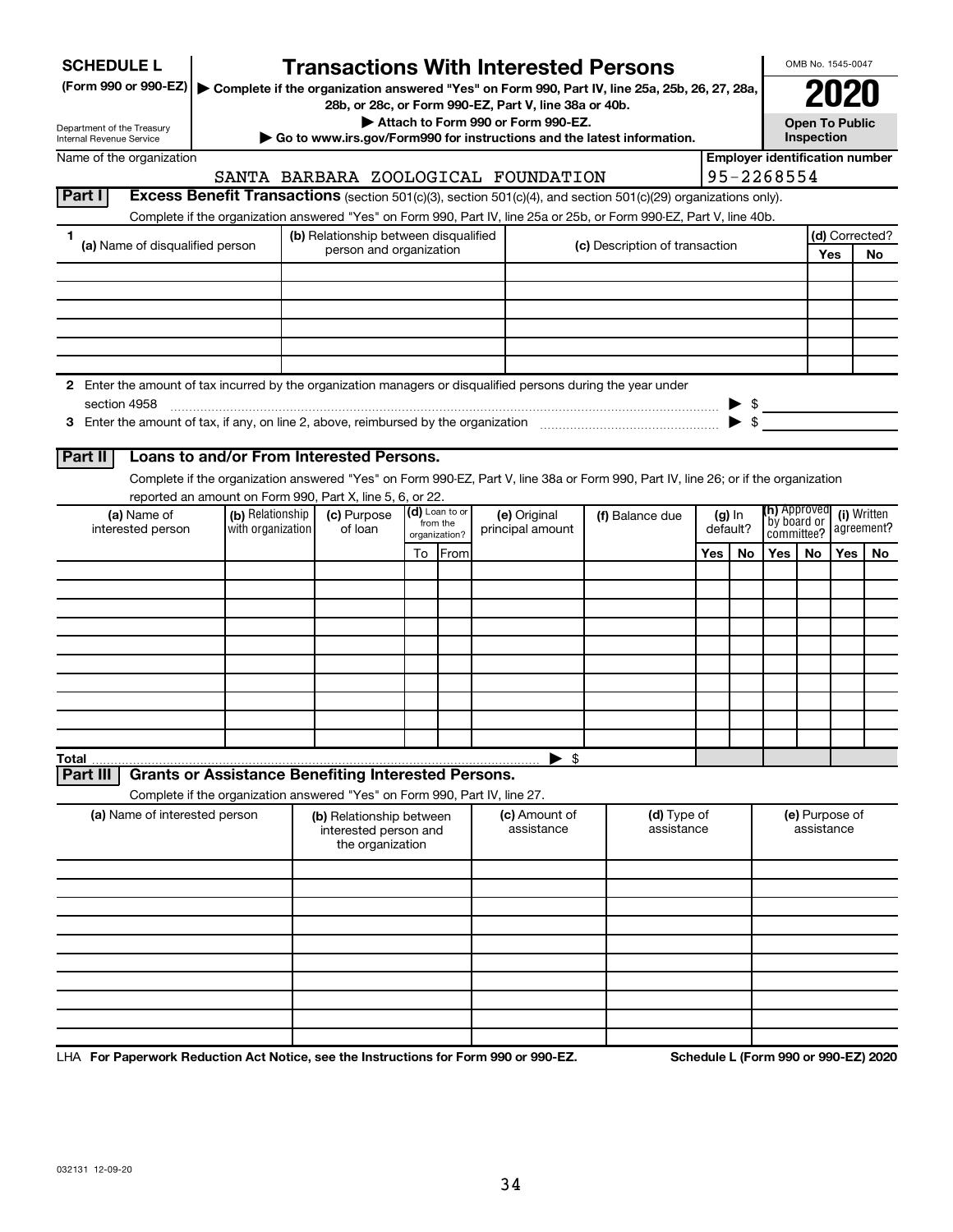#### **Part IV** | Business Transactions Involving Interested Persons.

Complete if the organization answered "Yes" on Form 990, Part IV, line 28a, 28b, or 28c.

| (a) Name of interested person |           |    | (b) Relationship between interested<br>person and the organization |      | (c) Amount of<br>transaction | (d) Description of<br>transaction | (e) Sharing of<br>organization's<br>revenues? |    |
|-------------------------------|-----------|----|--------------------------------------------------------------------|------|------------------------------|-----------------------------------|-----------------------------------------------|----|
|                               |           |    |                                                                    |      |                              |                                   | Yes                                           | No |
| PETER<br>JORDANO              | MEMBER    | OF | BOARD                                                              | ANDI |                              | 184, 438. PURCHASE<br>OFI         |                                               | х  |
| KELLY JENSEN                  | MEMBER OF |    | BOARD AND                                                          |      |                              | 4,526. PURCHASE OF                |                                               | х  |
|                               |           |    |                                                                    |      |                              |                                   |                                               |    |
|                               |           |    |                                                                    |      |                              |                                   |                                               |    |
|                               |           |    |                                                                    |      |                              |                                   |                                               |    |
|                               |           |    |                                                                    |      |                              |                                   |                                               |    |
|                               |           |    |                                                                    |      |                              |                                   |                                               |    |
|                               |           |    |                                                                    |      |                              |                                   |                                               |    |
|                               |           |    |                                                                    |      |                              |                                   |                                               |    |
|                               |           |    |                                                                    |      |                              |                                   |                                               |    |

#### **Part V Supplemental Information.**

Provide additional information for responses to questions on Schedule L (see instructions).

#### SCH L, PART IV, BUSINESS TRANSACTIONS INVOLVING INTERESTED PERSONS:

(A) NAME OF PERSON: PETER JORDANO

(B) RELATIONSHIP BETWEEN INTERESTED PERSON AND ORGANIZATION:

MEMBER OF BOARD AND PRESIDENT OF JORDANOS, INC.

(D) DESCRIPTION OF TRANSACTION: PURCHASE OF FOOD FOR RESALE, SUPPLIES

AND EQUIPMENT.

(A) NAME OF PERSON: KELLY JENSEN

(B) RELATIONSHIP BETWEEN INTERESTED PERSON AND ORGANIZATION:

MEMBER OF BOARD AND PRESIDENT OF JENSEN AUDIO VISUAL

(D) DESCRIPTION OF TRANSACTION: PURCHASE OF AUDIO VISUAL RELATED

EQUIPMENT AND SERVICES.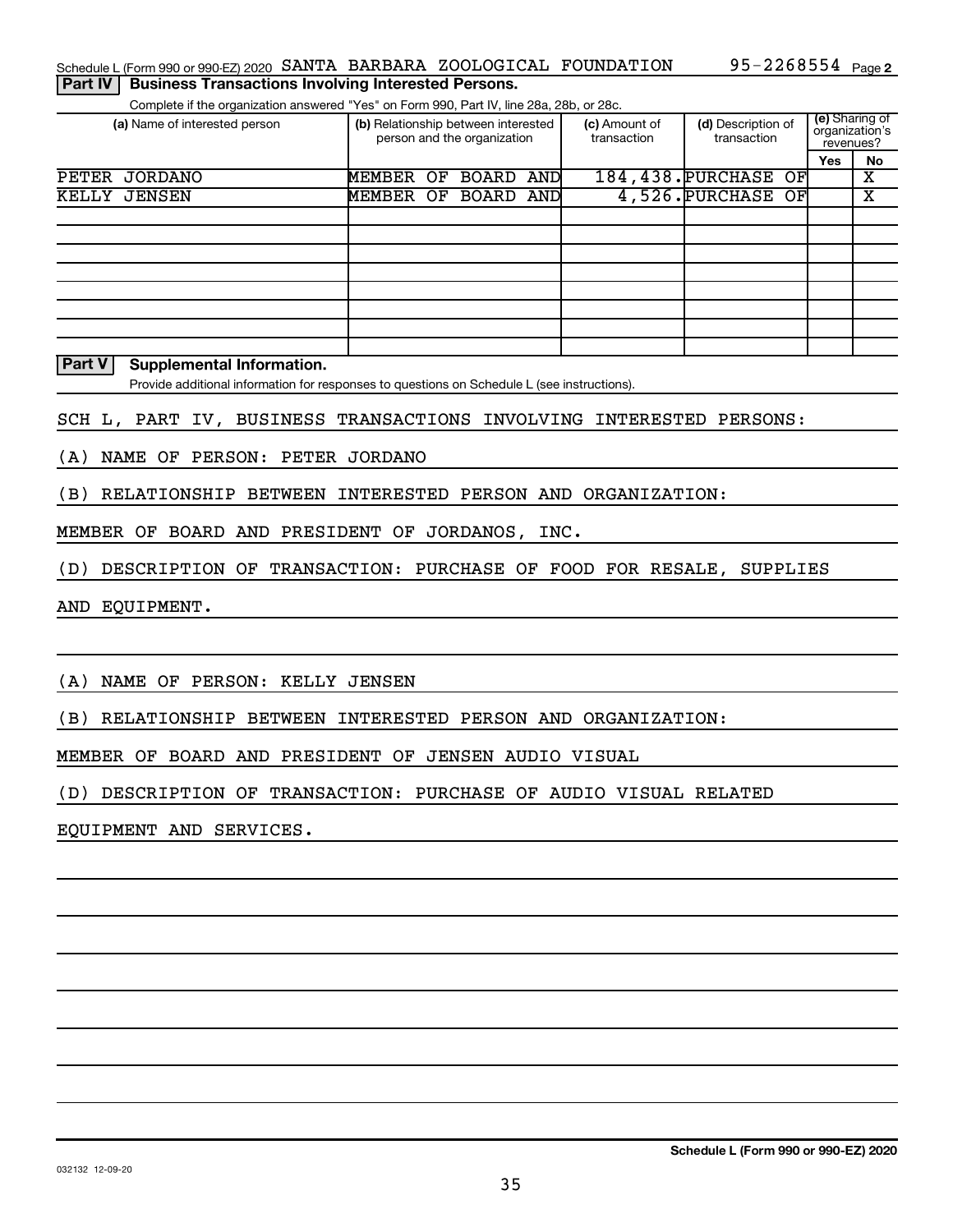**(Form 990 or 990-EZ)**

**SCHEDULE O Supplemental Information to Form 990 or 990-EZ 2020**<br>(Form 990 or 990-EZ) Complete to provide information for responses to specific questions on

Department of the Treasury Internal Revenue Service Name of the organization

032211 11-20-20

**Complete to provide information for responses to specific questions on Form 990 or 990-EZ or to provide any additional information. | Attach to Form 990 or 990-EZ.**

**| Go to www.irs.gov/Form990 for the latest information.**

OMB No. 1545-0047 **Open to Public Inspection**

**Employer identification number** SANTA BARBARA ZOOLOGICAL FOUNDATION 95-2268554

FORM 990, PART I, LINE 1, DESCRIPTION OF ORGANIZATION MISSION:

EDUCATION OF THE GENERAL PUBLIC.

FORM 990, PART VI, SECTION B, LINE 11B:

BEFORE IT IS FILED WITH ANY TAX AGENCY, THE TAX RETURN IS REVIEWED IN DEPTH, COMPARED TO THE AUDIT REPORT AND OTHER FINANCIAL STATEMENTS. THE CEO ALSO REVIEWS THE TAX RETURN PRIOR TO FILING AND A COMPLETE COPY IS GIVEN

ALL BOARD MEMBERS BEFORE FILING WITH THE IRS.

FORM 990, PART VI, SECTION B, LINE 12C:

WHEN REQUESTS FOR PROPOSALS ARE MADE TO COMPANIES AFFILIATED WITH BOARD MEMBERS, MANAGEMENT ENSURES THAT THE GUIDELINES OF THE POLICY ARE FOLLOWED. AT THE START OF EACH BOARD MEETING, THE MEMBERS ARE QUERIED IF THEY HAVE A POTENTIAL CONFLICT OF INTEREST WITH ANY AGENDA ITEMS. IF SO THEY WILL BE EXCUSED FROM THE MEETING OR BE UNABLE TO VOTE ON THE ISSUE.

FORM 990, PART VI, SECTION B, LINE 15:

**For Paperwork Reduction Act Notice, see the Instructions for Form 990 or 990-EZ. Schedule O (Form 990 or 990-EZ) 2020** LHA THE REVIEW OF THE ZOO'S CEO TAKES PLACE ANNUALLY BEGINNING IN JANUARY OF EACH YEAR. A REVIEW COMMITTEE IS FORMED CONSISTING OF THE BOARD CHAIR, USUALLY THE PAST-CHAIR, AND A THIRD MEMBER OF THE EXECUTIVE COMMITTEE. THE PROCESS IS INITIATED WHEN THE CEO PROVIDES A SELF-ASSESSMENT OF PERFORMANCE AGAINST GOALS TO THE REVIEW COMMITTEE. ONE ON ONE INTERVIEWS WITH KEY MANAGEMENT STAFF ARE CONDUCTED BY THE BOARD CHAIR AND RESULTS ARE SHARED WITH THE REVIEW COMMITTEE. COMPARABLE COMPENSATION DATA FOR THE INDUSTRY AND LOCAL NONPROFITS ARE OBTAINED. THE REVIEW COMMITTEE PREPARES AN ASSESSMENT OF THE CEO'S DOCUMENT, SUMMARIZES THE SURVEY RESULTS, AND SHARES